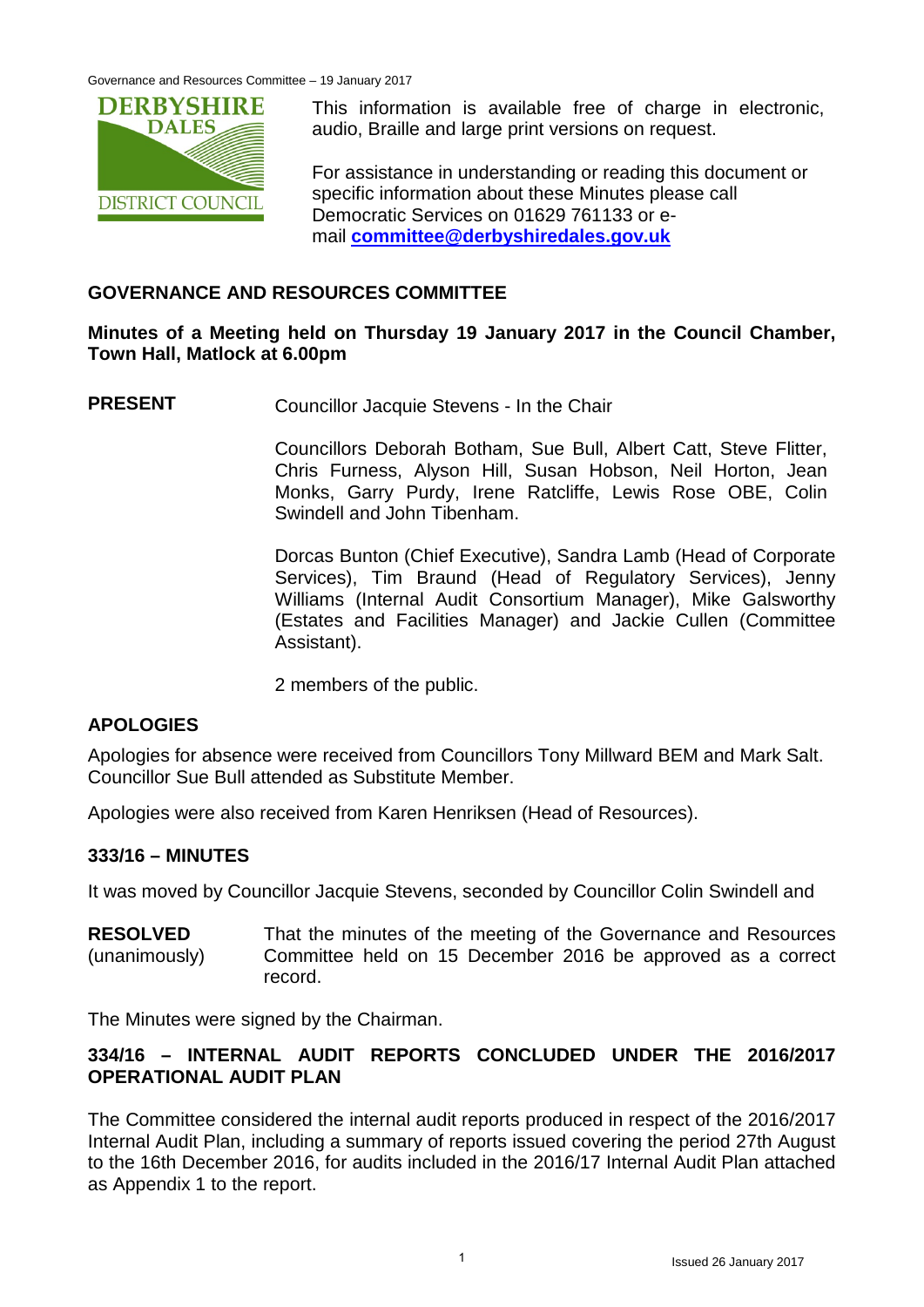Governance and Resources Committee – 19 January 2017

It was noted that 6 reports had been issued: 3 with a good opinion 2 with a satisfactory opinion and 1 with a marginal opinion, as detailed in the report. No reports were issued with an unsatisfactory opinion or unsound opinion. 6 recommendations had been made.

It was moved by Councillor Lewis Rose OBE, seconded by Councillor Steve Flitter and

**RESOLVED** (unanimously) That the findings and conclusions of the internal audit reviews are noted.

#### **335/16 – PROPOSED NEW SYSTEM OF INTERNAL AUDIT CONSORTIUM OPINION CLASSIFICIATIONS**

Members were asked to consider for approval a revised system of classification for the internal audit opinions issued as the conclusion for each report issued.

The current internal audit report classifications had been utilised for many years but current best practice focussed more on the level of assurance that could be given with regard to the area being audited, linking more closely with the annual governance statement. The external reviewer of internal audit had also recommended considering moving towards providing levels of assurance linked to risk rather than retaining the current classifications.

The Midlands Audit Group had been surveyed to establish the opinion classifications that were utilised by other Councils. Whilst there were numerous slight variations, the common theme was that the majority used wording based around levels of assurance. In light of this review, it was proposed that a new system be adopted, based on four levels of classification focused on the level of assurance that could be provided, as set out below:

| <b>Assurance Level</b>   | <b>Definition</b>                                                |
|--------------------------|------------------------------------------------------------------|
| <b>Substantial</b>       | There is a sound system of controls in place, designed to        |
| <b>Assurance</b>         | achieve the system objectives. Controls are being consistently   |
|                          | applied and risks well managed.                                  |
| <b>Reasonable</b>        | The majority of controls are in place and operating effectively, |
| <b>Assurance</b>         | although some control improvements are required. The             |
|                          | system should achieve its objectives. Risks are generally well   |
|                          | managed.                                                         |
| <b>Limited Assurance</b> | Certain important controls are either not in place or not        |
|                          | operating effectively. There is a risk that the system may not   |
|                          | achieve its objectives. Some key risks were not well managed.    |
| <b>Inadequate</b>        | There are fundamental control weaknesses, leaving the            |
| <b>Assurance</b>         | system/service open to material errors or abuse and exposes      |
|                          | the Council to significant risk. There is little assurance of    |
|                          | achieving the desired objectives.                                |

The new system of classifications would be used on all internal audit reports issued and in the summary/annual reports brought to this committee.

It was moved by Councillor Albert Catt, seconded by Councillor Garry Purdy and

#### **RESOLVED** (unanimously) That the revised internal audit report opinion classifications be introduced from the commencement of the 2017/18 internal audit plan year.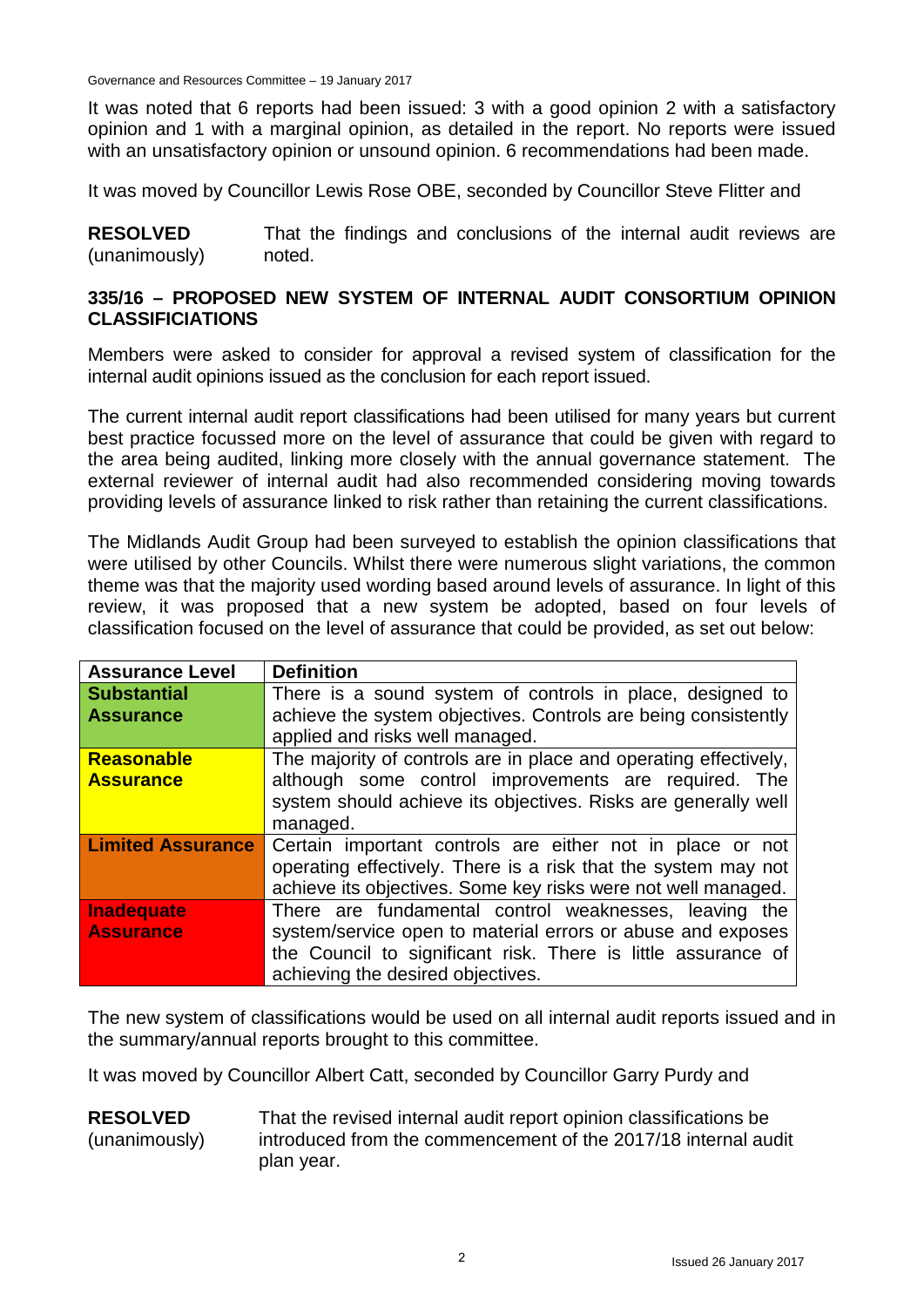### **336/16 – EXTERNAL REVIEW OF INTERNAL AUDIT**

The Committee considered a report relating to the results of the external review of internal audit that took place at the beginning of October 2016. It was noted that the review concluded that internal audit complied with the Public Sector Internal Audit Standards PSIAS) and made some recommendations for further development of the service.

The PSIAS required that an external assessment of internal audit should be carried out at least once every 5 years by a qualified, independent assessor or team, the first of which needed to be completed by April 2018. A tender exercise, assessed on the basis of 60% quality and 40% cost, was carried out and the tender was awarded to Gateway Assure. The external assessment took place at the beginning of October 2016 as outlined in the report, and the key results from the were listed in the report, together with key points arising. The assessor's full report was attached as Appendix 1 to the report.

The outcome of the review had been benchmarked against other provision in both the sector and the wider industry and this showed that the section compared favourably in comparison with its peers. Furthermore, the report made a number of recommendations that were aimed at highlighting where further development could enhance the value of the service being provided. An action plan, completed by the Internal Audit Consortium Manager in liaison with the Head of Resources, was attached as Appendix 2 to the plan. Each of the assessor's recommendations had been graded to reflect the relative importance to the relevant standard within the PSIAS, as tabled in the report.

It was noted that two recommendations received a red grading, as detailed in the report, and other recommendations had been graded amber and green. A response to each recommendation was included in Appendix 2 to the report.

It was moved by Councillor Albert Catt, seconded by Councillor Chris Furness and

**RESOLVED** 1 That the results of the external review of internal audit be noted.

(unanimously)

2 That the action plan that has been put in place to address the recommendations arising out of the review be approved.

#### **337/16 – LAND HOLDINGS REVIEW – PHASE 6**

The Committee considered a report regarding Phase 6 of the Land Holdings Review that covered 6 sites across the District in which expressions of interest had been received. Following detailed consideration of planning, legal and estate management factors, recommendations were made regarding whether the sites should be retained or sold and the terms which would apply.

Under Section 123 of the Local Government Act, there was a requirement to undertake Public Open Space advertising on any disposal of any land falling within this category. This related to sites nos. 2 and 3. Furthermore, where it was recommended that a site be sold, the relevant Local Council and Ward Members had been consulted. As no objections were received from any of the consultations, the sales could proceed, subject to approval.

The results of the site appraisals and subsequent recommendations were summarised in Appendix 1 to the report together with plans of each site. It was noted that in each case of disposal the purchasers would be responsible for making any necessary planning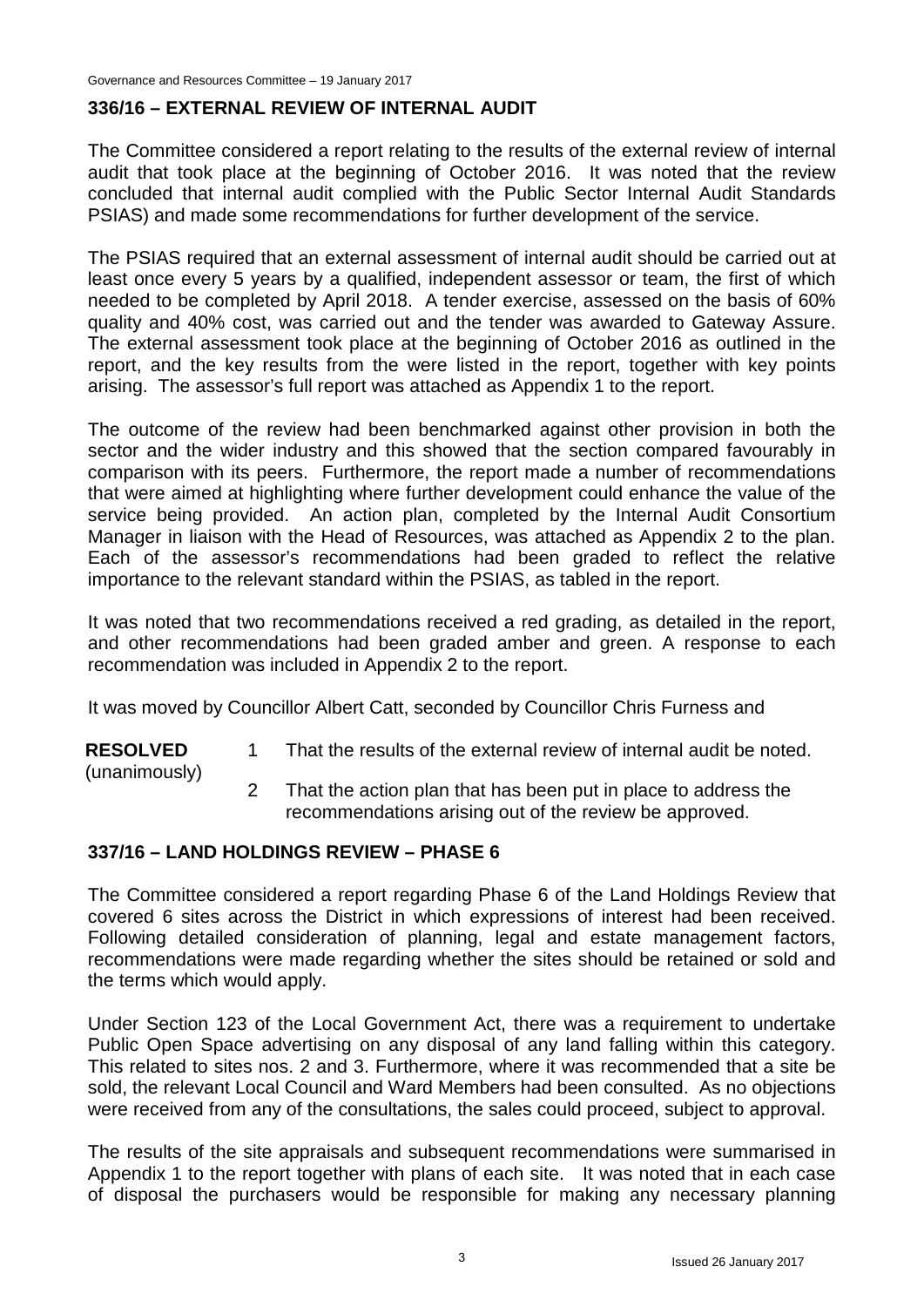Governance and Resources Committee – 19 January 2017

application at their cost to enable their desired use of the site. The decision at this meeting was entirely without prejudice to any future decisions on such applications by this Council as Planning Authority.

It was moved by Councillor Lewis Rose OBE, seconded by Councillor Garry Purdy and

| <b>RESOLVED</b>                             | 1                                      | Sites 4 and 6 be disposed of, as indicated in Appendix 1 of the<br>report, to Waitrose Ltd and Darley Dale Fly Fishing Club<br>respectively.                                                                                                   |
|---------------------------------------------|----------------------------------------|------------------------------------------------------------------------------------------------------------------------------------------------------------------------------------------------------------------------------------------------|
|                                             | $\mathbf{2}$                           | Site 1 be disposed of as previously agreed (Item 12, 24 March)<br>2016), to Westleigh Developments, but with the boundary as<br>indicated in Appendix 1 of the report to.                                                                      |
|                                             | 3                                      | Sites 2 and 3 be disposed of /transferred subject to Public Open<br>Space (POS) consultation, as indicated in Appendix 1 of the<br>report, to the owner of 37 Rockside View and Northwood and<br><b>Tinkersley Parish Council respectively</b> |
| Voting:                                     | 4                                      | That Site 5 be acquired by the District Council as indicated in the<br>Appendix 1 of the report.                                                                                                                                               |
| For<br><b>Against</b><br><b>Abstentions</b> | 13<br>$\overline{2}$<br>$\overline{0}$ |                                                                                                                                                                                                                                                |

The Chairman declared the motion carried.

#### **338/16 – FEES AND CHARGES**

The Committee considered a report that detailed recommendations in respect of fees and charges in relation to Environmental Services: Leisure; Stall Markets; Environmental Health, Licensing and Land Charges.

Schedules of the existing and recommended charges were attached as Appendices 1-11 to the report.

The Head of Regulatory Services drew Members' attention to additional information regarding Appendix 2 to the report, received after publication of the agenda, wherein the charges for new/replacement grey and green bins superseded those set out in the original Appendix 2. The Committee also noted an amendment to Appendix 8(b) – Hackney Carriage and Private Hire Licensing – the charges for the DVLA check had been increased to £10 (from £8).

It was proposed that most fees and charges be increased by  $3\%$  with effect from  $1<sup>st</sup>$  April 2017, with VAT applied where necessary and the result rounded up or down as appropriate. There were some exceptions to the 3% increase; these exceptions were explained in section 2 of the report.

It was noted that the fees for Matlock Bath Illuminations would be discussed at the Liaison Meeting on  $5<sup>th</sup>$  January 2017 and would form part of a separate report to the Community & Environment Committee on 16<sup>th</sup> March 2017.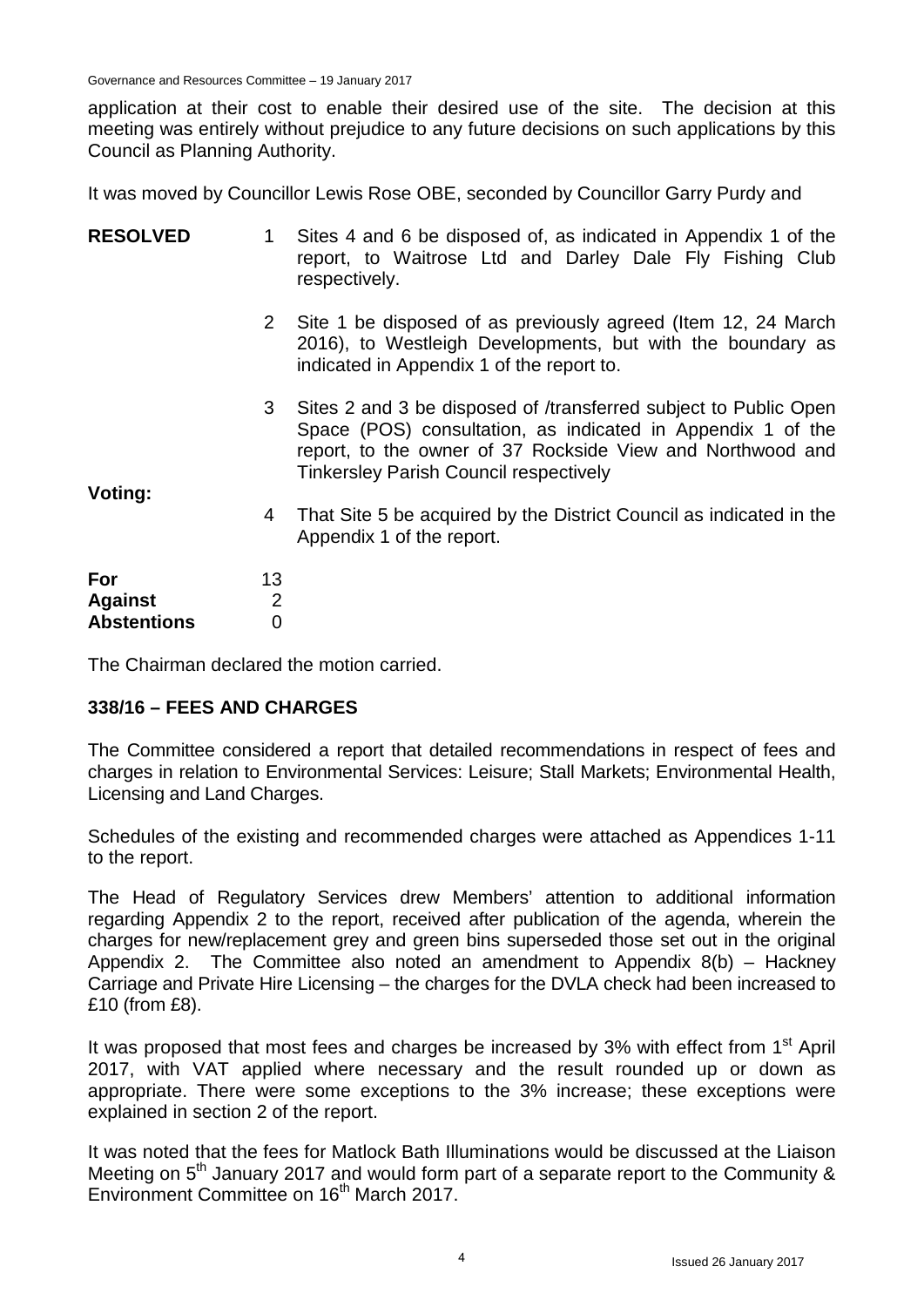It was moved by Councillor Lewis Rose OBE, seconded by Councillor Jean Monks and

**RESOLVED Voting:** That the fees and charges recommended in Appendices  $1 - 11$  of the report, amended as attached, are approved and implemented with effect from 1 April 2017.

| For                | 14 |
|--------------------|----|
| <b>Against</b>     |    |
| <b>Abstentions</b> | O  |

The Chairman declared the motion carried.

### **339/16 – DEVELOPMENT MANAGEMENT – PRE-APPLICATION ADVICE**

The review of the District Council's Development Management Service was one of 3 major service reviews scheduled for 2014/15 and was the subject of a report to Council on  $14<sup>th</sup>$ June 2014. A further comprehensive report on the progress of the Development Management Review with a detailed Action Plan was considered by the Governance and Resources Committee on 15<sup>th</sup> December 2016. Part of that Report and Action Plan recommended the introduction of a charging system for pre-application advice by 1<sup>st</sup> April 2017. Officers had been working on the actions required to introduce such a system, as detailed in the report, and discussions had also been held with those who regularly submitted pre-application enquiries, such as Planning Agents. As part of this process it was now necessary for the District Council to adopt a schedule of charges for preapplication advice, so that these could be publicised well in advance of their introduction. The scheme would also need to be subject to an Equality Impact Assessment.

Appendix 1 to the report contained a schedule of charges developed by officers. It was noted that fees were set on a sliding scale to take account of the greater amount of time taken to give advice in relation to complex schemes for major planning applications, rather than to unnecessarily penalise householders wishing to obtain advice before making a planning application. All fees were inclusive of VAT and this would be made clear to applicants.

In addition it was proposed to provide an enhanced service for any development that helped to meet the District Council's top priorities of business growth and job creation or affordable housing, as set out in the report. Pre-application fees would also be waived for enquiries relating to adaptations for disabled people.

It was moved by Councillor Garry Purdy, seconded by Councillor Sue Bull and

**RESOLVED** (unanimously) That the schedule of charges for pre-application advice listed at Appendix 1 to the Report be adopted with effect from 1 April 2017.

#### **340/16 – MEMBER DEVELOPMENT WORKING GROUP**

The Committee considered a report on the Member Development Working Group's recommendations relating to mandatory and discretionary training for the remainder of 2016/17 and ahead to 2017/18. The report also provided feedback on the recent Community Leadership development day attended by 5 Members.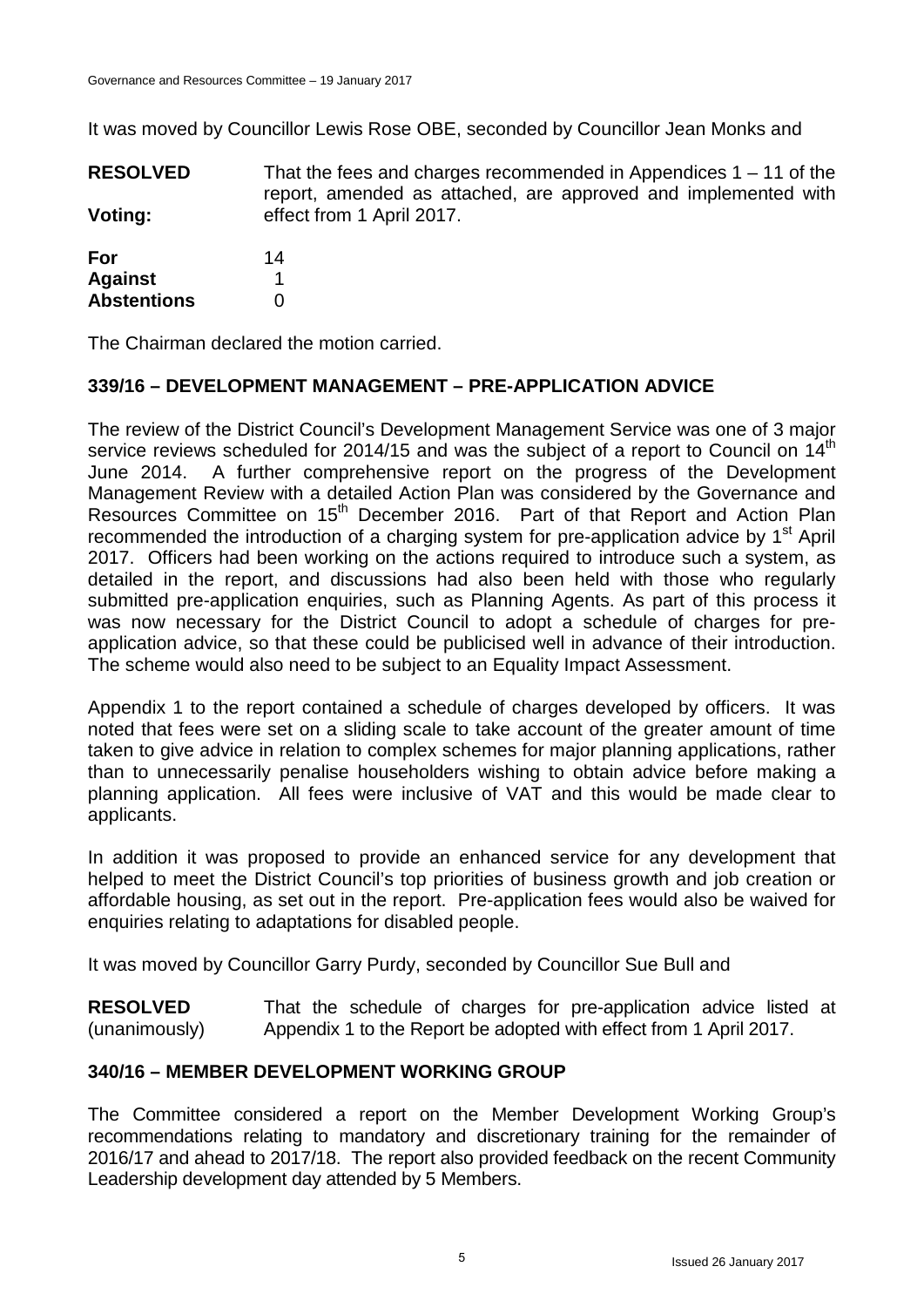Governance and Resources Committee – 19 January 2017

The Member Development Working Group's Terms of Reference were set out in the report, together with a list of elected Member representatives.

At its meeting in September, 2016, the Committee reviewed the attendance records to satisfy the agreed criteria that all members of the Council should attend mandatory training in planning and ethics on an annual basis. Despite agreeing to a deadline of 29 September 2016, 5 members had yet to undertake the training. Two substitute members of the Planning Committee had been suspended from participation until their training record was complete for 2016/17. Refresher training would begin anew in 2017.

The requirement to attend mandatory training was a risk mitigation measure and aimed to demonstrate good governance and professionalism in key areas. To reinforce the importance of training, Council was recommended to include the requirement to attend training in the Code of Conduct for elected Members. A draft version of the Code with suitable amendment was attached as Appendix 1 to the report.

At the last meeting, the Committee approved the Working Group's recommendation to invite all members to participate in a questionnaire to capture individuals' training needs for 2017. The most popular choices were tabled in the report, together with a list of recommendations.

An update on Members' ICT status was set out in the report.

The Member Representative, Cllr Alyson Hill, commented on the Group's first report to the Committee as follows:

"I support the recommendation to include training in the Code of Conduct. Mandatory training is so important for us as Councillors to do our job well, and also for the public to have confidence in us."

It was moved by Councillor Chris Furness, seconded by Councillor Alyson Hill and

| <b>RESOLVED</b> |
|-----------------|
| (unanimously)   |

1. That the report is noted.

- 2. That Council is recommended to revise its Code of Conduct to include a requirement to attend all mandatory training as defined by the Council, and that any failure to do so within the set timeframes, is considered a potential breach of the Code.
	- 3. That the training programme set out in paragraph 3.2 is approved for implementation as described.
	- 4. That the report from the Community Leadership Training Day be used to inform the Induction Training for new Members in 2019.

### **341/16 – UPDATE ON DATA PROTECTION HEALTH CHECK**

The Committee considered a report that provided details of the Data Protection Health Check and sought approval for the action plan.

Members of this committee were reminded that an internal audit review of data protection arrangements in 2015 concluded that arrangements were unsatisfactory and made a number of recommendations, some of which had not yet been implemented. At the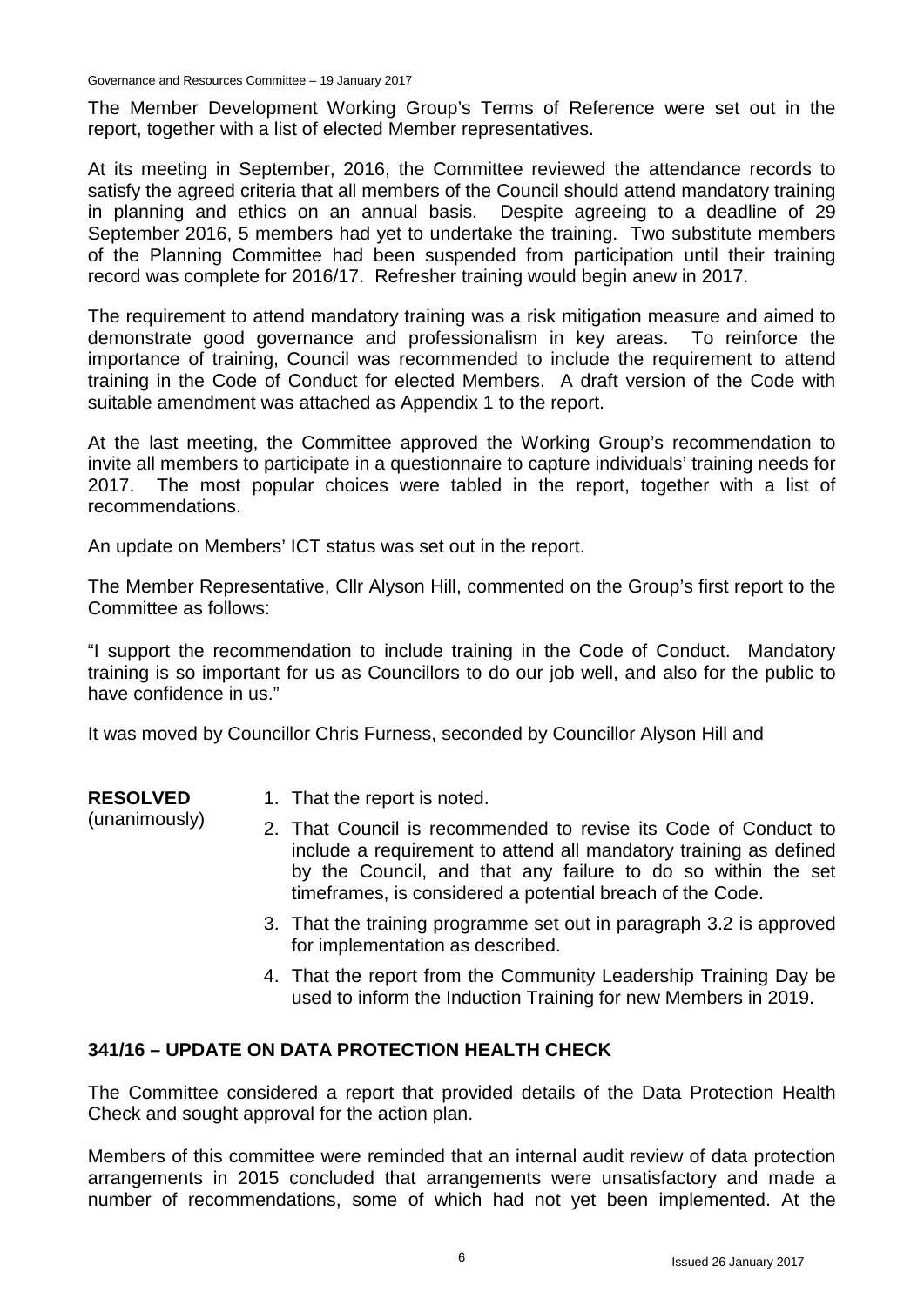Governance and Resources Committee – 19 January 2017

meeting of this committee held on  $9<sup>th</sup>$  June 2016 it was agreed that a consultant should be appointed to carry out a Data Protection Health Check.

Since that time the EU General Data Protection Regulation (GDPR) had been passed, introducing a number of complex new requirements to be met in May 2018. The Health Check had now been carried out and the findings and an action plan were set out in the report. This identified a number of areas where the council should seek to make improvements in order to be ready for the GDPR and made several detailed recommendations regarding the improvements that were required to prepare for the introduction of GDPR in May 2018. These had been summarised into a GDPR Action Plan, attached as Appendix 1 to the report.

It was clear that current resources devoted to data protection would be inadequate for GDPR. The report indicated that in addition to the substantive post of Data Protection Officer, an interim resource would be necessary for approximately twelve months to manage the process of preparing for the General Data Protection Regulation at an estimated cost of approximately £50,000. This sum would be included in the draft spending proposals to be considered by Council on 2<sup>nd</sup> March 2017.

It was moved by Councillor Lewis Rose OBE, seconded by Councillor Albert Catt and

#### **RESOLVED**

- (unanimously)
- 1. That the findings and conclusions of the Data Protection Health Check are noted;
- 2. That the Data Protection Health Check Action Plan is approved.

**MEETING CLOSED – 7.59PM**

#### **CHAIRMAN**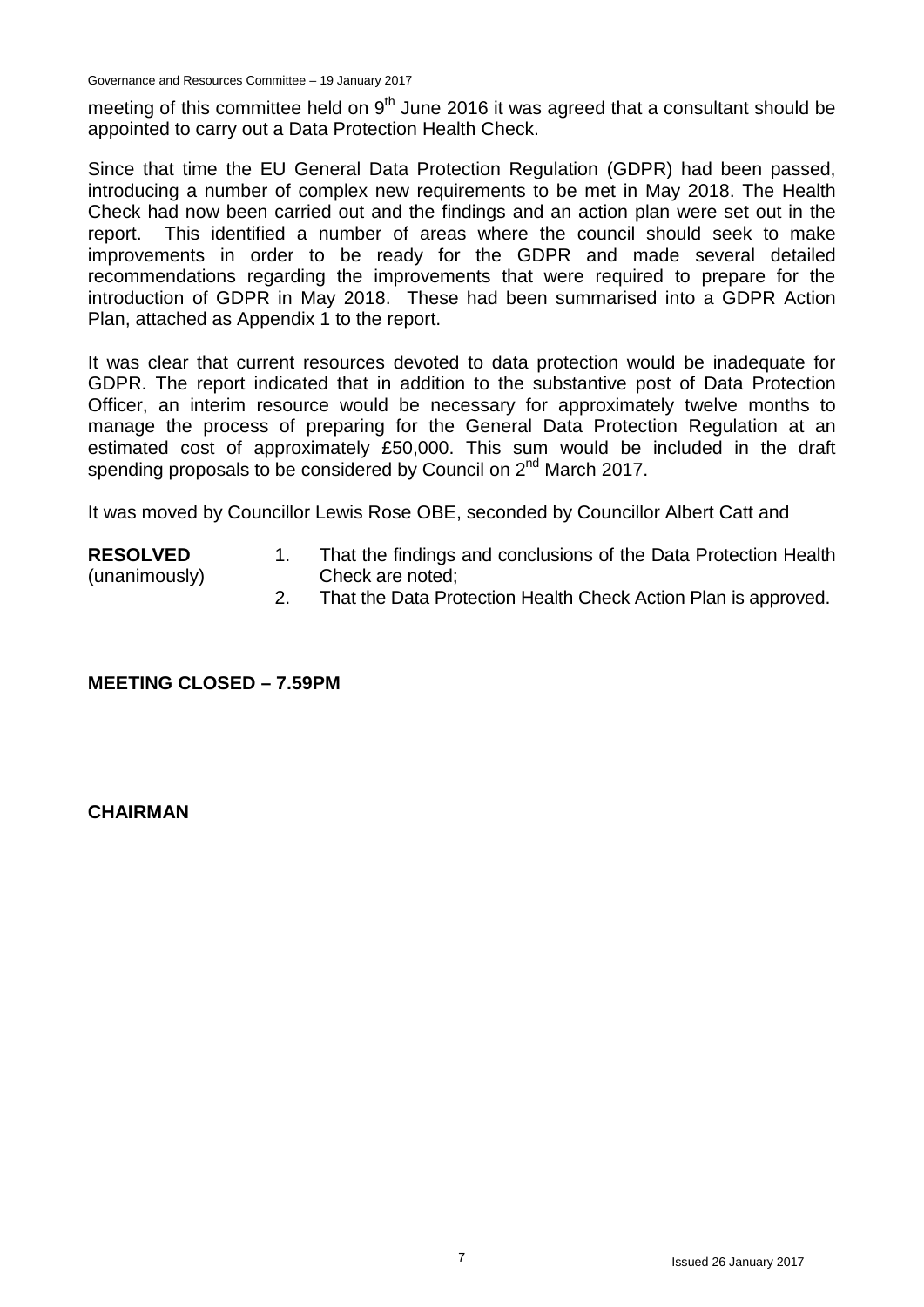ī

×

| <b>PEST CONTROL</b>                                                                                                                                                                                      |                                                         |                                                                                  |                                                                                   |  |
|----------------------------------------------------------------------------------------------------------------------------------------------------------------------------------------------------------|---------------------------------------------------------|----------------------------------------------------------------------------------|-----------------------------------------------------------------------------------|--|
| <b>DOMESTIC</b><br><b>PREMISES</b>                                                                                                                                                                       | <b>Existing</b><br>Charge<br>2016-2017<br>inclusive VAT | <b>Proposed</b><br><b>Charge 2017-</b><br>2018<br>exclusive of 20%<br><b>VAT</b> | <b>Proposed Charge</b><br>2017-2018<br>inclusive of 20%<br><b>VAT and rounded</b> |  |
| 50% concession charges to those in receipt of housing benefit or Council tax benefit<br>who are also aged 65 and over. The concession applies to one treatment from each<br>category per financial year. |                                                         |                                                                                  |                                                                                   |  |
|                                                                                                                                                                                                          | (concessions in                                         | (concessions in                                                                  | (concessions in                                                                   |  |
|                                                                                                                                                                                                          | brackets)                                               | brackets)                                                                        | brackets)                                                                         |  |
|                                                                                                                                                                                                          | £                                                       | £                                                                                | £                                                                                 |  |
| <b>Rats</b>                                                                                                                                                                                              | 24.25                                                   | 21.67                                                                            | 26.00                                                                             |  |
| Charge: up to 3 visits                                                                                                                                                                                   | (12.60)                                                 | (10.83)                                                                          | (13.00)                                                                           |  |
| <b>Mice</b>                                                                                                                                                                                              | 50.50                                                   | 43.33                                                                            | 52.00                                                                             |  |
| Charge: up to 3 visits                                                                                                                                                                                   | (25.25)                                                 | (21.67)                                                                          | (26.00)                                                                           |  |
| <b>Wasps</b>                                                                                                                                                                                             | 63.00                                                   | 54.08                                                                            | 64.90                                                                             |  |
| Charge: per visit                                                                                                                                                                                        | (31.50)                                                 | (27.04)                                                                          | (32.45)                                                                           |  |
| <b>Cockroaches</b>                                                                                                                                                                                       | 73.60                                                   | 64.92                                                                            | 77.90                                                                             |  |
| Charge: up to 4 visits                                                                                                                                                                                   | (37.80)                                                 | (32.46)                                                                          | (38.95)                                                                           |  |
| Ants                                                                                                                                                                                                     | 63.00                                                   | 54.08                                                                            | 64.90                                                                             |  |
| Charge: per visit                                                                                                                                                                                        | (31.50)                                                 | (27.04)                                                                          | (32.45)                                                                           |  |
| <b>Bedbugs</b>                                                                                                                                                                                           | 75.60                                                   | 64.92                                                                            | 77.90                                                                             |  |
| Charge: up to 2 visits                                                                                                                                                                                   | (37.80)                                                 | (32.46)                                                                          | (38.95)                                                                           |  |
| <b>Fleas</b>                                                                                                                                                                                             | 63.00                                                   | 54.08                                                                            | 64.90                                                                             |  |
| Charge: per visit                                                                                                                                                                                        | (31.50)                                                 | (27.04)                                                                          | (32.45)                                                                           |  |
| Non public health<br>pests<br>Charge: up to 2 visits                                                                                                                                                     | 81.70<br>(40.85)                                        | 70.17<br>(35.08)                                                                 | 84.20<br>(42.10)                                                                  |  |
| <b>Advice Only charge</b>                                                                                                                                                                                | 15.00                                                   | 12.92                                                                            | 15.50                                                                             |  |
| per visit                                                                                                                                                                                                | (no concession)                                         | (no concession)                                                                  | (no concession)                                                                   |  |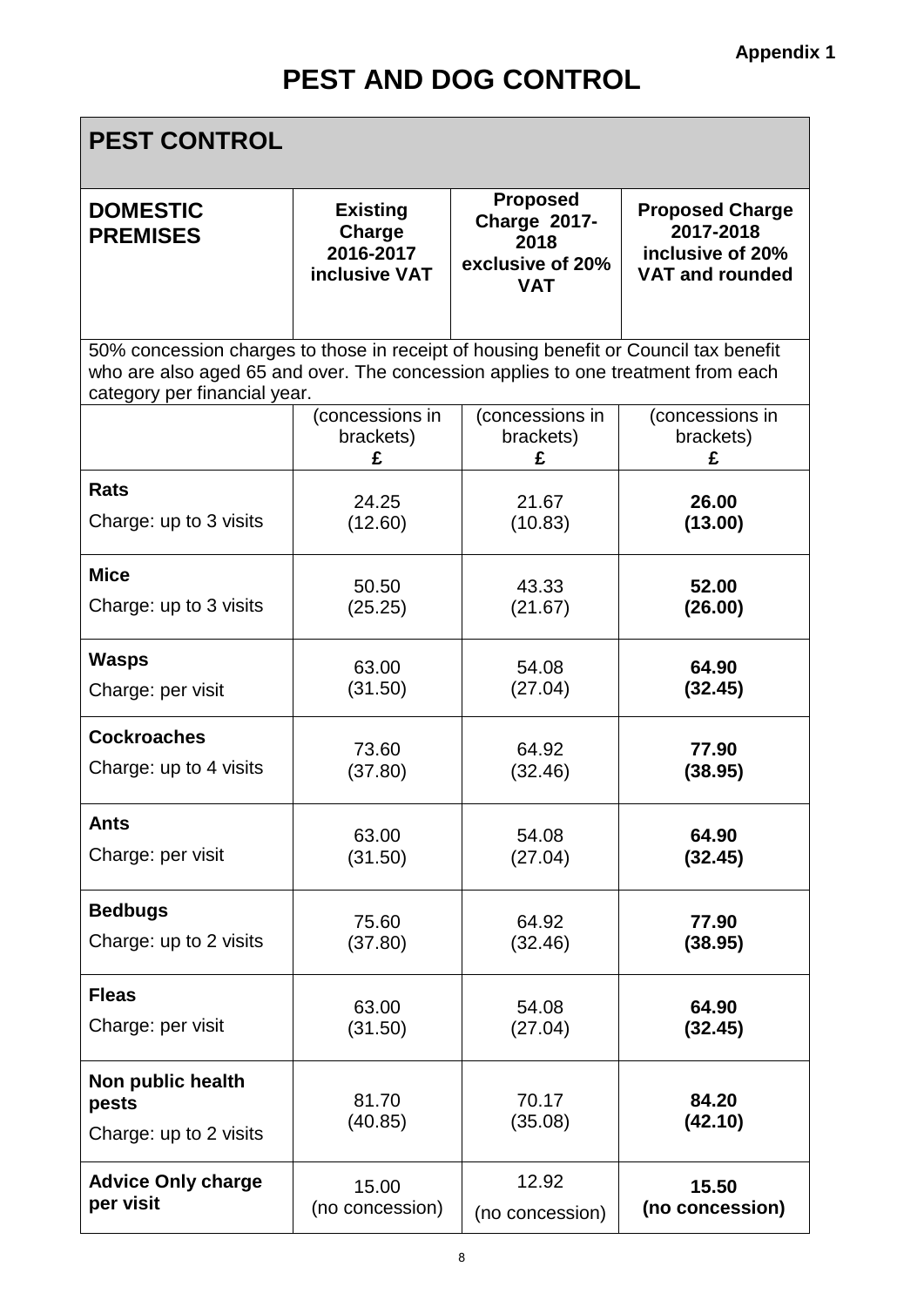## **PEST CONTROL**

| <b>COMMERCIAL</b><br><b>PREMISES</b>                                 | <b>Existing Charge</b><br>2016-2017<br><b>inclusive VAT</b> | <b>Proposed Charge</b><br>2017-2018<br>exclusive of 20%<br><b>VAT</b><br>£ | <b>Proposed Charge</b><br>2017-2018<br>inclusive of 20%<br><b>VAT and rounded</b><br>£ |
|----------------------------------------------------------------------|-------------------------------------------------------------|----------------------------------------------------------------------------|----------------------------------------------------------------------------------------|
| <b>Rats and Mice</b><br>(includes one)<br>revisit to remove<br>bait) | 134.70 per hour<br>(minimum charge)                         | 115.58                                                                     | 138.70                                                                                 |
| <b>Insect Pests</b>                                                  | 67.80 per hour<br>(minimum charge)                          | 58.17                                                                      | 69.80                                                                                  |

### **Note: Rats and Mice and Insect Pests**

Commercial premises are liable for a minimum charge equal to 1 hour.

Where treatment takes more than 1 hour additional whole hours are charged at the hourly rate and part hours are charged pro rata in 15 minute bands.

| <b>DOG CONTROL</b>                                                     | <b>Existing Charge</b><br>2016-2017        | <b>Proposed Charge</b><br>2017-2018     |  |  |
|------------------------------------------------------------------------|--------------------------------------------|-----------------------------------------|--|--|
|                                                                        | £                                          | Outside the scope of VAT                |  |  |
| These charges are plus Vet's Fees if necessary, and VAT on Vet's Fees. |                                            |                                         |  |  |
|                                                                        |                                            |                                         |  |  |
| <b>STRAY DOGS</b>                                                      |                                            |                                         |  |  |
| Penalty for stray dogs collected<br>or returned by Dog Warden          | 55.50                                      | 57.20                                   |  |  |
| Above penalty charge plus kennel fees as follows:                      |                                            |                                         |  |  |
| Each day or part day                                                   | 14.40<br>Daily kennel fee<br>(or part day) | 14.80<br>Daily kennel fee (or part day) |  |  |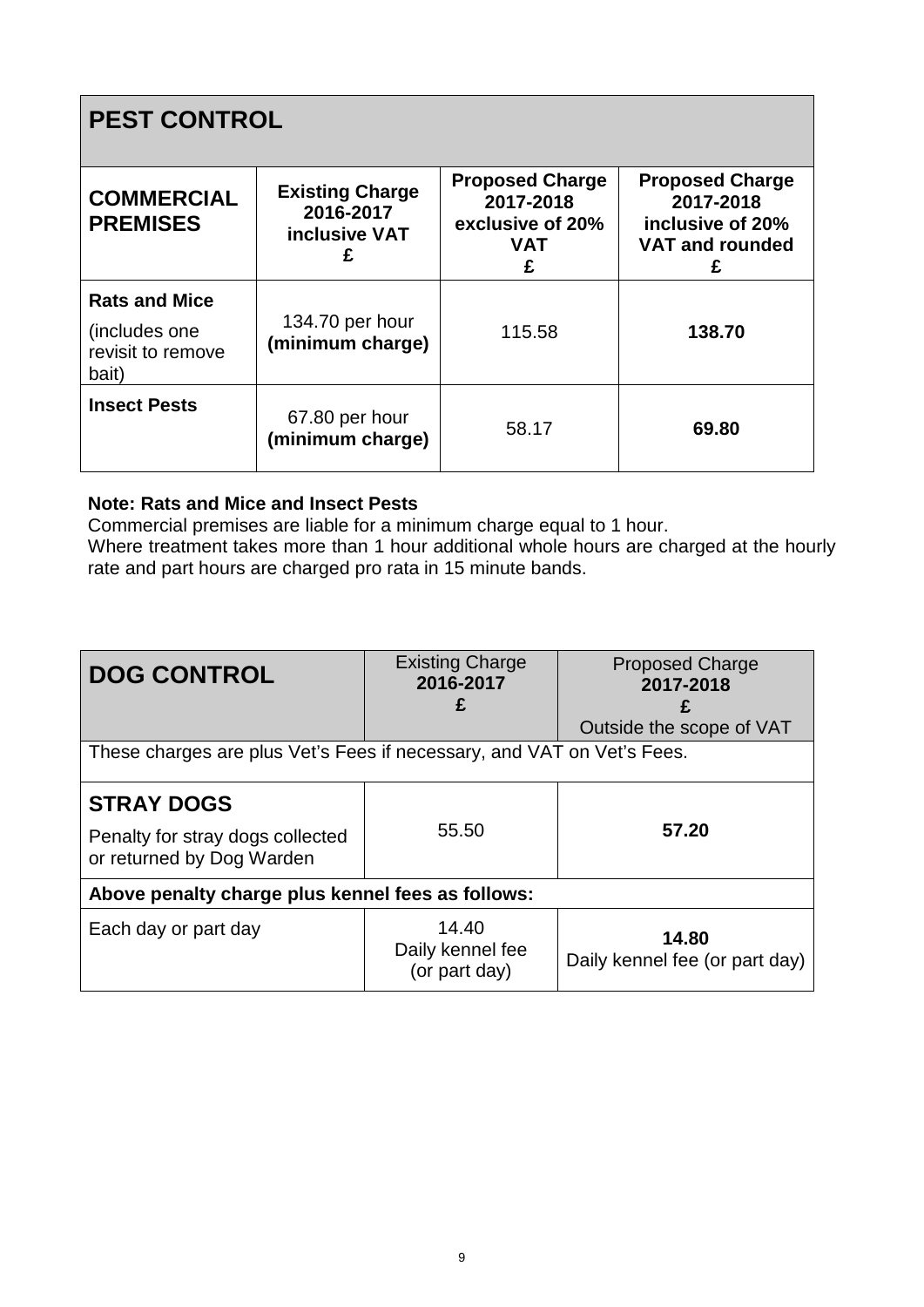## **WASTE – HOUSEHOLD**

### **The following fees are outside the scope of VAT**

| <b>HOUSEHOLD</b><br><b>WASTE</b>                                                  | <b>Existing Charge</b><br>2016-17<br>£<br>(concessions in brackets)                                                                                                           | <b>Proposed Charge</b><br>2017-18<br>(concessions in brackets) |  |
|-----------------------------------------------------------------------------------|-------------------------------------------------------------------------------------------------------------------------------------------------------------------------------|----------------------------------------------------------------|--|
| collection per financial year.                                                    | 50% concession charges to those in receipt of housing benefit or Council tax benefit who<br>are also aged 65 and over. The concession applies to one bulky and one electrical |                                                                |  |
| Up to 3 items                                                                     | 19.70<br>(9.85)                                                                                                                                                               | 20.30<br>(10.15)                                               |  |
| Up to 6 items                                                                     | 32.00<br>(16.00)                                                                                                                                                              | 33.00<br>(16.50)                                               |  |
| Electrical item One item                                                          | 16.90<br>(8.45)                                                                                                                                                               | 17.40<br>(8.70)                                                |  |
| <b>Electrical items</b><br>2-3 items                                              | 22.40<br>(11.20)                                                                                                                                                              | 23.10<br>(11.55)                                               |  |
| <b>COMPOSTING</b>                                                                 | <b>Existing Charge</b><br>2016-17<br>£                                                                                                                                        | <b>Proposed Charge</b><br>2017-18<br>£                         |  |
| Supply of 240 litre<br>wheeled bin (Collection<br>free thereafter)                | 57.30                                                                                                                                                                         | 59.00                                                          |  |
| <b>WHEELED BINS FOR NEW PROPERTIES</b>                                            |                                                                                                                                                                               |                                                                |  |
| 140 litre grey wheeled                                                            |                                                                                                                                                                               |                                                                |  |
| bin (green bin given free<br>if possible with grey bin)                           | 37.10                                                                                                                                                                         | 38.20                                                          |  |
| 240 litre grey wheeled<br>bin (green bin given free<br>if possible with grey bin) | 43.25                                                                                                                                                                         | 44.55                                                          |  |
| <b>ABANDONED SHOPPING TROLLEYS</b>                                                |                                                                                                                                                                               |                                                                |  |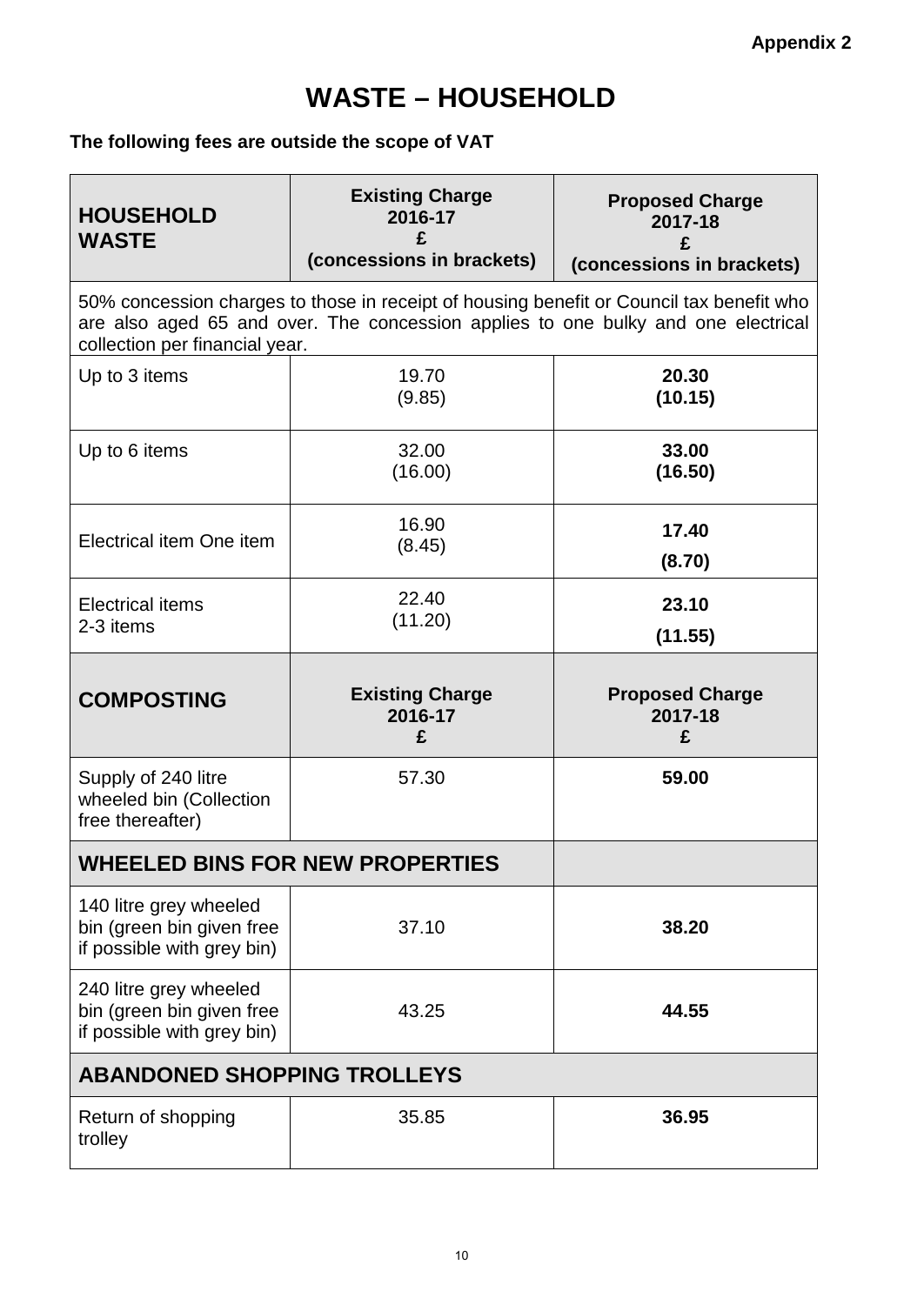| <b>TRADE WASTE</b>                                              |                     | <b>Existing Charge</b><br>2016-2017 | <b>Proposed Charge</b><br>2017-2018 |  |
|-----------------------------------------------------------------|---------------------|-------------------------------------|-------------------------------------|--|
| <b>GREEN SACKS</b>                                              |                     |                                     |                                     |  |
| Per pack of 25                                                  |                     | 63.60                               | 65.50                               |  |
| <b>WHEELED BINS</b>                                             |                     |                                     |                                     |  |
| <b>Commercial</b>                                               | 1100 litre capacity | 17.00                               | 17.50                               |  |
|                                                                 | 660 litre capacity  | 11.65                               | 12.00                               |  |
| Per lift:                                                       | 360 litre capacity  | 7.75                                | 8.00                                |  |
|                                                                 | 240 litre capacity  | 6.20                                | 6.40                                |  |
| <b>Commercial</b><br><b>Recycling:</b>                          | 240 litre capacity  | 3.30                                | 3.40                                |  |
|                                                                 |                     |                                     |                                     |  |
| <b>Schools &amp; Not-</b><br>for-profit<br><b>Organisations</b> | 1100 litre capacity | 8.65                                | 8.90                                |  |
| Collection<br><b>NB</b><br>charge only per<br>lift:             | 660 litre capacity  | 7.40                                | 7.60                                |  |
|                                                                 | 360 litre capacity  | 5.30                                | 5.45                                |  |
|                                                                 | 240 litre capacity  | 5.00                                | 5.15                                |  |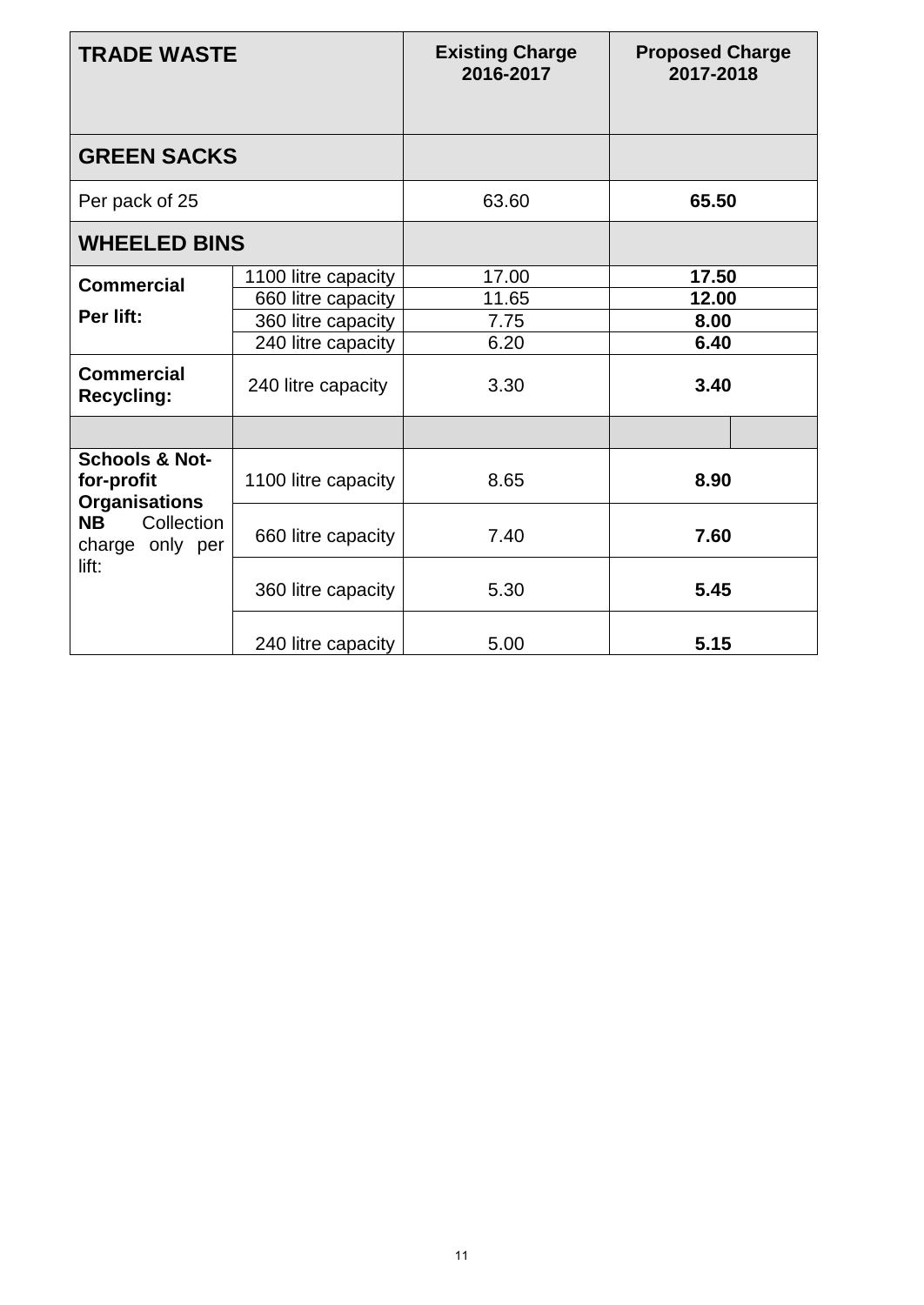### **GOVERNANCE & RESOURCES COMMITTEE – 19 JANUARY 2017 ITEM 10 – APPENDIX 2 - ADDITIONAL INFORMATION**

### **FEES AND CHARGES AGREED BY C&E COMMITTEE -12TH JANUARY 2017**

| <b>SERVICE</b><br><b>AREA</b> | <b>SERVICE BEING</b><br><b>PROVIDED</b>                                                                                             | <b>CHARGE</b>  | <b>COMMENTS</b>                                                                                                                                                                                                                                                                                          |
|-------------------------------|-------------------------------------------------------------------------------------------------------------------------------------|----------------|----------------------------------------------------------------------------------------------------------------------------------------------------------------------------------------------------------------------------------------------------------------------------------------------------------|
| Waste                         | New/Replacement<br>140ltr grey bin                                                                                                  | £20            | This charge now replaces the<br>existing charge for bins<br>provided to new<br>properties/existing homes<br>without a bin. Recycling<br>containers will be issued free<br>of charge with the grey bin to<br>new properties/existing<br>homes. Charges will be<br>applied to landlords where<br>possible. |
| Waste                         | New/Replacement<br>240ltr grey bin                                                                                                  | £25            | This charge now replaces the<br>existing charge for bins<br>provided to new<br>properties/existing homes<br>without a bin. Recycling<br>containers will be issued free<br>of charge with grey bin to new<br>properties/existing homes.<br>Charges will be applied to<br>landlords where possible.        |
| Waste                         | Increase in grey<br>bin size from<br>140ltr to 240ltr<br>where eligibility<br>criteria is met                                       | £25            | When eligibility criteria is no<br>longer met and bin size is<br>reduced back to a 140ltr the<br>bin will be issued free of<br>charge unless broken. No<br>refund given.                                                                                                                                 |
| Waste                         | Change of 240ltr<br>grey bin size to<br>140ltr at councils<br>instigation<br>following survey                                       | Free of charge |                                                                                                                                                                                                                                                                                                          |
| Waste                         | Change of 240ltr<br>grey bin to 140ltr<br>as a result of bin<br>being damaged<br>and eligibility<br>criteria no longer<br>being met | £20            | Where the eligibility criteria, is<br>met a charge of £25 for a<br>replacement 240ltr bin would<br>apply.                                                                                                                                                                                                |
| Waste                         | Residents moving<br>from sacks to<br>wheeled bins                                                                                   | Free of charge |                                                                                                                                                                                                                                                                                                          |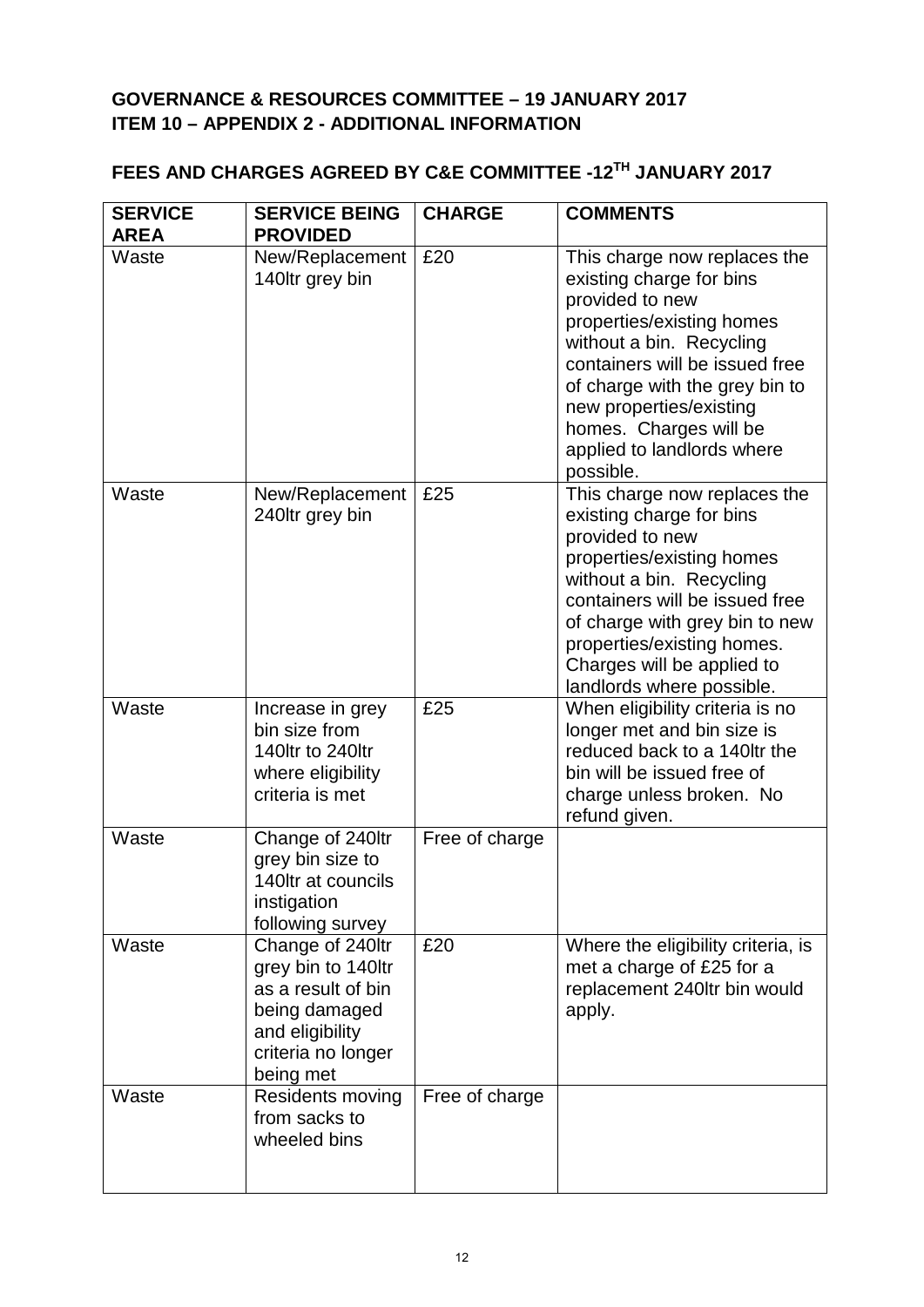| <b>SERVICE</b><br><b>AREA</b> | <b>SERVICE BEING</b><br><b>PROVIDED</b>     | <b>CHARGE</b>  | <b>COMMENTS</b>                                                                                                                |
|-------------------------------|---------------------------------------------|----------------|--------------------------------------------------------------------------------------------------------------------------------|
| Waste                         | Replacement<br>240ltr green bin             | £15            | Garden bins to new<br>properties/existing homes<br>without bin are free of charge<br>for first one.                            |
| Waste                         | Second 240ltr<br>green bin                  | £25            | This fee is to replace the<br>existing fee of £57.30                                                                           |
| Waste                         | Replacement<br>240ltr blue bin or<br>insert | Free of charge |                                                                                                                                |
| Waste                         | Replacement<br>Kerbside or<br>Kitchen Caddy | Free of charge |                                                                                                                                |
| Waste                         | <b>Caddy Liners</b>                         | £2.00 per roll | This fee will replace the<br>current fee of £2.50.<br>Sales to retail outlets at same<br>price.                                |
| Waste                         | Compostable<br><b>Garden Sacks</b>          | £8.50 per roll | This is an existing charge that<br>needs including in the F&C's<br>structure.<br>Sales to retail outlets at the<br>same price. |

NB: Please note that none of the charges are subject to VAT.

**Heidi McDougall Head of Environmental Services January 2017**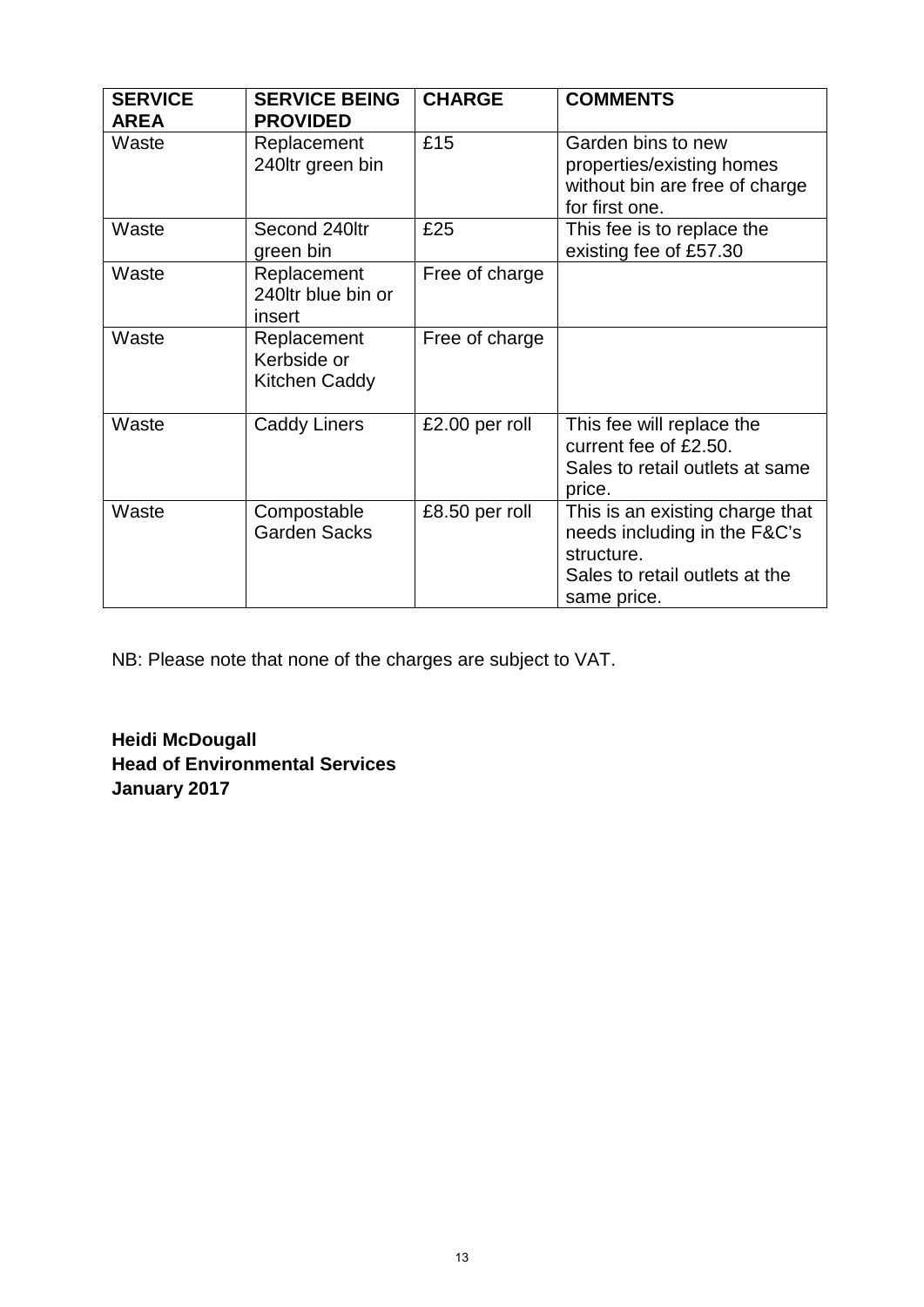### **CEMETERIES**

These charges apply to purchasing the Exclusive Right of Burial (including ashes) before or after death of a resident in the Derbyshire Dales District Council area and in the case of a stillborn child where one of the parents was resident at the time of interment.

#### Double Fees

Where the Exclusive Right of Burial is purchased for a non-resident of the Derbyshire Dales, fees for all services will be doubled ie for all interments; for the Right to Erect a Memorial; for the right to fix plaques or reserve spaces in a Garden of Remembrance; for the erection of memorials and for additional inscriptions. The fees will not be doubled where the Exclusive Right of Burial was purchased at the single fee at an earlier date. The appropriate Officer of the Council has the discretion to waive these double fees when there are grounds to do so, i.e. past residency in the District or other connections.

#### **(NB: All fees for cemeteries fall outside the scope of VAT, with the exception of Memorial plaques)**

| <b>EXCLUSIVE RIGHT OF BURIAL</b>                                                                                                                        | <b>Existing Charge</b><br>2016/2017<br>£ | <b>Proposed Charge</b><br>2017/2018 |
|---------------------------------------------------------------------------------------------------------------------------------------------------------|------------------------------------------|-------------------------------------|
| <b>Earthen Graves</b>                                                                                                                                   |                                          |                                     |
| For the exclusive right of burial for a period not exceeding 100 years:                                                                                 |                                          |                                     |
|                                                                                                                                                         |                                          |                                     |
| grave size 2.4m x 1.2m<br>a)                                                                                                                            | 588.80                                   | 606.45                              |
| grave size 2.4m x 2.4m<br>b)                                                                                                                            | 1107.50                                  | 1140.75                             |
| <b>Garden of Remembrance</b>                                                                                                                            |                                          |                                     |
| For the exclusive right of burial of<br>cremated remains for a period not<br>exceeding 100 years, in an earthen<br>grave not exceeding 450mm x<br>600mm | 189.50                                   | 195.20                              |

#### **INTERMENTS**

The fees indicated:

- a) include the digging of the grave;
- b) apply only where the interment is made between the hours of:
	- $\bullet$  9:30am 3.30pm, Mondays Thursdays;
	- 9.30am 3pm, Fridays (excluding Bank and public holidays)';
	- or on the certificate of a Coroner or Registered Medical Practitioner that immediate interment is necessary.
- c) Interments outside these hours or on other days may be possible, but would be subject to an additional charge as follows: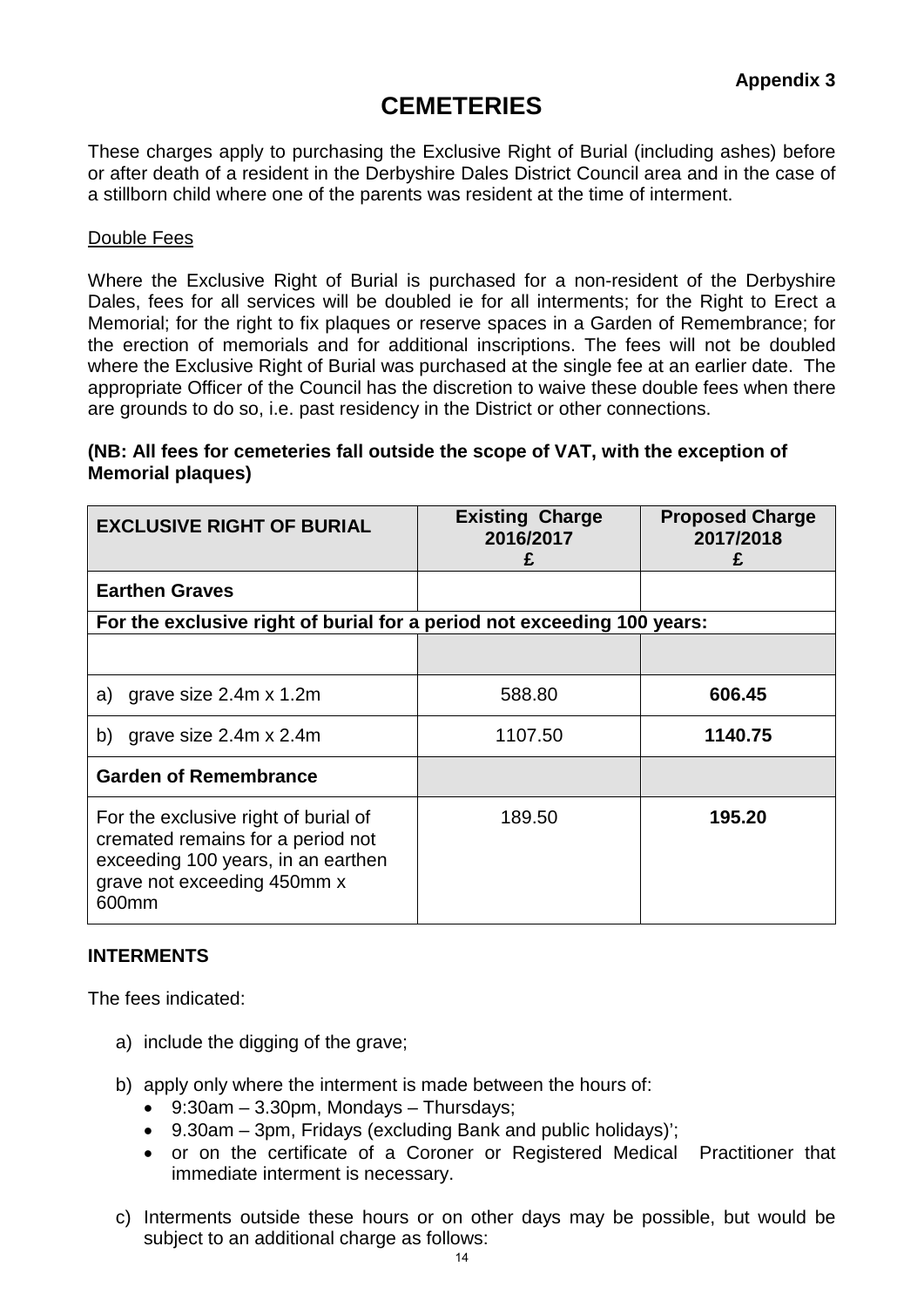Burials (excludes Bank and Public holidays)

| $9.30$ am $-11.30$ am, Saturdays |        | £215.35 $(E209.10 \text{ in } 2016/17)$ |
|----------------------------------|--------|-----------------------------------------|
| Ashes                            |        |                                         |
| $9.30$ am $-11.30$ am, Saturdays | £47.90 | $(E46.50 \text{ in } 2016/17)$          |

d) apply provided that the interment is made within fifteen minutes of the time arranged with Derbyshire Dales District Council. If not, an additional charge of **£14.40** (£14.00 in 2016/17) is payable per fifteen minutes.

| <b>INTERMENT IN ANY GRAVE</b>                                                                                                                              | <b>Existing</b><br>Charge<br>2016/2017 | <b>Proposed</b><br>Charge<br>2017/2018 |  |
|------------------------------------------------------------------------------------------------------------------------------------------------------------|----------------------------------------|----------------------------------------|--|
|                                                                                                                                                            | £                                      | £                                      |  |
| All of the following fees for cemeteries fall outside<br>the scope of VAT)                                                                                 |                                        |                                        |  |
| a) of the body of a stillborn child or of a child whose<br>age at the time of death did not exceed one month.                                              | No charge                              | No charge                              |  |
| b) of the body of a child whose age at the time of<br>death exceeded one month but did not exceed 16<br>years.                                             | 104.60                                 | 107.75                                 |  |
| c) of the body of a person whose age at the time of<br>death exceeded 16 years.                                                                            | 661.00                                 | 680.85                                 |  |
| Interment in existing vault or bricked grave                                                                                                               | Daywork rates<br>apply                 | <b>Daywork</b><br>rates apply          |  |
| Interment of cremated remains                                                                                                                              | 139.20                                 | 143.40                                 |  |
| Turfing of grave after interment on request                                                                                                                | 43.80                                  | 45.10                                  |  |
| <b>SCATTERING OF ASHES</b>                                                                                                                                 |                                        |                                        |  |
| In the case of purchased graves, or in the Garden of<br>Remembrance:                                                                                       | 48.90                                  | 50.35                                  |  |
| Fee for right to scatter ashes                                                                                                                             |                                        |                                        |  |
| <b>LONG-TERM MEMORIALS IN GARDENS OF</b><br><b>REMEMBRANCE</b>                                                                                             |                                        |                                        |  |
| Please Note: Within the designated lawn sections, only one stone vase or block is<br>permitted per plot, not exceeding 200mm in height and 200mm in width. |                                        |                                        |  |
| Right to Erect a Memorial on a grave for cremated<br>remains with respect to which an exclusive right of<br>burial has been granted                        | 63.60                                  | 65.50                                  |  |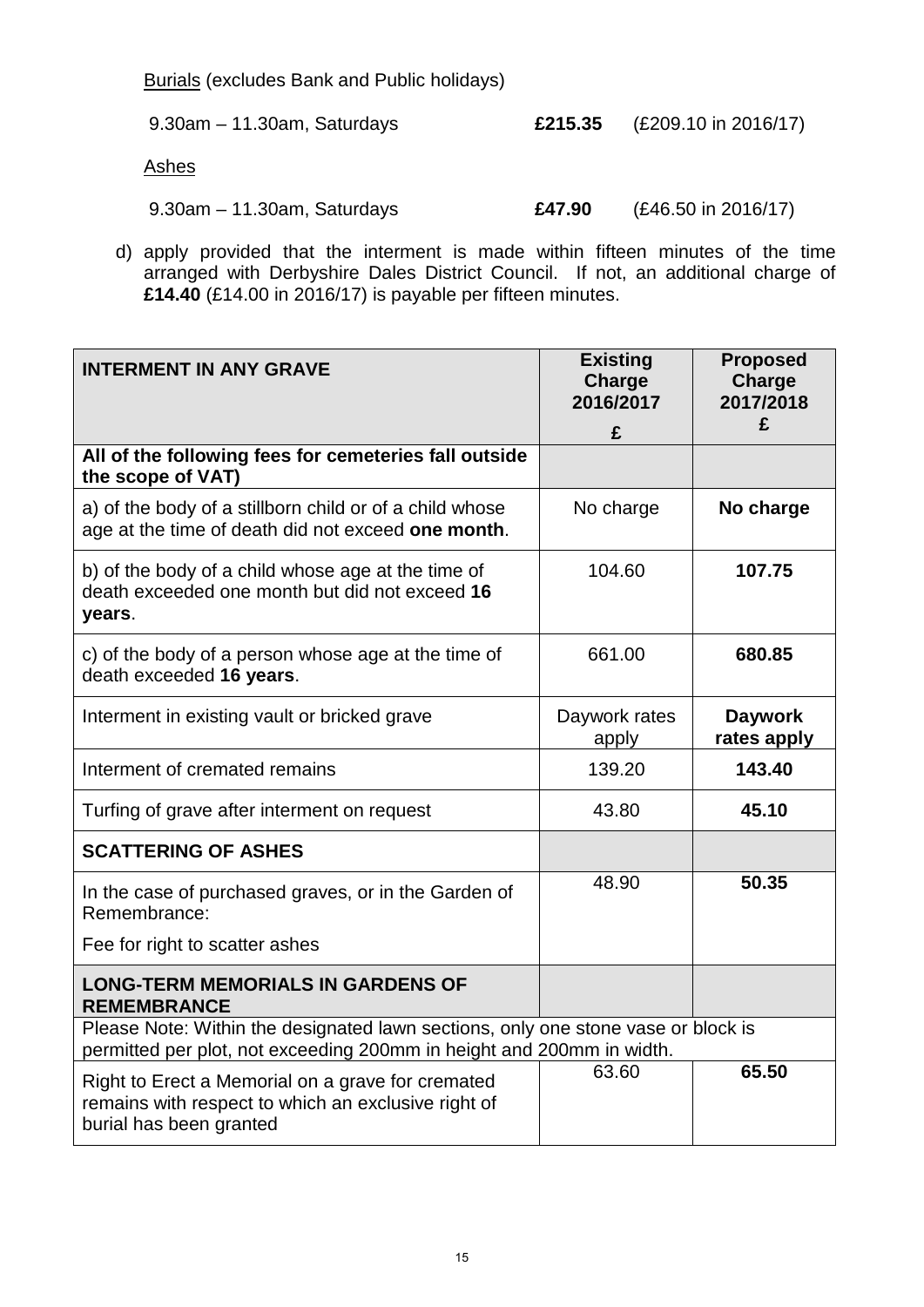| <b>LONG-TERM MEMORIALS IN GARDENS OF</b><br><b>REMEMBRANCE</b>                                                                                          | <b>Existing</b><br><b>Charge</b><br>2016/2017<br>£     | <b>Proposed</b><br>Charge<br>2017/2018<br>£         |
|---------------------------------------------------------------------------------------------------------------------------------------------------------|--------------------------------------------------------|-----------------------------------------------------|
|                                                                                                                                                         |                                                        |                                                     |
| Supply of a memorial plaque (150mm x 75mm) at<br>ground level including fixing                                                                          | 63.60<br>plus cost of plaque<br>& VAT on the<br>plaque | 65.50<br>plus cost of plaque &<br>VAT on the plaque |
| Supply of a stone slab level with the surrounding<br>ground for the fixing of a memorial plaque<br>including installation                               | 81.40<br>(no VAT)                                      | 83.85                                               |
| Supply of a plaque 150mm x 75mm for the<br>63.60<br>memorial wall, including fee for space and fixing<br>plus cost of plaque<br>& VAT on the<br>plaque  |                                                        | 65.50<br>plus cost of plaque &<br>VAT on the plaque |
| 16.50<br>Reservation of up to 3 plaque spaces under the<br>(no VAT)<br>first plaque on the memorial wall (fee per space)                                |                                                        | 17.00                                               |
| Permission for erection of a vase not exceeding<br>300mm in height, including first inscription                                                         | 63.60<br>(no VAT)                                      |                                                     |
| Permission for kerb or border stones enclosing a<br>space not exceeding 450mm x 600mm including<br>first inscription                                    | 63.60<br>(no VAT)                                      | 65.50                                               |
| Permission for each inscription after the first on<br>vases, kerbs, border stones, etc.                                                                 | 48.40<br>(no VAT)                                      | 49.85                                               |
| <b>LONG-TERM MEMORIALS ON EARTHEN GRAVES</b>                                                                                                            |                                                        |                                                     |
| Please Note: Within the designated lawned sections, the only long-term memorial<br>permitted on a grave is a single headstone.                          |                                                        |                                                     |
|                                                                                                                                                         |                                                        |                                                     |
| Right to Erect a Memorial on a grave in respect of<br>157.10<br>which an exclusive right of burial has been granted                                     |                                                        | 161.80                                              |
| Permission for a memorial headstone not exceeding 1<br>metre in height and 900mm in width, and including the<br>cost of the foundation already provided | (no VAT)<br>226.60<br>(no VAT)                         | 233.40                                              |
| Permission for a memorial headstone not exceeding 1<br>metre in height and 900mm in width, in those areas<br>where no concrete foundation is provided   | 73.40<br>(no VAT)                                      | 75.60                                               |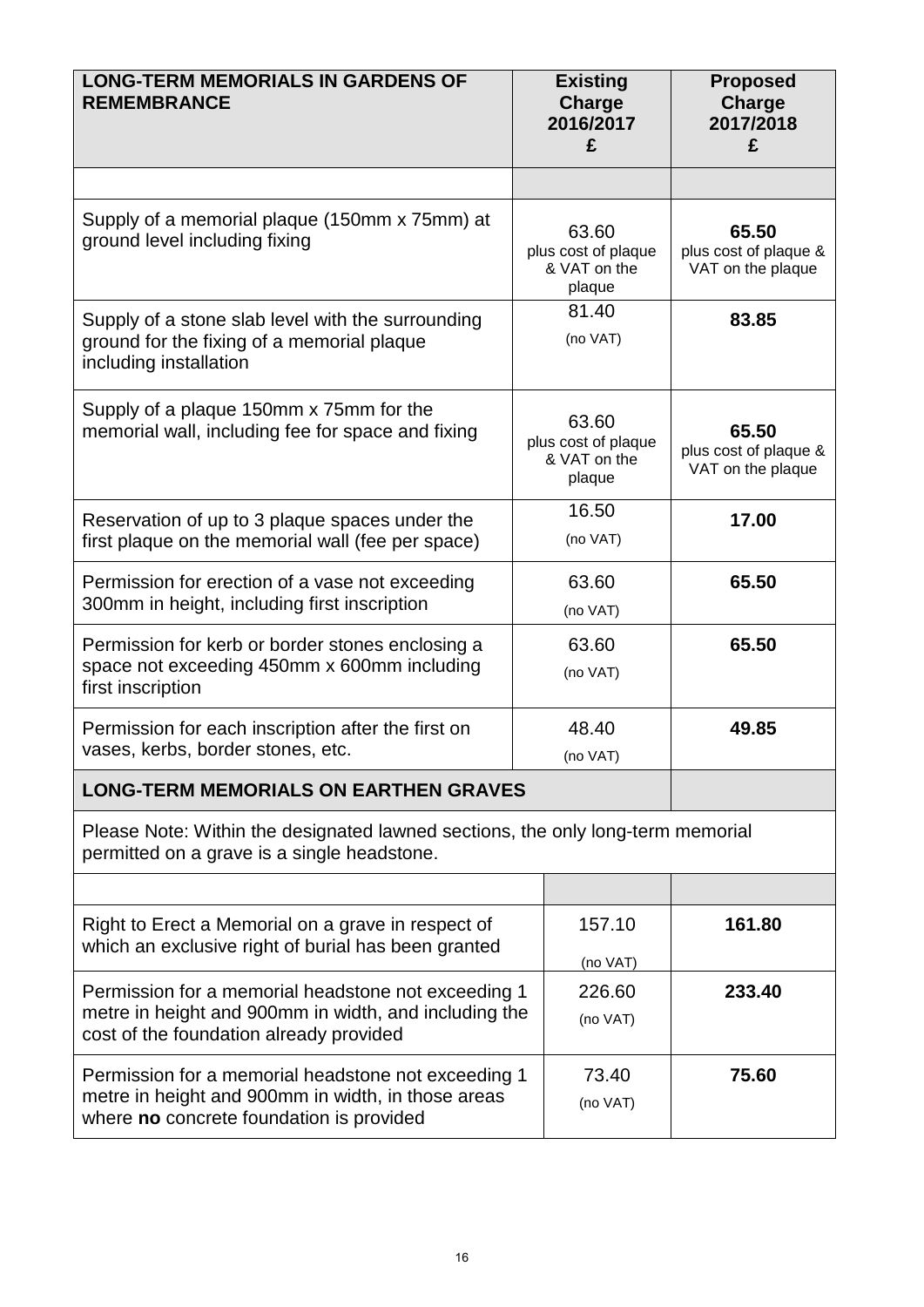| <b>LONG-TERM MEMORIALS ON EARTHEN GRAVES</b>                                                                                      | <b>Existing</b><br>Charge<br>2016/2017<br>£ | <b>Proposed</b><br>Charge<br>2017/2018<br>£ |
|-----------------------------------------------------------------------------------------------------------------------------------|---------------------------------------------|---------------------------------------------|
|                                                                                                                                   |                                             |                                             |
| Permission for a flat stone or tablet, level with<br>surrounding ground not exceeding 2.4m x 1.2m,<br>including first inscription | 77.60<br>(no VAT)                           | 79.95                                       |
| Permission for kerb or border stones enclosing a<br>space not exceeding 2.4m x 1.2m, including first<br>inscription               | 133.80<br>(no VAT)                          | 137.80                                      |
| Permission for a vase not exceeding 300 mm in height,<br>including first inscription                                              | 63.60<br>(no VAT)                           | 65.5                                        |
| Permission for each inscription after the first                                                                                   | 48.40<br>(no VAT)                           | 49.85                                       |
| <b>ASSISTED BURIALS</b>                                                                                                           |                                             |                                             |
| Standard Charge (Minimum)                                                                                                         | 434.50                                      | 447.55                                      |
| <b>RECORD SEARCHES</b>                                                                                                            |                                             |                                             |
| <b>Record Searches</b>                                                                                                            | 15.00                                       | 15.45                                       |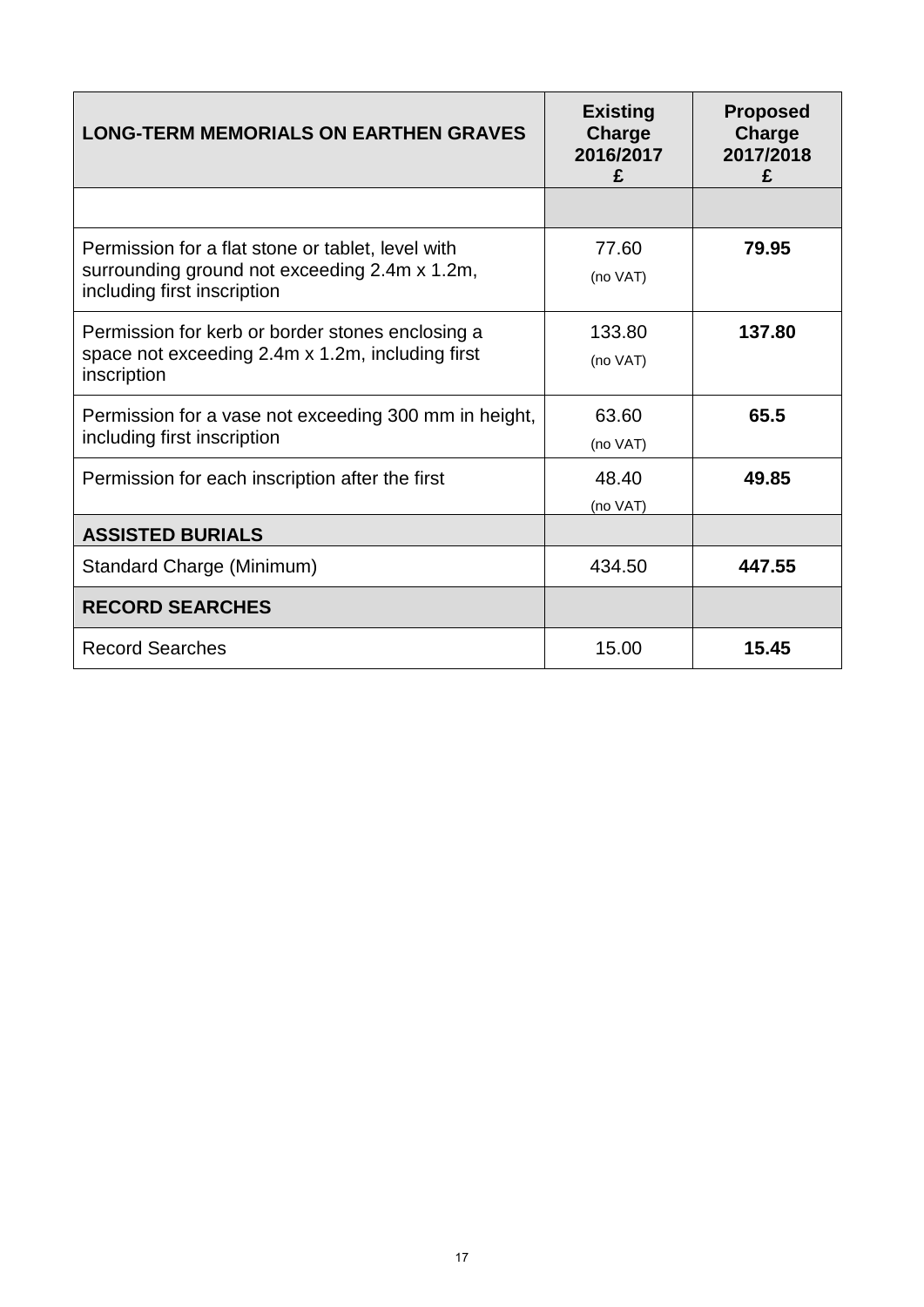| <b>Cesspool and Septic</b><br><b>Tank Emptying</b><br>(includes disposal<br>costs)            | <b>Existing Charge</b><br>2016-17 inclusive<br><b>VAT</b><br>£ | Proposed Charge 2017-<br>18 exclusive of 20%<br><b>VAT</b><br>£ | <b>Proposed Charge</b><br>2017-18 inclusive of<br>20% VAT and rounded<br>£ |
|-----------------------------------------------------------------------------------------------|----------------------------------------------------------------|-----------------------------------------------------------------|----------------------------------------------------------------------------|
| Domestic premises per                                                                         | 299.00                                                         | 308.00                                                          | 308.00                                                                     |
| tank up to 4,500 litres                                                                       | (Zero rated VAT)                                               | (Zero rated VAT)                                                | (Zero rated VAT)                                                           |
| <b>Commercial premises</b>                                                                    | 316.00                                                         | 325.50                                                          | 325.50                                                                     |
| per tank up to 4,500<br>litres                                                                | (Zero rated VAT)                                               | (Zero rated VAT)                                                | (Zero rated VAT)                                                           |
| Industrial premises per<br>tank up to 4,500 litres                                            | 435.00                                                         | 373.38                                                          | 448.05                                                                     |
| Charge for extra piping<br>to reach tank                                                      | 30.00                                                          | 25.75                                                           | 30.90                                                                      |
| <b>Vehicle with Driver</b><br>(Per Hour)                                                      | <b>Existing Charge</b><br>2016-17 inclusive<br><b>VAT</b><br>£ | Proposed Charge 2017-<br>18 exclusive of 20%<br><b>VAT</b><br>£ | <b>Proposed Charge</b><br>2017-18 inclusive of<br>20% VAT and rounded<br>£ |
| <b>Road Sweeper</b>                                                                           | N/A                                                            | 53.22                                                           | 63.86                                                                      |
| <b>Pavement Sweeper</b>                                                                       | N/A                                                            | 47.79                                                           | 57.35                                                                      |
| Vacuum Tanker<br>(Gulley Wagon)                                                               | N/A                                                            | 49.16                                                           | 58.99                                                                      |
| <b>Transit Tipper or Other</b><br>Light Van                                                   | N/A                                                            | 5.20                                                            | 6.24                                                                       |
| <b>Hire of Wheeled Bins</b>                                                                   | <b>Existing Charge</b><br>2016-17 inclusive<br><b>VAT</b>      | Proposed Charge 2017-<br>18 exclusive of 20%<br><b>VAT</b>      | <b>Proposed Charge</b><br>2017-18 inclusive of<br>20% VAT and rounded      |
|                                                                                               | £                                                              | £                                                               | £                                                                          |
| Hire of wheeled bins<br>per week per bin, plus<br>cost of delivery,<br>collection and washing | N/A                                                            | 10.00<br>(Outside the Scope of                                  | 10.00<br>(Outside the scope of                                             |
| (Minimum charge of<br>£150)                                                                   |                                                                | VAT)                                                            | VAT)                                                                       |

Any other occasional work to be charged at direct cost plus 5% administration.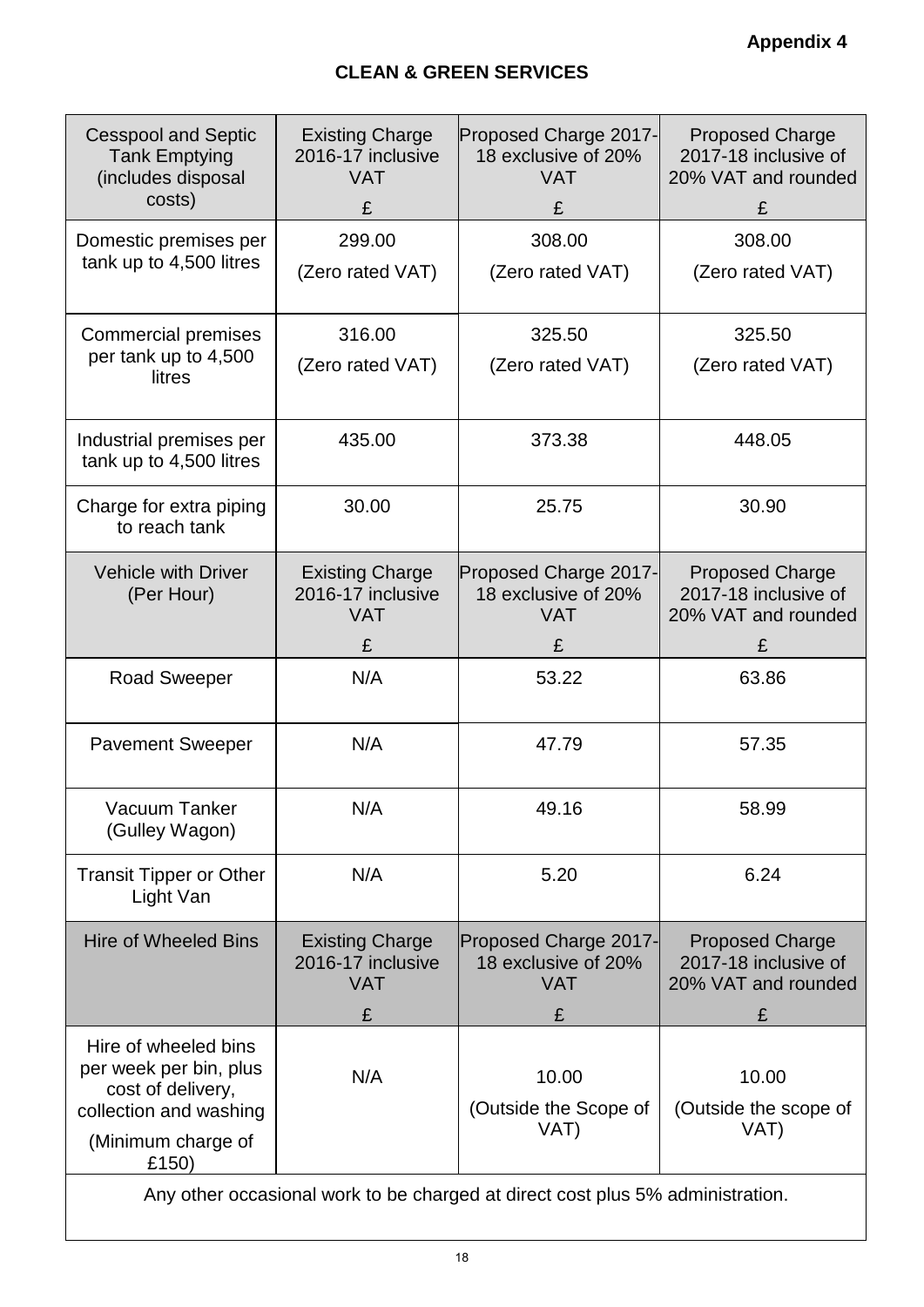### **Appendix 5**

## **AGRICULTURAL BUSINESS CENTRE**

| <b>Livestock Markets and</b>                                   | <b>Existing Charge</b>                                                                                                                  | <b>Proposed Charges</b>                                     | <b>Proposed Charges</b><br>2017-2018 inc. of |
|----------------------------------------------------------------|-----------------------------------------------------------------------------------------------------------------------------------------|-------------------------------------------------------------|----------------------------------------------|
| <b>Farmers' Markets</b>                                        | 2016-2017                                                                                                                               | 2017-2018 exclusive                                         | 20% VAT & rounded                            |
|                                                                | inclusive VAT<br>£                                                                                                                      | <b>20% VAT</b><br>£                                         | £                                            |
|                                                                | No charge                                                                                                                               | No charge                                                   | No charge                                    |
| <b>Livestock Vehicle Parking</b><br>Livestock Vehicle Washing: |                                                                                                                                         |                                                             |                                              |
| <b>Small Trailer</b>                                           | 3.20                                                                                                                                    | 2.75                                                        | 3.30                                         |
| <b>Landrover and Trailer</b>                                   | 6.10                                                                                                                                    | 5.25                                                        | 6.30                                         |
| All Other Vehicles - Per Deck                                  | 12.40                                                                                                                                   | 10.63                                                       | 12.75                                        |
| <b>Livestock Markets Hire</b>                                  |                                                                                                                                         |                                                             |                                              |
| Livestock penning hire per 10                                  | 29.50                                                                                                                                   | 25.33                                                       | 30.40                                        |
| pens per hour                                                  |                                                                                                                                         |                                                             |                                              |
| Sales ring hire per hour                                       | 29.50                                                                                                                                   | 25.33                                                       | 30.40                                        |
| Concourse display areas per                                    | 32.90                                                                                                                                   | 28.25                                                       | 33.90                                        |
| market per 13m <sup>2</sup>                                    |                                                                                                                                         |                                                             |                                              |
| <b>Farmers' Markets</b>                                        |                                                                                                                                         |                                                             |                                              |
| <b>Farmers' Market Stalls</b>                                  |                                                                                                                                         |                                                             |                                              |
| 4.5 foot stall                                                 | 16.00                                                                                                                                   | 13.75                                                       | 16.50                                        |
| 6 foot stall                                                   | 20.30                                                                                                                                   | 17.42                                                       | 20.90                                        |
| 9 foot stall (Standard)                                        | 31.70                                                                                                                                   | 27.21                                                       | 32.65                                        |
| 12 foot stall                                                  | 40.50                                                                                                                                   | 34.75                                                       | 41.70                                        |
| 2 foot extension table                                         | 4.30                                                                                                                                    | 3.71                                                        | 4.45                                         |
| <b>Farmers' Market Parking</b>                                 |                                                                                                                                         |                                                             |                                              |
| Parking for Farmers' Market                                    | 3.80                                                                                                                                    | 3.25                                                        | 3.90                                         |
| Traders (per vehicle)                                          |                                                                                                                                         |                                                             |                                              |
| Room Hire                                                      |                                                                                                                                         |                                                             |                                              |
| <b>Conference Room</b>                                         |                                                                                                                                         |                                                             |                                              |
| Hire per Day                                                   | 232.00                                                                                                                                  | 199.13                                                      | 238.95                                       |
| Hire per Half Day                                              | 120.20                                                                                                                                  | 103.17                                                      | 123.80                                       |
| Hire per Hour                                                  | 39.00                                                                                                                                   | 33.46                                                       | 40.15                                        |
| Hire per Evening/Weekend                                       |                                                                                                                                         | 20% applied to charges for half day/full day                |                                              |
|                                                                |                                                                                                                                         | Maximum discount for non-commercial local organisations 40% |                                              |
| Meeting Room 1                                                 |                                                                                                                                         |                                                             |                                              |
| Hire per Day                                                   | 120.20                                                                                                                                  | 103.17                                                      | 123.80                                       |
| Hire per Half Day                                              | 62.00                                                                                                                                   | 53.21                                                       | 63.85                                        |
| Hire per Hour                                                  | 19.60                                                                                                                                   | 16.83                                                       | 20.20                                        |
| Hire per Evening/Weekend                                       |                                                                                                                                         | 20% applied to charges for half day/full day                |                                              |
|                                                                |                                                                                                                                         | Maximum discount for non-commercial local organisations 40% |                                              |
| Meeting Room 2 & 3                                             |                                                                                                                                         |                                                             |                                              |
| Hire per Day                                                   | 60.50                                                                                                                                   | 51.92                                                       | 62.30                                        |
| Hire per Half Day                                              | 31.30                                                                                                                                   | 26.88                                                       | 32.25                                        |
| Hire per Hour                                                  | 11.80                                                                                                                                   | 10.13                                                       | 12.15                                        |
|                                                                | Hire per Evening/Weekend<br>20% applied to charges for half day/full day<br>Maximum discount for non-commercial local organisations 40% |                                                             |                                              |
| Concourse                                                      |                                                                                                                                         |                                                             |                                              |
| Hire per Day                                                   | 232.00                                                                                                                                  | 199.13                                                      | 238.95                                       |
| Hire per Half Day                                              | 120.20                                                                                                                                  | 103.17                                                      | 123.80                                       |
| Hire per Hour                                                  | 39.00                                                                                                                                   | 33.46                                                       | 40.15                                        |
| Hire per Evening/Weekend                                       |                                                                                                                                         | 20% applied to charges for half day/full day                |                                              |
|                                                                |                                                                                                                                         | Maximum discount for non-commercial local organisations 40% |                                              |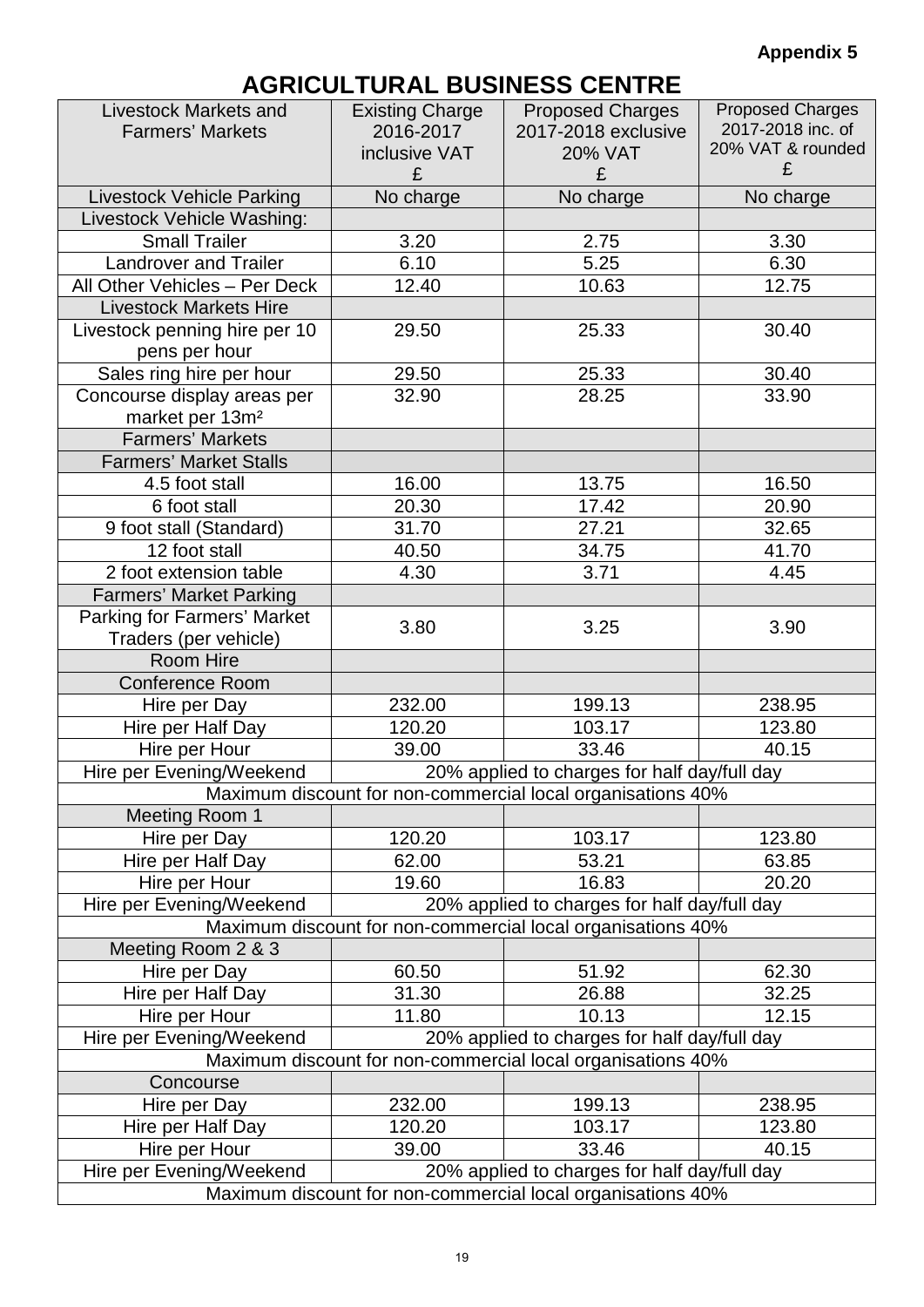## **LAND CHARGES**

| <b>Application type</b>           | <b>Existing Charges 2016/17</b> | Proposed Charges 2017/18 |
|-----------------------------------|---------------------------------|--------------------------|
|                                   |                                 |                          |
|                                   |                                 |                          |
| Official Search Fee<br>(LLC1      | £100.00                         | £100.00                  |
| Con29R)                           |                                 |                          |
| LLC1 only                         | £30.00                          | £30.00                   |
| Con29R                            | £70.00                          | £70.00*                  |
| Con 29O (per question)            | £10.00                          | £10.00*                  |
| <b>Additional Parcel of Land</b>  | £11.00                          | £10.00*                  |
| Written enquiries (solicitors own | £12.00                          | £12.00*                  |
| questions)                        |                                 |                          |
| Personal Search of the Register   | £00.00                          | £00.00                   |

\*+VAT from 31 March 2017

### **LEGAL**

| Charge                                              | <b>Existing 2016/17</b> | <b>Proposed 2017/18</b>    |
|-----------------------------------------------------|-------------------------|----------------------------|
| Legal Fees for S106 Agreements $\vert$ £65 per hour |                         | £480 minimum charge then   |
| (recovery of officer time)                          |                         | £65 per hour after 4 hours |
| Authorising proof of life for £25                   |                         | £25                        |
| overseas pensioners                                 |                         |                            |

### **Road Closures**

| Charge                                        | <b>Existing 2016/17</b> | Proposed 2017/18 |
|-----------------------------------------------|-------------------------|------------------|
| Events where there is a charge                | £50                     | £55              |
| for participation or for spectators           |                         |                  |
| Events that primarily benefit $\frac{1}{250}$ |                         | £55              |
| businesses or other commercial                |                         |                  |
| organisations                                 |                         |                  |
| Carnivals/fetes or any<br>other               | £20                     | £20.50           |
| events that raise funds through               |                         |                  |
| collections/donations                         |                         |                  |
| Remembrance/well dressing or                  | £0                      | £0               |
| other commemorative parades                   |                         |                  |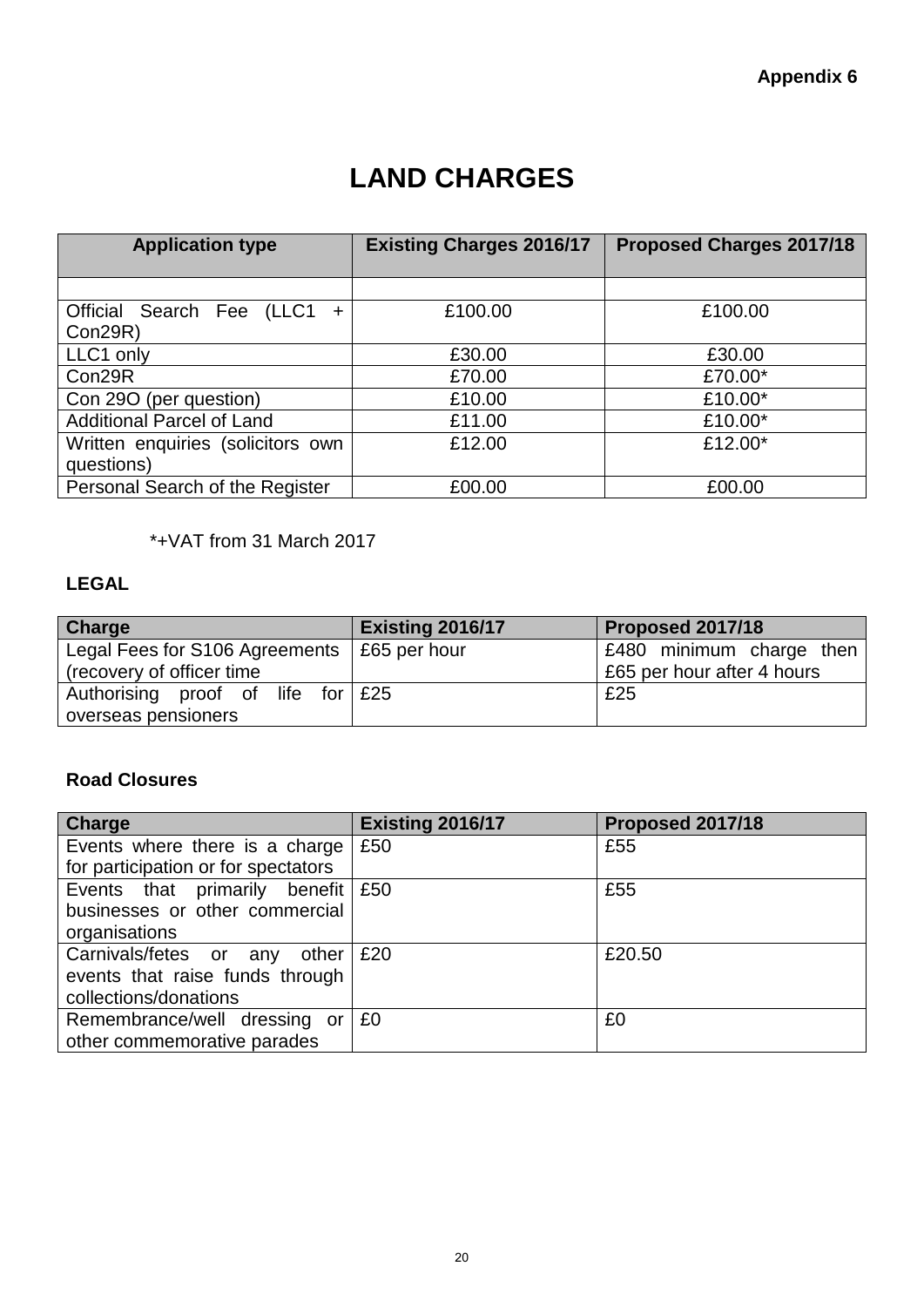### **Street Naming and Numbering**

| <b>Charge</b>                        | <b>Existing 2016/17</b>                              | Proposed 2017/18 |
|--------------------------------------|------------------------------------------------------|------------------|
| Allocate a house name, rename or     | £50                                                  | £51.50           |
| remove a house name to an            |                                                      |                  |
| existing property                    |                                                      |                  |
| Change a company name on a           |                                                      |                  |
| property                             |                                                      |                  |
| Allocate a house number, renumber    |                                                      |                  |
| or remove a house number of an       |                                                      |                  |
| existing property                    |                                                      |                  |
| Naming or renaming of new streets    | £150                                                 | £155             |
| and numbering or renumbering new     | Plus numbering charge per<br>property and nameplates |                  |
| / existing properties on that street | charge                                               |                  |
| Naming of new streets at residents   | £300                                                 | £309             |
| request                              | Plus nameplates charge                               |                  |
| Naming and numbering of new          |                                                      |                  |
| properties or properties on an       |                                                      |                  |
| existing street:                     |                                                      |                  |
| 1 property                           | £75                                                  | £77              |
| $2 - 5$ properties                   | £100                                                 | £103             |
| $6 - 10$ properties                  | £150                                                 | £154.50          |
| $11 - 25$ properties                 | £200                                                 | £206             |
| 26 - 50 properties                   | £250                                                 | £257.50          |
| 51 - 100 properties                  | £400                                                 | £412.00          |
| 101+ properties                      | £750                                                 | £772.50          |
| Division of Properties - same as     | As per numbering                                     |                  |
| numbering of new properties          | of new properties                                    |                  |
| (and based on number of              |                                                      |                  |
| properties created including the     |                                                      |                  |
| original)                            |                                                      |                  |
| Confirmation of address to           | £25                                                  | £25.75           |
| solicitors / conveyancers /          |                                                      |                  |
| occupiers or owners (Royal Mail      |                                                      |                  |
| - external confirmation)             |                                                      |                  |
| Renumbering of scheme                | £100 + £10 per property                              | £103.00 + £10.50 |
| following development re-plan        |                                                      |                  |
| (after notification of numbering     |                                                      |                  |
| scheme issued)                       |                                                      |                  |
| Address issued / confirmation when   | £50                                                  | £51.50           |
| replacement property built (as the   | per property                                         |                  |
| original address will have been      |                                                      |                  |
| removed following the demolition as  |                                                      |                  |
| address may be different to original |                                                      |                  |
| property) reactivation of address    |                                                      |                  |
| 1st Set of Nameplates erected for    | For each street:                                     |                  |
| each new Street                      | £225                                                 | £232             |
|                                      | If one nameplate                                     |                  |
|                                      | required                                             |                  |
|                                      | £325                                                 | £335             |
|                                      | If two nameplates                                    |                  |
|                                      | required                                             |                  |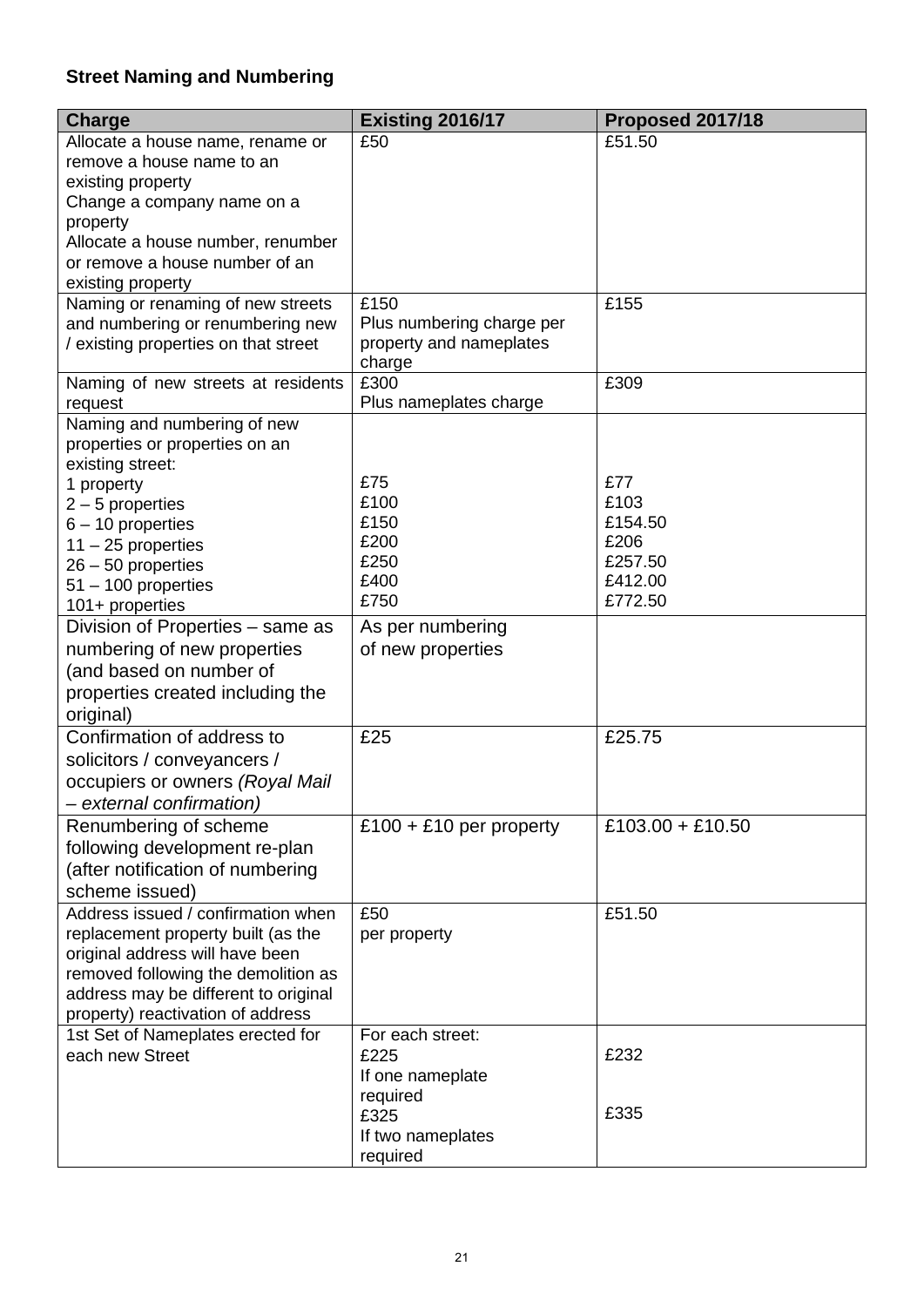| For each additional nameplate<br>that is required to be erected at<br>other<br>junctions and entrances onto the<br>new street | £100         | £103.00 |
|-------------------------------------------------------------------------------------------------------------------------------|--------------|---------|
| Challenges / requests / revisions<br>to existing street naming and<br>numbering schemes                                       | £25 per hour | £25.75  |
| Rectification of existing address /<br>postcode issues where no<br>change<br>involved                                         | £25 per hour | £25.75  |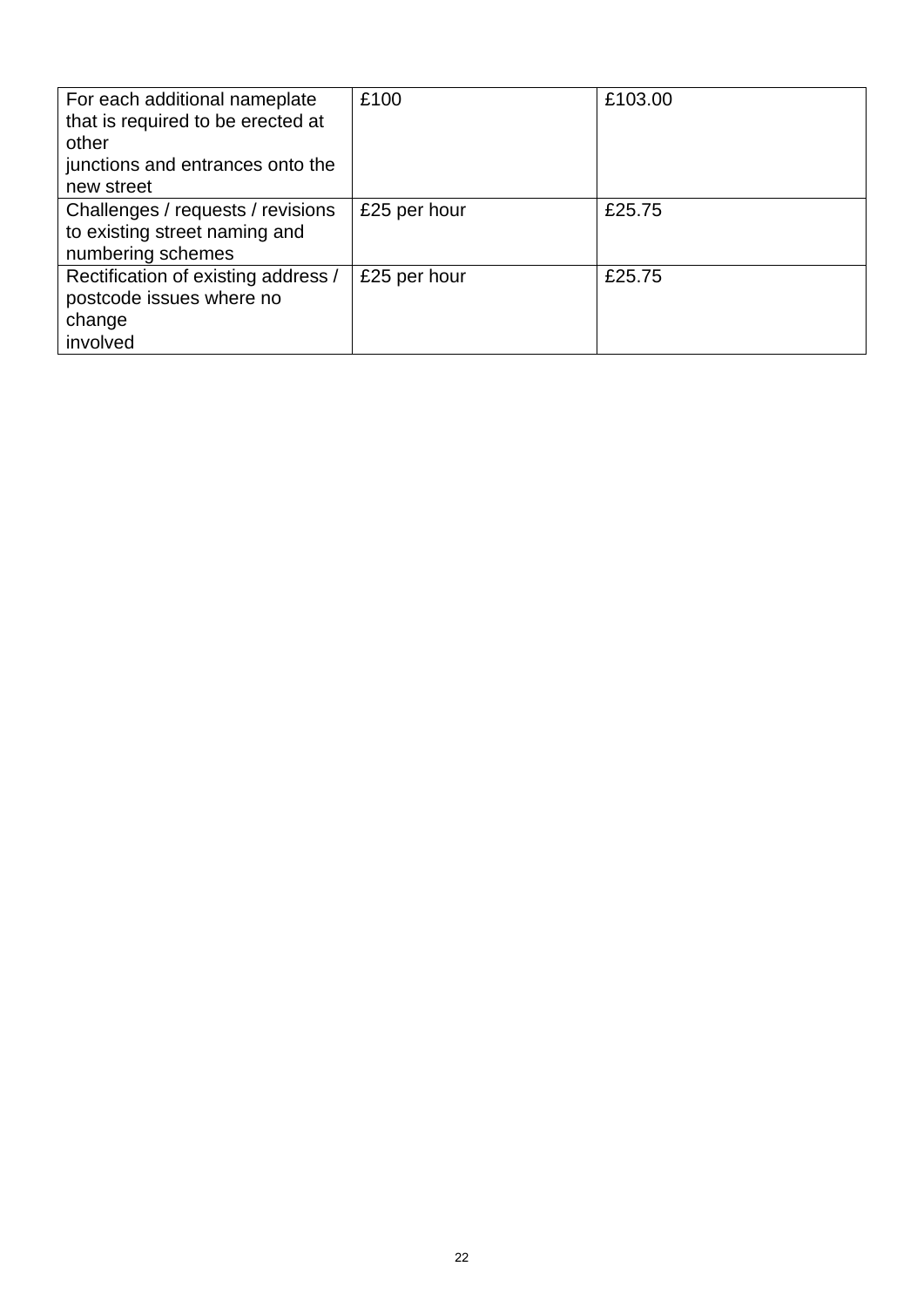## **ENVIRONMENTAL HEALTH**

| <b>FOOD HYGIENE</b>                                                                                    | <b>Existing</b><br><b>Charge</b><br>2016-2017<br><b>inclusive VAT</b><br>£ | <b>Proposed Charge</b><br>2017-2018<br>exclusive of 20%<br><b>VAT</b><br>£ | <b>Proposed Charge</b><br>2017-2018<br>inclusive of 20% VAT<br>(where applicable) and<br>rounded<br>£ |
|--------------------------------------------------------------------------------------------------------|----------------------------------------------------------------------------|----------------------------------------------------------------------------|-------------------------------------------------------------------------------------------------------|
| <b>FOOD HYGIENE</b><br><b>COURSES</b><br><b>Basic Food Hygiene</b><br>Course - Charge per<br>Candidate | 86.00                                                                      | 73.83                                                                      | 88.60                                                                                                 |
| <b>FOOD PREMISES</b><br><b>REGISTER</b><br>Photocopying of Register                                    |                                                                            |                                                                            |                                                                                                       |
| Per entry<br><b>Whole Register</b>                                                                     | 3.80<br>931.00                                                             | 3.25<br>799.13                                                             | 3.90<br>958.95                                                                                        |
| <b>HEALTH</b><br><b>CERTIFICATES</b><br><b>Standard Charge</b>                                         | 41.00                                                                      | N/A                                                                        | 42.25                                                                                                 |
| (VAT not applicable)                                                                                   |                                                                            |                                                                            |                                                                                                       |
| <b>HOUSING</b><br>(VAT not applicable)                                                                 |                                                                            |                                                                            |                                                                                                       |
| <b>HOUSES IN MULTIPLE</b><br><b>OCCUPATION</b><br><b>HMO Licensing</b>                                 | 442.50                                                                     | N/A                                                                        | 455.80                                                                                                |
| <b>HOUSING</b><br><b>ENFORCEMENT</b><br><b>NOTICES</b>                                                 |                                                                            |                                                                            |                                                                                                       |
| Housing Act 2004<br>sections 11 & 12<br><b>Improvement Notice</b>                                      | 245.50                                                                     | N/A                                                                        | 252.85                                                                                                |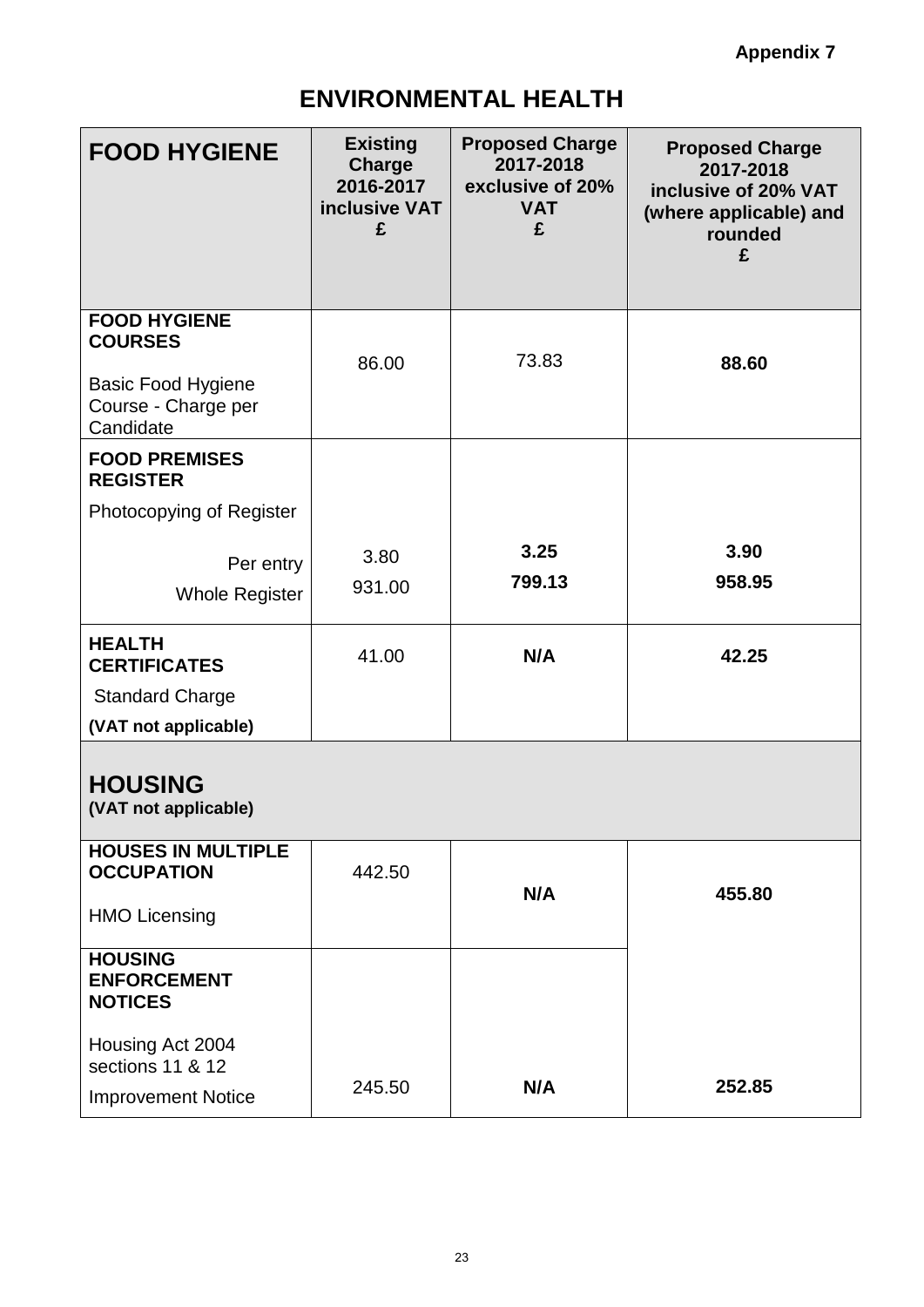| <b>HOUSING</b><br><b>ENFORCEMENT</b><br><b>NOTICES</b>                           |            |            |                   |
|----------------------------------------------------------------------------------|------------|------------|-------------------|
| (VAT not applicable)                                                             |            |            |                   |
| Housing Act 2004<br>sections 20 & 21<br><b>Prohibition Order</b>                 | 245.50     | N/A        | 252.85            |
| Housing Act 2004<br>sections 28 & 29<br><b>Hazard Awareness</b><br><b>Notice</b> | 245.50     | N/A        | 252.85            |
| Housing Act 2004 section<br>40 Emergency Remedial<br>Action                      | 245.50     | N/A        | 252.85            |
| Housing Act 2004 section<br>43 Emergency Prohibition<br>Order                    | 245.50     | N/A        | 252.85            |
| Housing Act 1985 section<br>265<br><b>Demolition Order</b>                       | 245.50     | N/A        | 252.85            |
| <b>PRIVATE WATER SUPPLIES</b>                                                    |            |            |                   |
| (VAT not applicable)                                                             |            |            |                   |
| <b>Risk Assessment</b>                                                           | 366.50     | 384.83     | 384.85            |
| <b>Sampling Visit</b>                                                            | 49.50      | 51.98      | 52.00             |
| Investigation                                                                    | 80.00      | 84.00      | 84.00             |
| Granting an authorisation                                                        | 37.50      | 39.38      | 39.40             |
| Analysing a sample under<br><b>Regulation 10</b>                                 | Lab Charge | Lab Charge | <b>Lab Charge</b> |
| Analysing a check<br>monitoring sample                                           | Lab Charge | Lab Charge | <b>Lab Charge</b> |
| Analysing an audit<br>monitoring sample                                          | Lab Charge | Lab Charge | <b>Lab Charge</b> |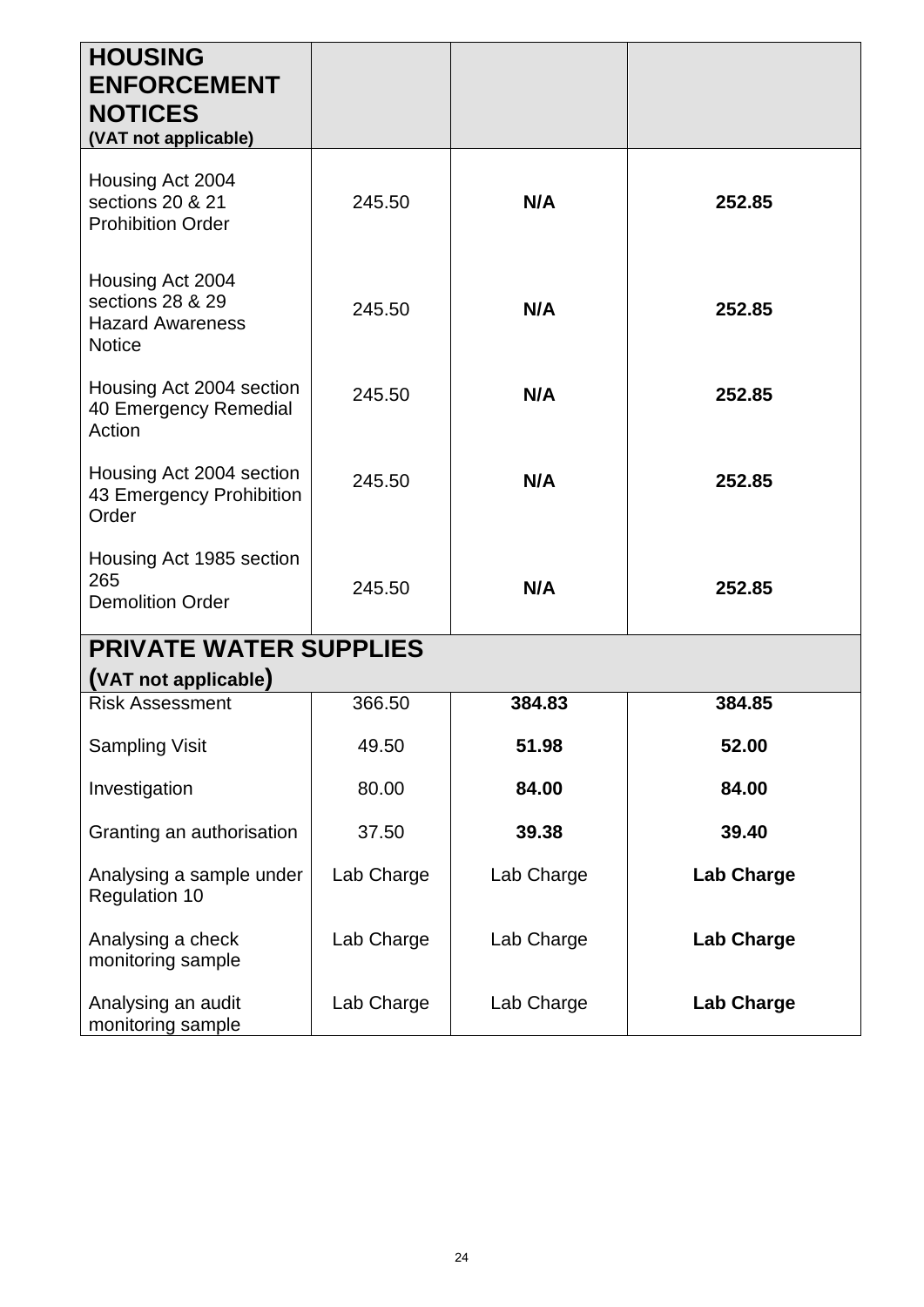## **ANIMAL WELFARE & MISCELLANEOUS LICENSING**

(The following fees fall outside the scope of VAT with the exception of Vets' Fees)

An average increase of 5% is proposed for the following fees:

| <b>ANIMAL WELFARE</b>                                                 | <b>Existing Charge</b><br>2016-2017<br>£                                                          | <b>Proposed Charge</b><br>2017-2018<br>rounded + inclusive of VAT<br>where applicable             |
|-----------------------------------------------------------------------|---------------------------------------------------------------------------------------------------|---------------------------------------------------------------------------------------------------|
| <b>Animal Boarding</b><br><b>Establishments Act</b><br>1963           |                                                                                                   |                                                                                                   |
| New application for<br>licence to operate a<br>boarding establishment | N/A<br>New Charge for 2017-18                                                                     | 140.00<br>Plus Vet Fees and VAT on Vets<br>Fees and<br>arrangement fee of $16.00 + \text{VAT}$    |
| Renewal of licence to<br>operate a boarding<br>establishment          | 93.00<br>Plus Vet Fees and VAT on Vets<br>Fees and<br>arrangement fee of $15.50 + \text{VAT}$     | 98.00<br>Plus Vet Fees and VAT on Vets<br>Fees and<br>arrangement fee of $16.00 + \text{VAT}$     |
| <b>Pet Animals Act 1951</b>                                           |                                                                                                   |                                                                                                   |
| New application for<br>licence to operate a<br>retail pet shop        | N/A<br>New Charge for 2017-18                                                                     | 140.00<br>Plus Vet Fees and VAT on Vets<br>Fees and<br>arrangement fee of $16.00 + \text{VAT}$    |
| Licence to operate a<br>retail pet shop                               | 93.00<br>Plus Vet Fees and VAT on Vets<br>Fees and<br>arrangement fee of 15.50 + VAT              | 98.00<br>Plus Vet Fees and VAT on Vets<br>Fees and<br>arrangement fee of 16.00 + VAT              |
| <b>Riding Establishment</b><br><b>Acts 1964 and 1970</b>              |                                                                                                   |                                                                                                   |
| New application for<br>licence to operate a<br>riding establishment   | N/A<br>New Charge for 2017-18                                                                     | 150.00<br>Plus annual Vet Fees and VAT<br>on Vets Fees and<br>arrangement fee of<br>$16.00 + VAT$ |
| Renewal of licence to<br>operate a riding<br>establishment            | 115.00<br>Plus annual Vet Fees and VAT on<br>Vets Fees and<br>arrangement fee of<br>$15.50 + VAT$ | 120.00<br>Plus annual Vet Fees and VAT<br>on Vets Fees and<br>arrangement fee of<br>$16.00 + VAT$ |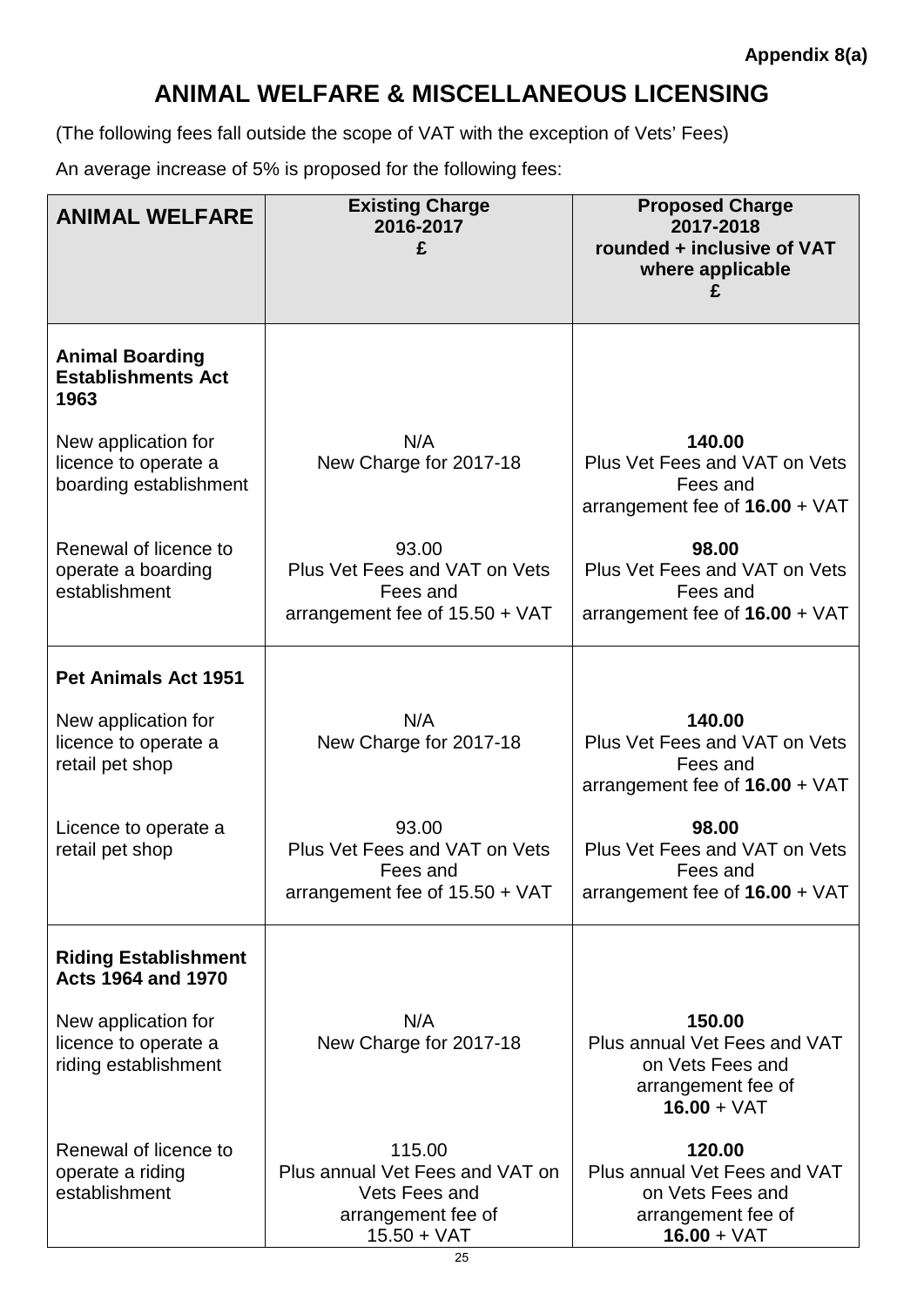| <b>ANIMAL WELFARE</b>                                                                       | <b>Existing Charge</b><br>2016-2017<br>£                                                          | <b>Proposed Charge</b><br>2017-2018<br>rounded + inclusive of VAT<br>where applicable             |
|---------------------------------------------------------------------------------------------|---------------------------------------------------------------------------------------------------|---------------------------------------------------------------------------------------------------|
| <b>Dangerous Wild</b><br><b>Animals Act 1976</b>                                            |                                                                                                   |                                                                                                   |
| New application for<br>licence to keep a<br>dangerous wild animal<br>as defined in Schedule | N/A<br>New Charge for 2017-18                                                                     | 160.00<br>Plus Vet Fees and VAT on Vets<br>Fees and<br>arrangement fee of<br>$16.00 + VAT$        |
| Renewal of licence to<br>keep a dangerous wild<br>animal as defined in<br><b>Schedule</b>   | 128.00<br>Plus Vet Fees and VAT on Vets<br>Fees and<br>arrangement fee of<br>$15.50 + VAT$        | 134.00<br>Plus Vet Fees and VAT on Vets<br>Fees and<br>arrangement fee of<br>$16.00 + VAT$        |
| <b>Breeding of Dogs Act</b><br>1973                                                         |                                                                                                   |                                                                                                   |
| New application for<br>licence to operate a dog<br>breeding establishment                   | N/A<br>New Charge for 2017-18                                                                     | 140.00<br>Plus Vet Fees and VAT on Vets<br>Fees and<br>arrangement fee of $16.00 + \sqrt{AT}$     |
| Renewal of licence to<br>operate a dog breeding<br>establishment                            | 93.00<br>Plus Vet Fees and VAT on Vets<br>Fees and<br>arrangement fee of $15.50 + \text{VAT}$     | 98.00<br>Plus Vet Fees and VAT on Vets<br>Fees and<br>arrangement fee of $16.00 + \sqrt{AT}$      |
| <b>Zoo Licensing Act</b><br>1981                                                            |                                                                                                   |                                                                                                   |
| Licence to operate a<br>Zoo                                                                 | 278.00<br>Plus annual Vet Fees and VAT on<br>Vets Fees and<br>arrangement fee of<br>$15.50 + VAT$ | 292.00<br>Plus annual Vet Fees and VAT<br>on Vets Fees and<br>arrangement fee of<br>$16.00 + VAT$ |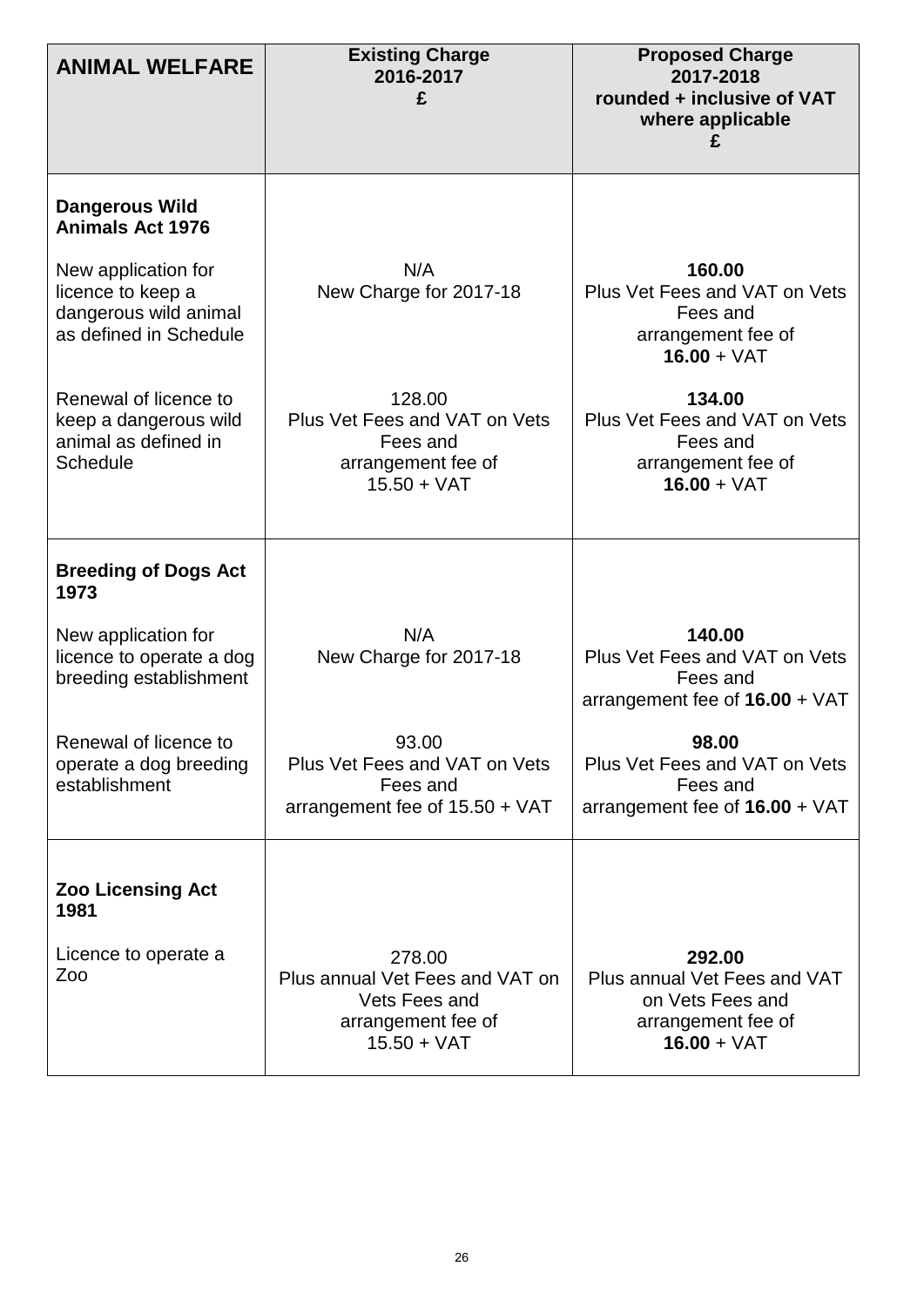| <b>MISCELLANEOUS</b>                                                                                                                                               | <b>Existing Charge</b><br>2016-2017                                   | <b>Proposed Charge</b><br>2017-2018                                   |
|--------------------------------------------------------------------------------------------------------------------------------------------------------------------|-----------------------------------------------------------------------|-----------------------------------------------------------------------|
|                                                                                                                                                                    |                                                                       | (VAT not applicable)                                                  |
| <b>Local Government</b><br>(Miscellaneous Provisions)<br>Act 1982 as amended by<br><b>Local Government Act 2003</b>                                                |                                                                       |                                                                       |
| Registration of Persons and<br>Premises to allow Practice of<br>Acupuncture, Semi-Permanent<br><b>Skin Colouring, Cosmetic</b><br><b>Piercing and Electrolysis</b> | 74.00<br>(separate registrations required<br>for person and premises) | 78.00<br>(separate registrations required for<br>person and premises) |
| <b>Local Government</b><br>(Miscellaneous Provisions)<br><b>Act 1982</b><br>Licence to Operate a Sex                                                               |                                                                       |                                                                       |
| Establishment<br>Licence to Operate a Sex<br><b>Entertainment Venue</b>                                                                                            | 1,833.00<br>1,833.00                                                  | 1,925.00<br>1,925.00                                                  |
| <b>Public Health Acts</b><br><b>Amendment Act 1907</b>                                                                                                             |                                                                       |                                                                       |
| Licence to Operate Pleasure<br><b>Boats</b>                                                                                                                        | 34.00                                                                 | 36.00                                                                 |
| <b>Pleasure Boat and Vessel</b><br>Licence                                                                                                                         | 34.00                                                                 | 36.00                                                                 |
| <b>Scrap Metal Dealers Act 2013</b>                                                                                                                                |                                                                       |                                                                       |
| Site Licence (3 years) -<br>New/Renewal                                                                                                                            | 283.00                                                                | 297.00                                                                |
| Site Licence (3 years) -<br>Variation                                                                                                                              | N/A<br>New Charge for 2017-18                                         | 140.00                                                                |
| Collectors Licence (3 years)                                                                                                                                       | 158.00                                                                | 166.00                                                                |
|                                                                                                                                                                    |                                                                       |                                                                       |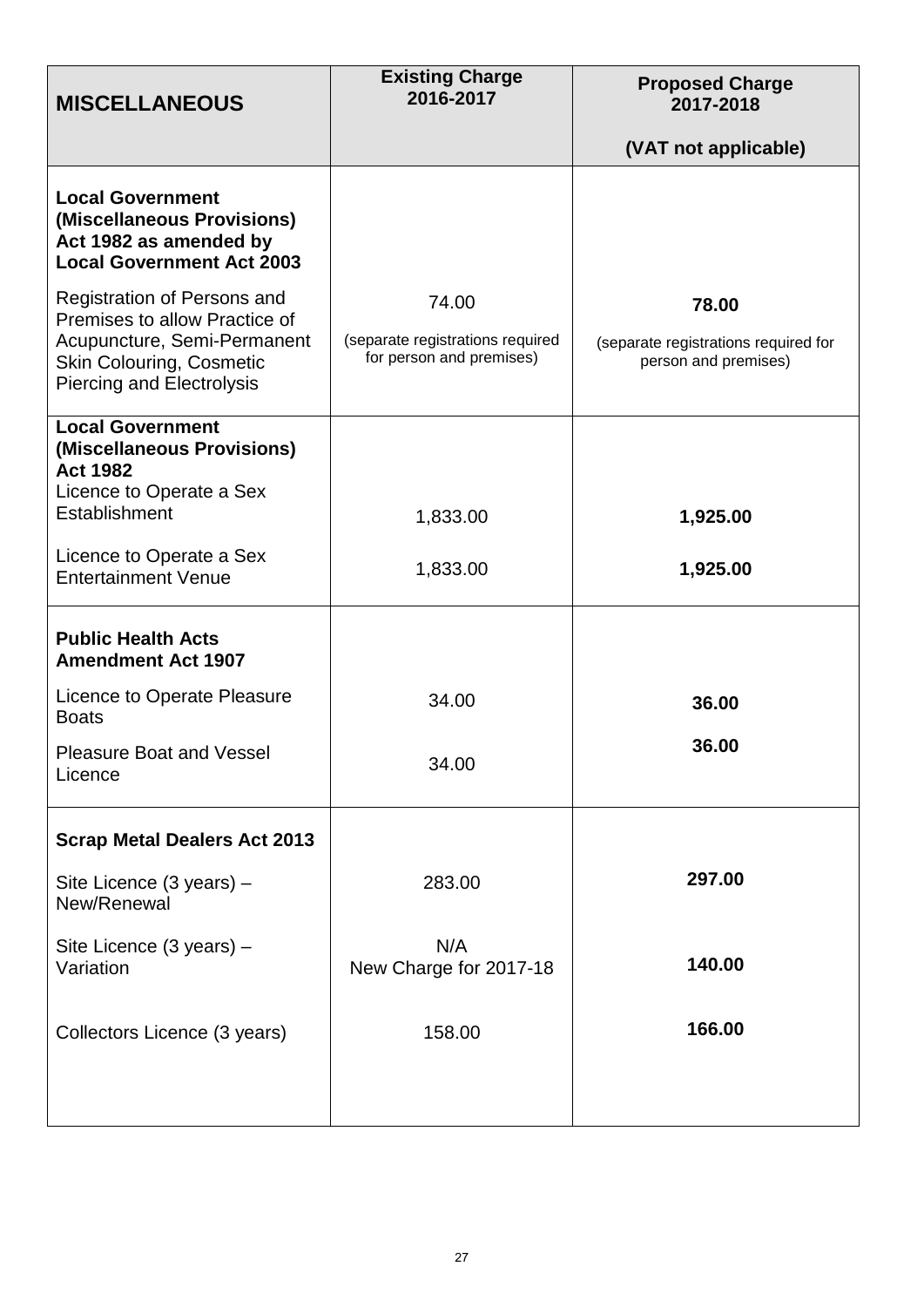## **Hackney Carriage and Private Hire – Taxi Licensing**

**(All of these fees fall outside the scope of VAT). An average increase of 5% is proposed for the following fees:**

|                                                                                                       | <b>Existing Charge</b><br>2016/2017                                                                  | <b>Proposed Charge</b><br>2017/2018                                              |
|-------------------------------------------------------------------------------------------------------|------------------------------------------------------------------------------------------------------|----------------------------------------------------------------------------------|
|                                                                                                       | Private Hire Operator's Licence - (Renewable every 5 years)                                          |                                                                                  |
| <b>Application Fee</b>                                                                                | £400.00 new fee set<br>1st October 2015. Due to<br>change in legislation.                            | £420.00                                                                          |
| <b>Criminal Record Disclosure</b><br>(Basic)                                                          | Fee set by Disclosure and<br>Barring Service (DBS) or<br>Disclosure Scotland.                        | (DDDC will charge an admin<br>fee if assisting - see Driver's<br>Licence below). |
| Council and have a current Enhanced Disclosure Certificate.<br>Vehicle Licence (Renewable every year) | ** Operator will only need a basic criminal record check, if not a licensed driver with the District |                                                                                  |
| <b>Hackney Carriage Licence</b><br><b>Application Fee</b>                                             | £298.00                                                                                              | £313.00                                                                          |
| Private Hire Vehicle Licence                                                                          | £298.00                                                                                              | £313.00                                                                          |
| <b>Vehicle FULL Re-test</b><br>(3 or more items requiring<br>attention)                               | £60.00                                                                                               | £63.00                                                                           |
| Vehicle MINOR re-test (2<br>items or less requiring<br>attention)                                     | £28.00                                                                                               | £29.50                                                                           |
| <b>Vehicle Transfer</b>                                                                               | £29.50                                                                                               | £31.00                                                                           |
| Meter Test (if seal is broken -<br>requiring checking at Testing<br>Depot)                            | £29.50                                                                                               | £31.00                                                                           |
| Vehicle Licence (miscellaneous charges)                                                               |                                                                                                      |                                                                                  |
| <b>Breaking an Appointment</b><br>(without 24 hours notification)                                     | £29.50                                                                                               | £31.00                                                                           |
| <b>Trailer and Top Box Test</b>                                                                       | £29.50                                                                                               | £31.00                                                                           |
| Driver's Licence (Renewable every 3 years)                                                            |                                                                                                      |                                                                                  |
| Application for new/renewal<br>of Driver's Licence                                                    | £160.00 new fee set<br>1 <sup>st</sup> October 2015. Due to change<br>in legislation.                | £168.00                                                                          |
| DVLA Check (every year)                                                                               | £10.00 required every year. Fee<br>set by checking company.                                          | £8                                                                               |
| <b>DBS Enhanced Criminal</b><br>Records Check (due every 3<br>years)                                  | DBS Fee of £44.00 + £8.00<br>Admin Fee (Derbyshire County<br>Council) + and £2.10 DDDC<br>Admin Fee. | No change                                                                        |
| Driver's Knowledge<br><b>Test/Resit</b>                                                               | £29.50                                                                                               | £31.00                                                                           |
| <b>Driver's Knowledge Test</b><br><b>Cancellation Fee</b>                                             | N/A<br>New Charge for 2017-18                                                                        | £10.00                                                                           |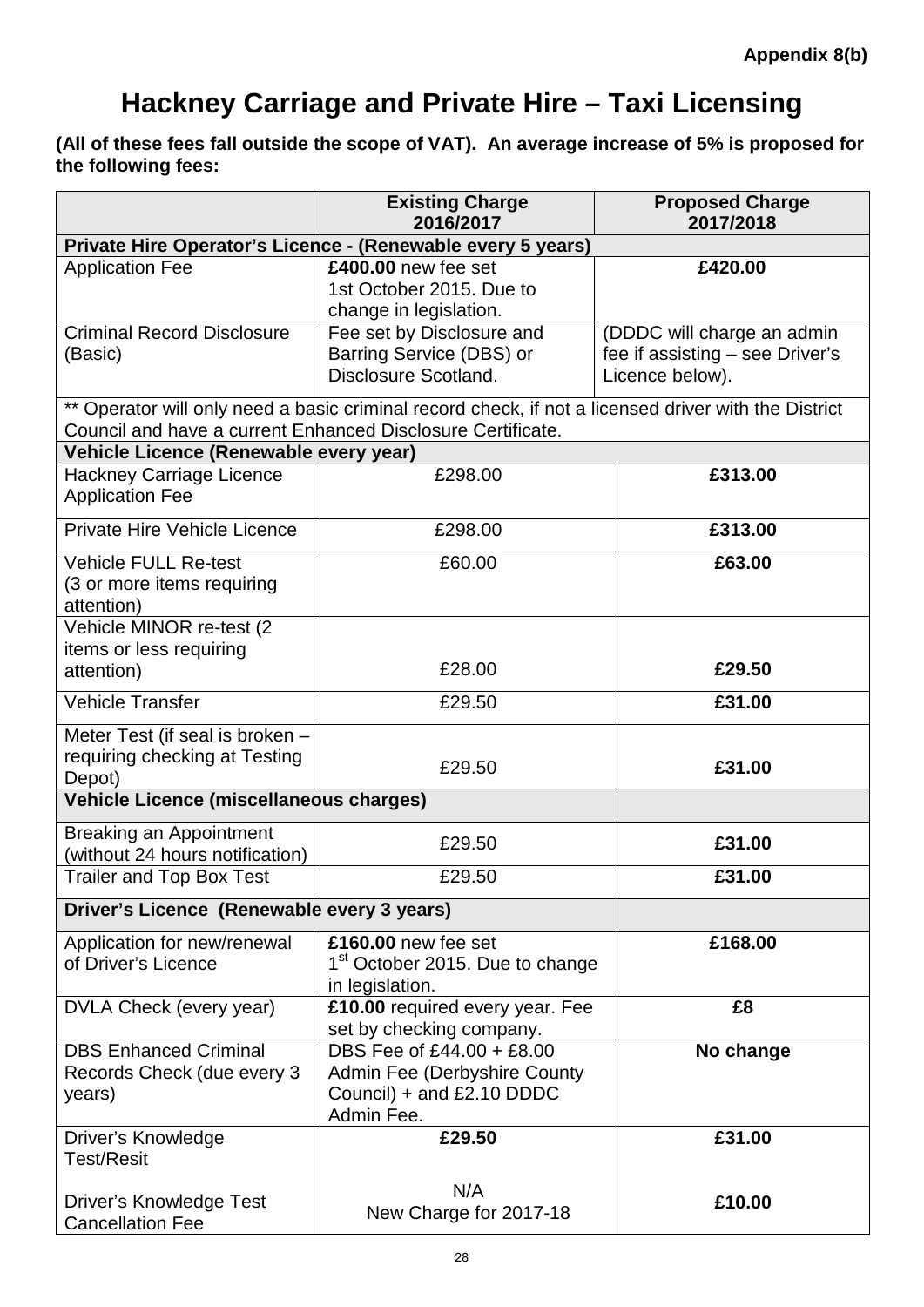# **Hackney Carriage and Private Hire – Taxi Licensing**

|                                              | <b>Existing Charge</b><br>2016/2017 | <b>Proposed Charge</b><br>2017/2018 |
|----------------------------------------------|-------------------------------------|-------------------------------------|
| <b>Sundries/Replacement</b>                  |                                     | <b>Prices include VAT</b>           |
| Driver's Badge                               | £3.20                               | £3.35                               |
| Driver's Badge Holder                        | £3.20                               | £3.35                               |
| Council Door Stickers (for front doors)      | £9.50                               | £10.00                              |
| Licence plate for rear of vehicle            | £8.50                               | £9.00                               |
| Licence plate fixings for rear licence plate | £2.15                               | £2.25                               |
| Licence plate for inside windscreen          | £6.35                               | £6.70                               |
| Plastic wallet for windscreen plate          | £1.55                               | £1.65                               |
| Duplicate licence (paper copy)               | £10.80                              | £11.00                              |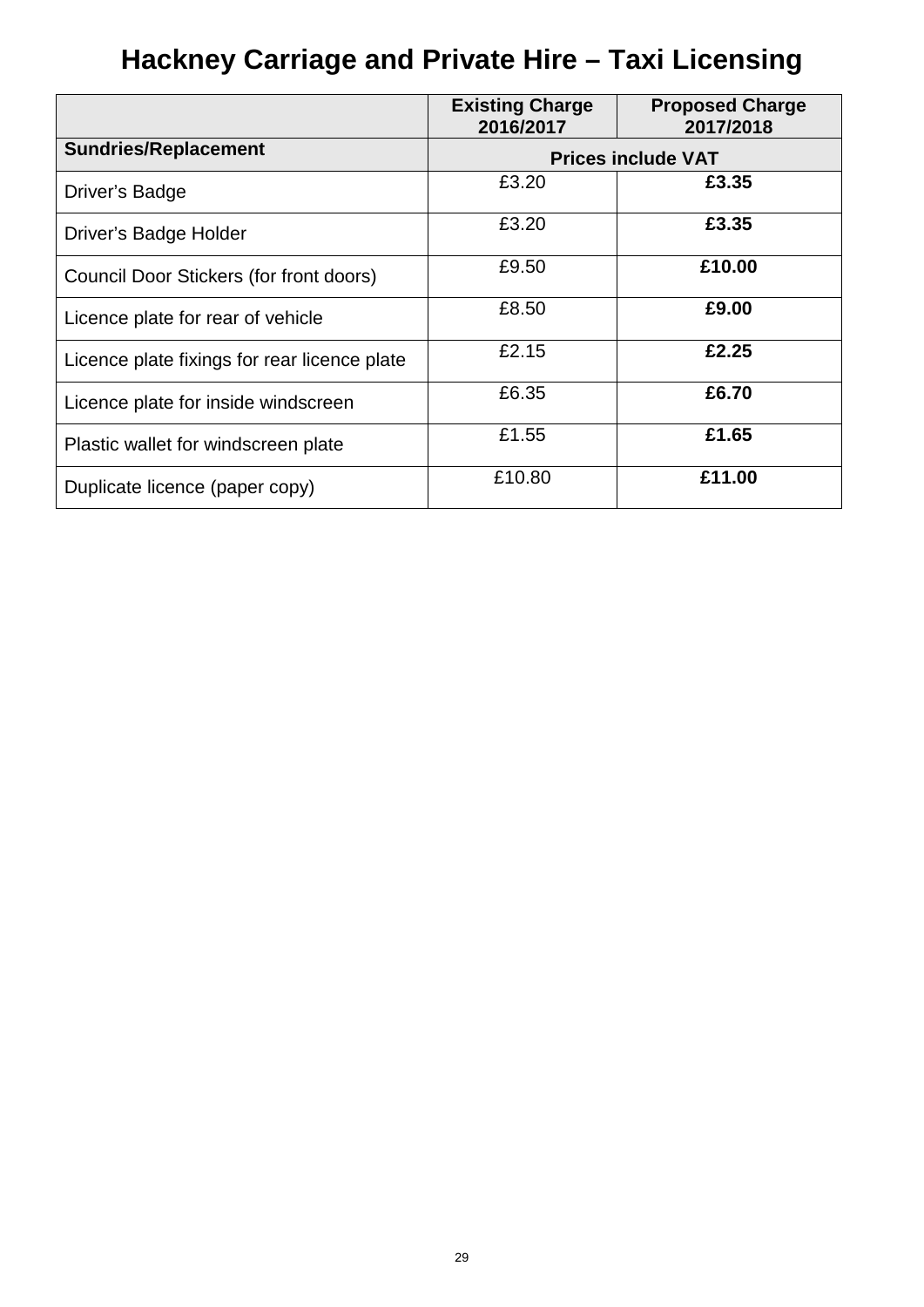### **GAMBLING LICENSING**

(The following fees fall outside the scope of VAT). It is proposed that the following fees for applications made during the period  $1<sup>st</sup>$  April 2017- 31<sup>st</sup> March 2018 are frozen.

| <b>GAMBLING ACT 2005</b>                                   | <b>Maximum Fees</b><br>prescribed by | <b>Existing Charge</b><br>2016/17 | <b>Proposed Charge</b><br>2017/2018 |
|------------------------------------------------------------|--------------------------------------|-----------------------------------|-------------------------------------|
| <b>PREMISES LICENCES</b><br><b>APPLICATIONS</b>            | regulations<br>(Gambling Act 2005)   |                                   | plus %age and<br><b>Rounded</b>     |
| <b>Small Casino</b>                                        | £                                    | £                                 | £                                   |
| New application                                            | 8,000.00                             | £6,980.00                         | £6,980.00                           |
| 1 <sup>st</sup> Annual Fee ***                             | 50% of annual fee                    | £2,300.00                         | £2,300.00                           |
| <b>Annual Fee</b>                                          | 5,000.00                             | £4,600.00                         | £4,600.00                           |
| Variation                                                  | 4,000.00                             | £3,420.00                         | £3,420.00                           |
| <b>Transfer</b>                                            | 1,800.00                             | £1,450.00                         | £1,450.00                           |
| Reinstatement                                              | 1,000.00                             | £1,000.00 (max)                   | £1,000.00 (max)                     |
| <b>Provisional Statement</b>                               | 8,000.00                             | £7,230.00                         | £7,230.00                           |
| <b>Licence for Provisional</b><br><b>Statement Holders</b> | 3,000.00                             | £2,628.00                         | £2,628.00                           |
| <b>Large Casino</b>                                        |                                      |                                   |                                     |
| New application                                            | 10,000.00                            | £8,545.00                         | £8,545.00                           |
| 1 <sup>st</sup> Annual Fee ***                             | 50% of annual fee                    | £4273.00                          | £4,273.00                           |
| <b>Annual Fee</b>                                          | 10,000.00                            | £8,546.00                         | £8,546.00                           |
| Variation                                                  | 5,000.00                             | £4,223.00                         | £4,223.00                           |
| <b>Transfer</b>                                            | 2,150.00                             | £1,710.00                         | £1,710.00                           |
| Reinstatement                                              | 2,150.00                             | £1,710.00                         | £1,710.00                           |
| <b>Provisional Statement</b>                               | 10,000.00                            | £8,415.00                         | £8,415.00                           |
| <b>Licence for Provisional</b><br><b>Statement Holders</b> | 5,000.00                             | £4,223.00                         | £4,223.00                           |
| <b>Bingo Club</b>                                          |                                      |                                   |                                     |
| <b>New application</b>                                     | 3,500                                | £3,023.00                         | £3,023.00                           |
| 1 <sup>st</sup> Annual Fee ***                             | 50% of annual fee                    | £440.00                           | £440.00                             |
| <b>Annual Fee</b>                                          | 1,000                                | £880.00                           | £880.00                             |
| Variation                                                  | 1,750                                | £1,510.00                         | £1,510.00                           |
| <b>Transfer</b>                                            | 1,200                                | £1,005.00                         | £1,005.00                           |
| Reinstatement                                              | 1,200                                | £1,005.00                         | £1,005.00                           |

\*\*\* 1<sup>st</sup> Annual Fee is due 30 days after licence is granted, and annual fee is due on anniversary date of grant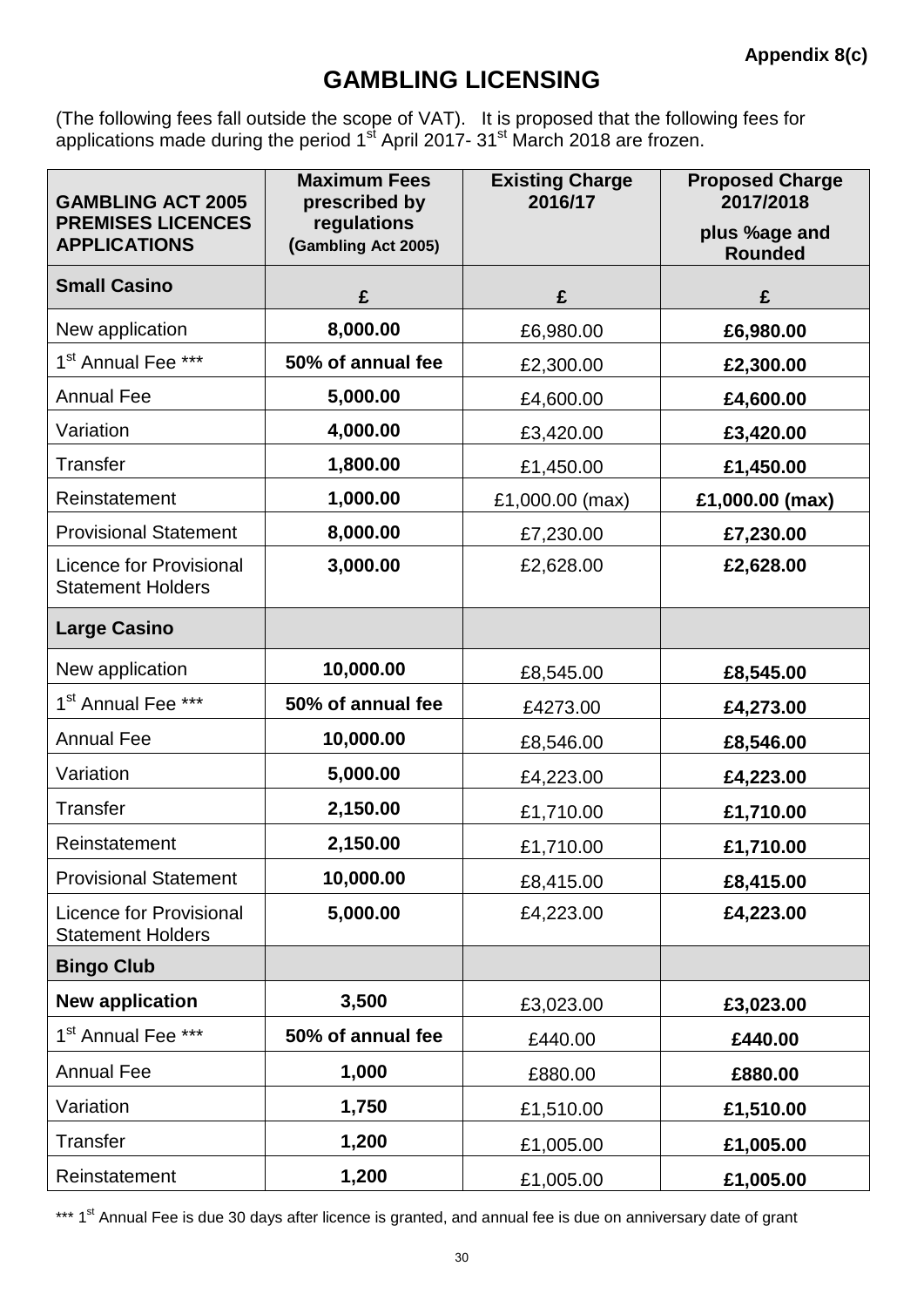| <b>GAMBLING ACT 2005</b>                                   | <b>Maximum Fees</b><br>prescribed by | <b>Existing Charge</b><br>2016/17 | <b>Proposed Charge</b><br>2017/2018 |
|------------------------------------------------------------|--------------------------------------|-----------------------------------|-------------------------------------|
| <b>PREMISES LICENCES</b><br><b>APPLICATIONS</b>            | regulations<br>(Gambling Act 2005)   |                                   | plus %age and<br><b>Rounded</b>     |
| <b>Bingo Club (cont'd)</b>                                 |                                      |                                   |                                     |
| <b>Provisional Statement</b>                               | 3,500                                | £2,890.00                         | £2,890.00                           |
| <b>Licence for Provisional</b><br><b>Statement Holders</b> | 1,200                                | £1,005.00                         | £1,005.00                           |
| <b>Betting Premises</b><br>(excluding tracks)              |                                      |                                   |                                     |
| New application<br>1 <sup>st</sup> Annual Fee ***          | 3,000.00                             | £2,370.00                         | £2,370.00                           |
|                                                            | 50% of annual fee                    | £263.00                           | £263.00                             |
| <b>Annual Fee</b>                                          | 600.00                               | £526.00                           | £526.00                             |
| Variation                                                  | 1,500.00                             | £1,180.00                         | £1,180.00                           |
| <b>Transfer</b>                                            | 1,200.00                             | £920.00                           | £920.00                             |
| Reinstatement                                              | 1,200.00                             | £920.00                           | £920.00                             |
| <b>Provisional Statement</b>                               | 3,000.00                             | £2,370.00                         | £2,370.00                           |
| <b>Licence for Provisional</b><br><b>Statement Holders</b> | 1,200.00                             | £920.00                           | £920.00                             |
| <b>Betting Tracks</b>                                      |                                      |                                   |                                     |
| New application                                            | 2,500.00                             | £1,970.00                         | £1,970.00                           |
| 1st Annual Fee ***                                         | 50% of annual fee                    | £395.00                           | £395.00                             |
| <b>Annual Fee</b>                                          | 1,000.00                             | £790.00                           | £790.00                             |
| Variation                                                  | 1,250.00                             | £1,050.00                         | £1,050.00                           |
| <b>Transfer</b>                                            | 950.00                               | £790.00                           | £790.00                             |
| Reinstatement                                              | 950.00                               | £790.00                           | £790.00                             |
| <b>Provisional Statement</b>                               | 2,500.00                             | £1,970.00                         | £1,970.00                           |
| <b>Licence for Provisional</b><br><b>Statement Holders</b> | 950.00                               | £825.00                           | £825.00                             |
| <b>Family Entertainment</b><br><b>Centre (FEC)</b>         |                                      |                                   |                                     |
| New application                                            | 2,000.00                             | £1,575.00                         | £1,575.00                           |
| 1 <sup>st</sup> Annual Fee ***                             | 50% of annual fee                    | £329,00                           | £329.00                             |
| <b>Annual Fee</b>                                          | 750.00                               | £658.00                           | £658.00                             |

\*\*\* 1<sup>st</sup> Annual Fee is due 30 days after licence is granted, and annual fee is due on anniversary date of grant thereafter.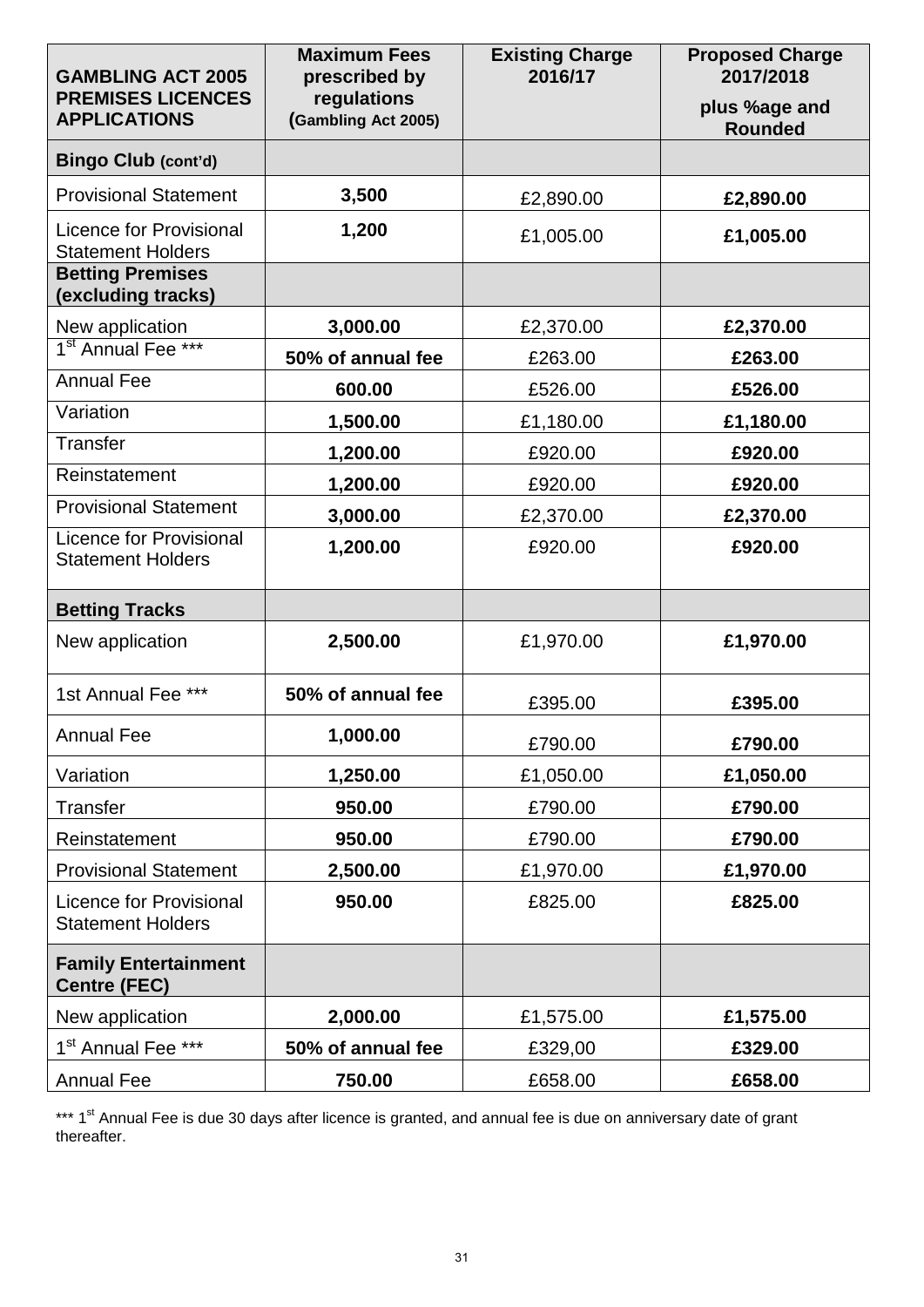| <b>GAMBLING ACT 2005</b><br><b>PREMISES LICENCES</b><br><b>APPLICATIONS</b> | <b>Maximum Fees</b><br>prescribed by<br>regulations<br>(Gambling Act 2005) | <b>Existing Charge</b><br>2016/17 | <b>Proposed Charge</b><br>2017/2018<br>plus %age and<br><b>Rounded</b> |
|-----------------------------------------------------------------------------|----------------------------------------------------------------------------|-----------------------------------|------------------------------------------------------------------------|
| <b>Family Entertainment</b><br><b>Centre (FEC)</b>                          |                                                                            |                                   |                                                                        |
| Variation                                                                   | 1,000.00                                                                   | £790.00                           | £790.00                                                                |
| <b>Transfer</b>                                                             | 50.00                                                                      | £50.00 (max)                      | £50.00 (max)                                                           |
| Reinstatement                                                               | 950.00                                                                     | £790.00                           | £790.00                                                                |
| <b>Provisional Statement</b>                                                | 2,000.00                                                                   | £1,577.00                         | £1,577.00                                                              |
| Licence for Provisional<br><b>Statement Holders</b>                         | 950.00                                                                     | £790.00                           | £790.00                                                                |
| <b>Adult Gaming Centre</b><br>(AGC)                                         |                                                                            |                                   |                                                                        |
| New application                                                             | 2,000.00                                                                   | £1,577.00                         | £,1577.00                                                              |
| 1 <sup>st</sup> Annual Fee ***                                              | 50% of annual fee                                                          | £394.00                           | £394.00                                                                |
| <b>Annual Fee</b>                                                           | 1,000.00                                                                   | £788.00                           | £788.00                                                                |
| Variation                                                                   | 1,000.00                                                                   | £788.00                           | £78.00                                                                 |
| <b>Transfer</b>                                                             | 1,200.00                                                                   | £1,050.00                         | £1,050.00                                                              |
| Reinstatement                                                               | 1,200.00                                                                   | £1,050.00                         | £1,050.00                                                              |
| <b>Provisional Statement</b>                                                | 2,000.00                                                                   | £1,577.00                         | £1,577.00                                                              |
| Licence for Provisional<br><b>Statement Holders</b>                         | 1,200.00                                                                   | £1,044.00                         | £1,044.00                                                              |

\*\*\* 1<sup>st</sup> Annual Fee is due 30 days after premises licence is granted, and annual fee is due on anniversary date of grant thereafter.

| <b>GAMBLING ACT 2005</b><br><b>PREMISES LICENCES</b><br><b>APPLICATIONS</b> | <b>Maximum Fees</b><br>prescribed by<br>regulations<br>(Gambling Act 2005) | <b>Existing Charge</b><br>2016/17 | <b>Proposed Charge</b><br>2017/2018<br>plus %age and<br><b>Rounded</b> |
|-----------------------------------------------------------------------------|----------------------------------------------------------------------------|-----------------------------------|------------------------------------------------------------------------|
| <b>Occasional Use</b><br><b>Notices (OUNs)</b>                              | <b>No Fee Permitted</b>                                                    | No Fee Permitted                  | <b>No Fee Permitted</b>                                                |
| <b>Temporary Use</b><br><b>Notices (TUNs)</b>                               | 500.00                                                                     | £306.00                           | £306.00                                                                |
| <b>Notification of Change</b><br>of Details                                 | 50.00                                                                      | £46.25                            | £46.25                                                                 |
| Copy of<br><b>Licence/Notice</b>                                            | 25.00                                                                      | £19.50                            | £19.50                                                                 |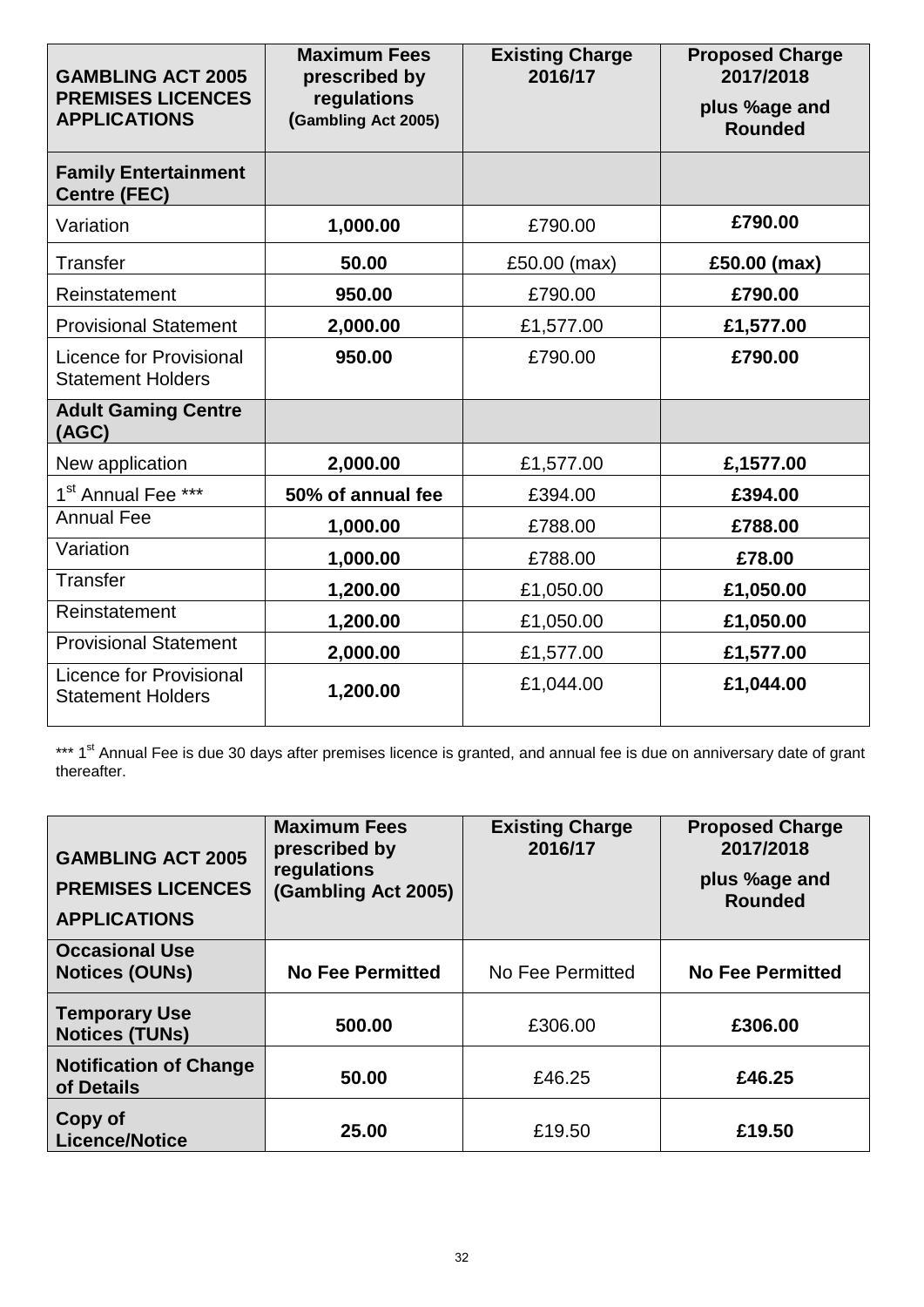## **STALL MARKETS**

(All Stall Market charges are exempt from VAT)

|                                   | <b>Existing Charge</b><br>2016/17 | <b>Proposed Charge</b><br>2017/18 |
|-----------------------------------|-----------------------------------|-----------------------------------|
|                                   | £                                 | £                                 |
| <b>Bakewell Market</b>            |                                   |                                   |
| 9ft Stall                         | 26.30                             | 26.30                             |
| 12ft Stall                        | 34.20                             | 34.20                             |
| <b>Butcher's Lorry</b>            | 77.20                             | 77.20                             |
| <b>Fast Food Catering Trailer</b> | 38.50                             | 38.50                             |
| Fish Van                          | 23.00                             | 23.00                             |
| <b>Hot Drinks Trailer</b>         | 34.20                             | 34.20                             |
| Charges per additional foot       | 3.90                              | 3.90                              |
| <b>Wirksworth Market</b>          |                                   |                                   |
| 8ft Stall                         | 15.70                             | 15.70                             |
| <b>Fish Trailer</b>               | 25.90                             | 25.90                             |
| <b>Ashbourne Market</b>           |                                   |                                   |
| 9ft Stall                         | 19.50                             | 19.50                             |
| 12ft Stall                        | 23.80                             | 23.80                             |
| Charges per additional foot       | 3.20                              | 3.20                              |
| <b>Matlock Market</b>             |                                   |                                   |
| <b>Tuesday Market</b>             | 20.90                             | 20.90                             |
| <b>Friday Market</b>              | 23.00                             | 23.00                             |
| Large Internal cabin              | 181.20                            | 181.20                            |
| Greengrocer (external cabin)      | 240.20                            | 240.20                            |
| <b>Small Internal Cabin</b>       | 102.30                            | 102.30                            |
| <b>Butcher (Cabin)</b>            | 102.30                            | 102.30                            |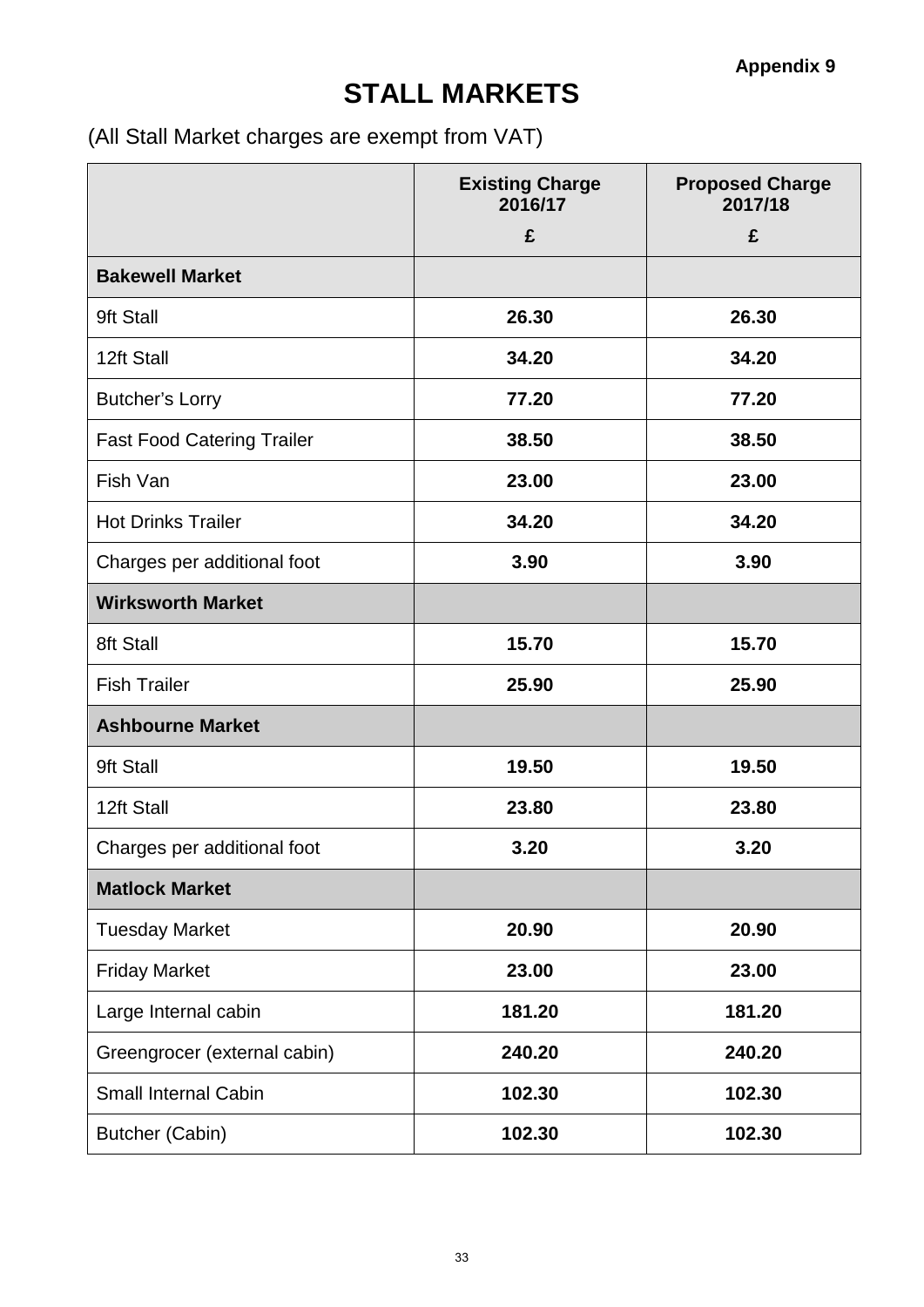|                                                                      | <b>Existing Charge</b><br>2016/17 | <b>Proposed Charge</b><br>2017/18 |
|----------------------------------------------------------------------|-----------------------------------|-----------------------------------|
|                                                                      | £                                 | £                                 |
| <b>CASUAL TRADERS</b>                                                |                                   |                                   |
| (stall fee as above to be added to<br>this fee)                      | 2.80                              | 2.80                              |
| <b>CHARITY MARKET STALL - NOT</b><br><b>FOR PROFIT ORGANISATIONS</b> |                                   |                                   |
| Hire of stall                                                        | 8.90                              | 8.90                              |
| <b>TRADER PARKING</b>                                                |                                   |                                   |
| <b>Parking for Stall Market Traders</b><br>(per vehicle)             | 3.80                              | 3.80                              |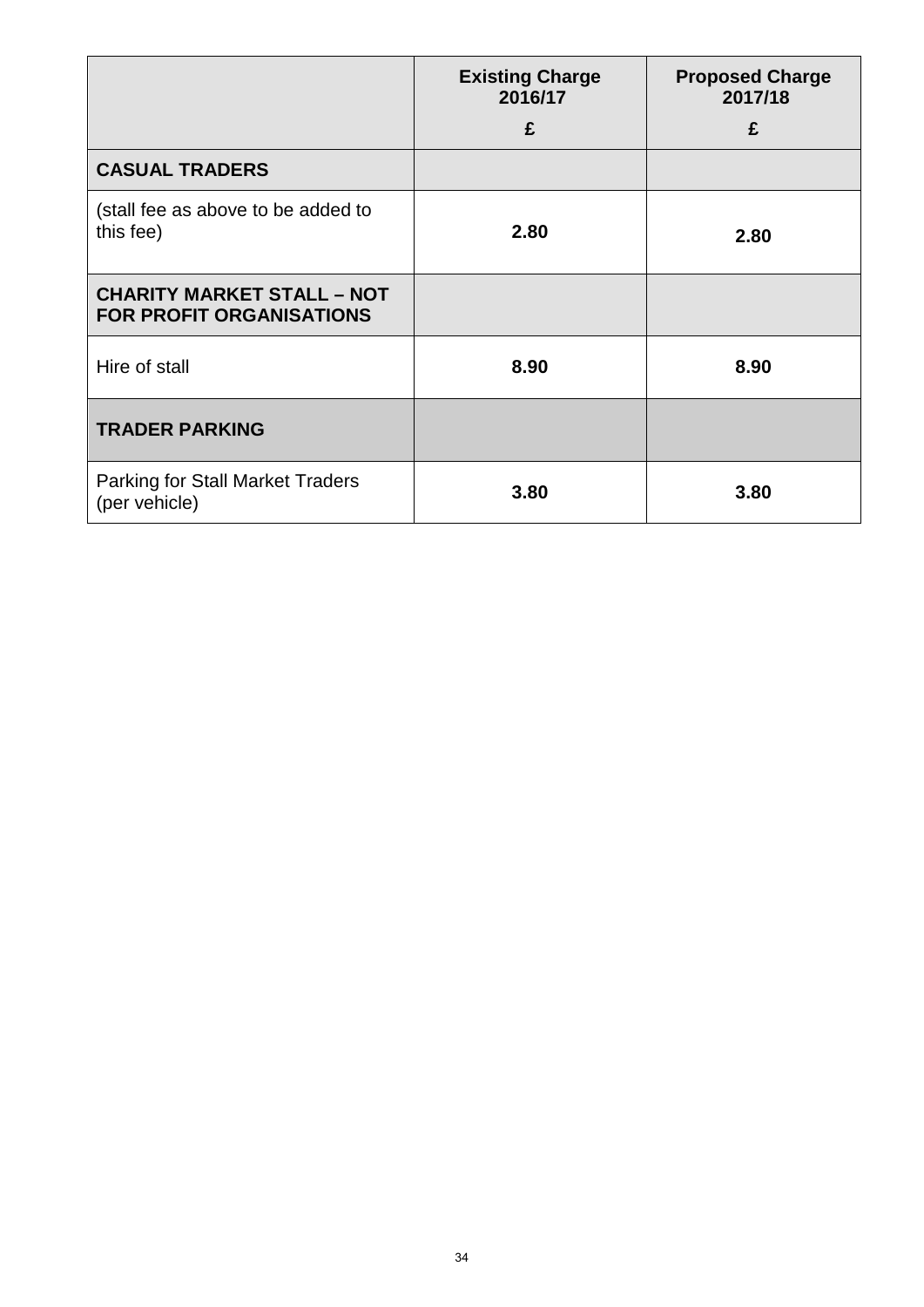| <b>Parks &amp; Recreation Ground Fees 2016-17</b>                                                 |                                                                |                                                                            |                                                                                        |  |
|---------------------------------------------------------------------------------------------------|----------------------------------------------------------------|----------------------------------------------------------------------------|----------------------------------------------------------------------------------------|--|
| <b>ACTIVITY</b>                                                                                   | <b>Existing Charge</b><br>2016-17 inclusive<br><b>VAT</b><br>£ | <b>Proposed Charge</b><br>2017-2018<br>exclusive of 20%<br><b>VAT</b><br>£ | <b>Proposed Charge</b><br><b>2017-2018 inclusive</b><br>of 20% VAT and<br>rounded<br>£ |  |
| <b>Putting Greens per person</b>                                                                  | [VAT applicable]                                               |                                                                            |                                                                                        |  |
| Full                                                                                              | 3.05                                                           | 2.63                                                                       | 3.15                                                                                   |  |
| Concession                                                                                        | 1.60                                                           | 1.38                                                                       | 1.65                                                                                   |  |
| <b>Tennis/Hard Court Area</b>                                                                     | [VAT applicable]                                               |                                                                            |                                                                                        |  |
| Hire per tennis court per hour                                                                    |                                                                |                                                                            |                                                                                        |  |
| Full                                                                                              | 7.00                                                           | 6.00                                                                       | 7.20                                                                                   |  |
| Concession                                                                                        | 3.50                                                           | 3.00                                                                       | 3.60                                                                                   |  |
| Hire of hard court area per hour                                                                  |                                                                |                                                                            |                                                                                        |  |
| Full                                                                                              | 14.00                                                          | 12.00                                                                      | 14.40                                                                                  |  |
| Concession                                                                                        | 7.00                                                           | 6.00                                                                       | 7.20                                                                                   |  |
| <b>Bowling Greens</b> [VAT applicable]                                                            |                                                                |                                                                            |                                                                                        |  |
| Per person per hour                                                                               |                                                                |                                                                            |                                                                                        |  |
| Full                                                                                              | 3.50                                                           | 3.00                                                                       | 3.60                                                                                   |  |
| Concession                                                                                        | 1.80                                                           | 1.54                                                                       | 1.85                                                                                   |  |
| Reservation for exclusive use of green per match                                                  |                                                                |                                                                            |                                                                                        |  |
| Full                                                                                              | 27.00                                                          | 23.17                                                                      | 27.80                                                                                  |  |
| Concession                                                                                        | 13.50                                                          | 11.58                                                                      | 13.90                                                                                  |  |
| Reservation per club per match                                                                    |                                                                |                                                                            |                                                                                        |  |
| Full                                                                                              | 6.20                                                           | 5.33                                                                       | 6.40                                                                                   |  |
| <b>Full Concession</b>                                                                            | 3.10                                                           | 2.67                                                                       | 3.20                                                                                   |  |
| <b>Season Ticket</b>                                                                              |                                                                |                                                                            |                                                                                        |  |
| Full                                                                                              | 43.75                                                          | 37.54                                                                      | 45.05                                                                                  |  |
| <b>Full Concession</b>                                                                            | 21.80                                                          | 18.71                                                                      | 22.45                                                                                  |  |
| Lease per season of Bakewell Bowling Green                                                        |                                                                |                                                                            |                                                                                        |  |
| Special                                                                                           | 85.00                                                          | Exempt from VAT                                                            | 87.55                                                                                  |  |
| Sports Pitches and Pavilions [VAT applicable]                                                     |                                                                |                                                                            |                                                                                        |  |
| Hire of pitch per session (inc marking out, preparation and use of pavilion – Football and Rugby) |                                                                |                                                                            |                                                                                        |  |
| Full                                                                                              | 40.50                                                          | 34.75                                                                      | 41.70                                                                                  |  |
| Concession                                                                                        | 20.30                                                          | 17.42                                                                      | 20.90                                                                                  |  |
| Hire of pitch per session (inc marking out, preparation and use of pavilion) – Cricket            |                                                                |                                                                            |                                                                                        |  |
| Full                                                                                              | 42.30                                                          | 36.33                                                                      | 43.60                                                                                  |  |
| Concession                                                                                        | 21.20                                                          | 18.21                                                                      | 21.85                                                                                  |  |
| Hire of pitch for training only                                                                   |                                                                |                                                                            |                                                                                        |  |
| Full                                                                                              | 31.80                                                          | 27.29                                                                      | 32.75                                                                                  |  |
| Concession                                                                                        | 15.90                                                          | 13.67                                                                      | 16.40                                                                                  |  |
| Hire of changing facilities                                                                       |                                                                |                                                                            |                                                                                        |  |
| Full                                                                                              | 13.90                                                          | 11.92                                                                      | 14.30                                                                                  |  |
| Concession                                                                                        | 7.00                                                           | 6.00                                                                       | 7.20                                                                                   |  |
| Hire of Croquet Lawn                                                                              |                                                                |                                                                            |                                                                                        |  |
| Full                                                                                              | 21.50                                                          | 18.46                                                                      | 22.15                                                                                  |  |
| Concession                                                                                        | 10.75                                                          | 9.25                                                                       | 11.10                                                                                  |  |
| Hire of Artificial Cricket wicket (inc hire of changing facilities)                               |                                                                |                                                                            |                                                                                        |  |
| Full                                                                                              | 31.50                                                          | 27.04                                                                      | 32.45                                                                                  |  |
| Concession                                                                                        | £15.60                                                         | 13.42                                                                      | 16.10                                                                                  |  |
| Use of Recreation Grounds for Highland Gathering, Carnivals etc                                   |                                                                |                                                                            |                                                                                        |  |
| Special                                                                                           | <b>FREE</b>                                                    | <b>FREE</b>                                                                | <b>FREE</b>                                                                            |  |

П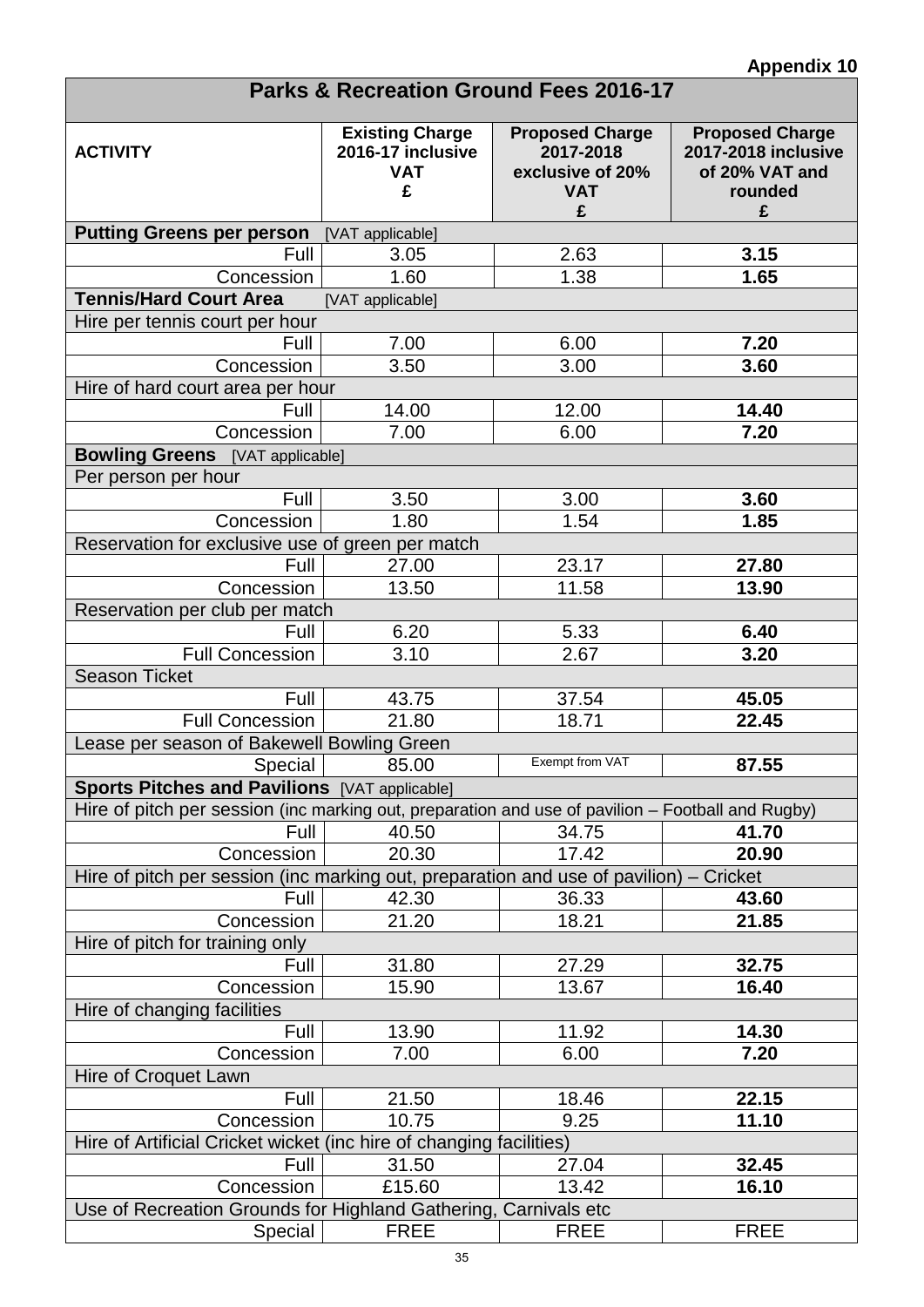### Appendix 11

### **LEISURE SERVICES**

|                                 | <b>Existing Charge</b> | <b>Proposed</b>     | <b>Proposed</b> |
|---------------------------------|------------------------|---------------------|-----------------|
| <b>ACTIVITY</b>                 | 2016-2017              | <b>Charge 2017-</b> | Charge 2017-    |
|                                 | inclusive VAT          | 2018                | 2018            |
|                                 | £                      | exclusive of        | inclusive of    |
|                                 |                        | <b>20% VAT</b>      | <b>20% VAT</b>  |
|                                 |                        | £                   | (where          |
|                                 |                        |                     | applicable)     |
|                                 |                        |                     | and rounded     |
|                                 |                        |                     | £               |
| <b>Cash Memberships</b>         |                        |                     |                 |
| Fitness Freedom (12 Months)     |                        |                     |                 |
| Full                            | 396.00                 | 330.00              | 396.00          |
| Concession                      | 268.00                 | 223.33              | 268.00          |
| Fitness Freedom (1 Month)       |                        |                     |                 |
| Full                            | N/A                    | 42.92               | 51.90           |
| Concession                      | N/A                    | 28.58               | 34.30           |
| Fitness Suite (12 Months)       |                        |                     |                 |
| Full                            | 288.00                 | 240.00              | 288.00          |
| Concession                      | 195.00                 | 162.50              | 195.00          |
| <b>Bakewell Full</b>            | 288.00                 | 240.00              | 288.00          |
| <b>Bakewell Concession</b>      | 195.00                 | 162.50              | 195.00          |
| Swimming (12 Months)            |                        |                     |                 |
| Full                            | 185.00                 | 154.17              | 185.00          |
| Concession                      | 124.00                 | 103.33              | 124.00          |
| Climbing (6 Months)             |                        |                     |                 |
| Full                            | 125.00                 | 104.17              | 125.00          |
| Concession                      | 83.75                  | 69.79               | 83.75           |
| Climbing (1 Month)              |                        |                     |                 |
| Full                            | N/A                    | 20.83               | 25.00           |
| Concession                      | N/A                    | 13.96               | 16.75           |
| <b>Active Leisure</b>           |                        |                     |                 |
| Annual Membership               | 6.20                   | 5.33                | 6.40            |
| <b>Replacement Card</b>         | 2.85                   | 2.46                | 2.95            |
| Non-Member Charge               | 0.50                   | 0.42                | 0.50            |
| <b>Direct Debit Memberships</b> |                        |                     |                 |
| <b>Fitness Freedom</b>          |                        |                     |                 |
| Full                            | 39.60                  | 33.00               | 39.60           |
| Concession                      | 26.80                  | 22.33               | 26.80           |
| <b>Fitness Suite</b>            |                        |                     |                 |
| Full                            | 28.80                  | 24.00               | 28.80           |
| Concession                      | 19.50                  | 16.25               | 19.50           |
| <b>Bakewell Full</b>            | 20.00                  | 16.67               | 20.00           |
| <b>Bakewell Concession</b>      | 13.40                  | 11.17               | 13.40           |
| Swimming                        |                        |                     |                 |
| Full                            | 18.50                  | 15.42               | 18.50           |
| Concession                      | 12.40                  | 10.33               | 12.40           |
| Climbing                        |                        |                     |                 |
| Full                            | 25.00                  | 20.83               | 25.00           |
| Concession                      | 16.75<br>36            | 13.96               | 16.75           |
|                                 |                        |                     |                 |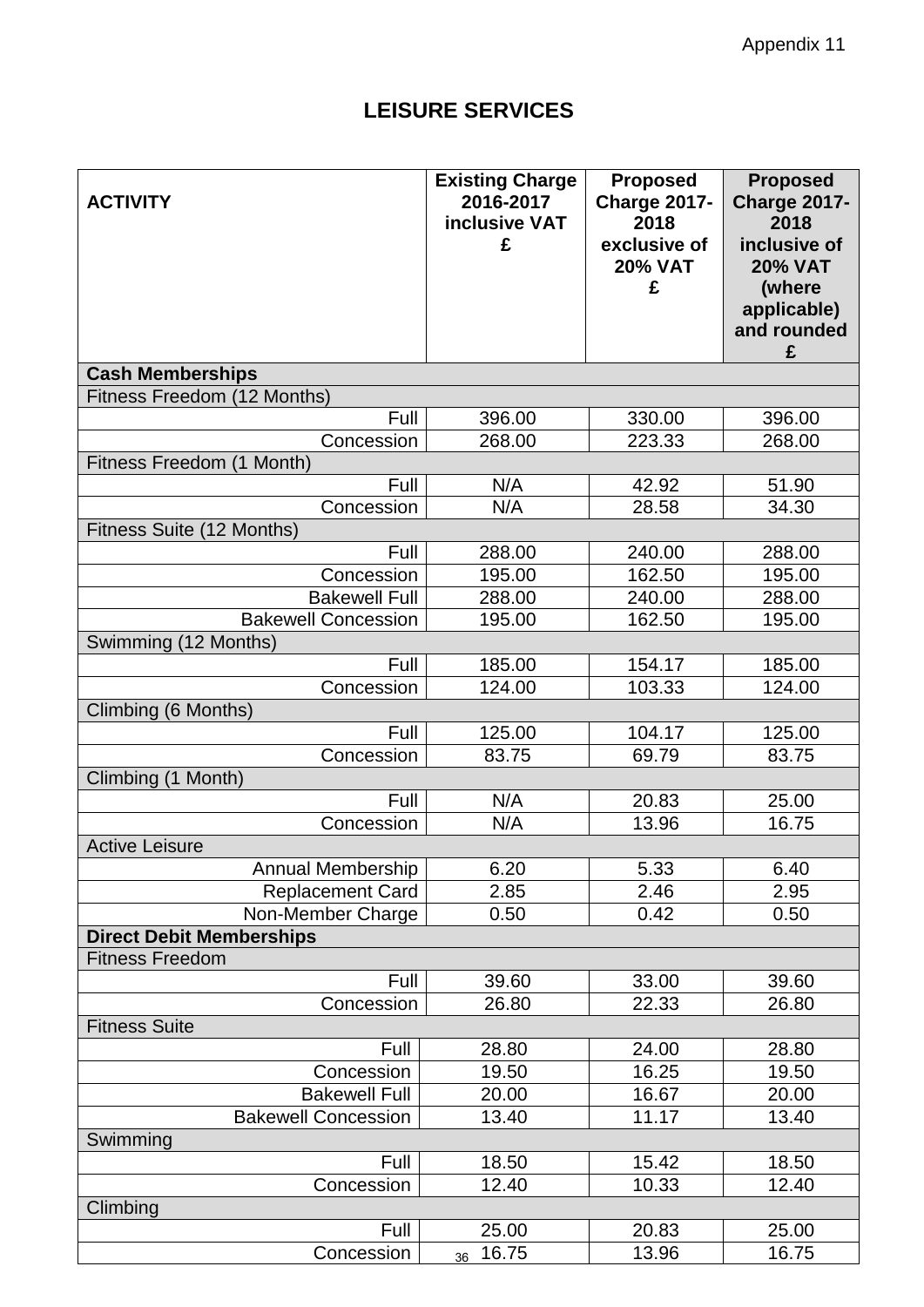| <b>Use of Pool</b>                                 |             |                    |             |
|----------------------------------------------------|-------------|--------------------|-------------|
| Swimming                                           |             |                    |             |
| Full                                               | 3.75        | 3.21               | 3.85        |
| Concession                                         | 2.50        | 2.17               | 2.60        |
| Under 3                                            | 0.00        |                    | 0.00        |
| Family (2 Full and up to 2 children)               |             |                    |             |
| Special                                            | 10.40       | 8.92               | 10.70       |
| Additional children                                | 1.10        | 0.96               | 1.15        |
| Splash-Out - Inflatable Sessions                   |             |                    |             |
| Full                                               | 3.75        | 3.21               | 3.85        |
| Concession                                         | 2.50        | 2.17               | 2.60        |
| 12 for the price of 10 swims                       |             |                    |             |
| Full                                               | 38.50       | 32.08              | 38.50       |
| Concession                                         | 26.00       | $\overline{2}1.67$ | 26.00       |
| <b>Swimming Lessons (VAT exempt)</b><br>Per Lesson |             |                    |             |
| Full                                               | 6.10        | N/A                | 6.30        |
| Concession                                         | 5.00        | N/A                | 5.15        |
| One to One                                         | 20.10       | N/A                | 20.70       |
| <b>Direct Debit (Swimming Lessons)</b>             |             |                    |             |
| Concession                                         | 19.15       | N/A                | 19.70       |
| <b>Fitness Suite</b>                               |             |                    |             |
| <b>Joining Fee</b>                                 |             |                    |             |
| Full                                               | 26.50       | 22.75              | 27.30       |
| Concession                                         | 26.50       | 22.75              | 27.30       |
| One Month Gym Pass (Cash)                          |             |                    |             |
| Full                                               | 40.30       | 34.58              | 41.50       |
| Concession                                         | 27.00       | 23.17              | 27.80       |
| <b>Use of fitness Suite</b>                        |             |                    |             |
| Full                                               | 6.40        | 5.50               | 6.60        |
| Concession                                         | 4.20        | 3.63               | 4.35        |
| One to One Tuition (VAT exempt)                    | 20.10       | N/A                | 20.60       |
| <b>Exercise Referral Scheme</b>                    | <b>FREE</b> | N/A                | <b>FREE</b> |
| <b>Personal Training Session</b>                   | N/A         | 25.00              | 30.00       |
| <b>Miscellaneous</b>                               |             |                    |             |
| Fitness Class (VAT exempt)                         |             |                    |             |
| Full                                               | 4.85        | N/A                | 5.00        |
| Concession                                         | 3.20        | N/A                | 3.30        |
| Shower & Change                                    |             |                    |             |
| Special                                            | 1.40        | 1.21               | 1.45        |
| <b>Sports</b>                                      |             |                    |             |
| 10 week Block Booking Fee                          | 10.00       | 8.33               | 10.00       |
| <b>Badminton/Short Tennis/Short Mat Bowling</b>    |             |                    |             |
| Full                                               | 10.00       | 8.58               | 10.30       |
| Concession                                         | 6.70        | 5.75               | 6.90        |
| 50+ Badminton                                      |             |                    |             |
| Special                                            | N/A         | 2.00               | 2.40        |
| <b>Table Tennis</b>                                |             |                    |             |
| Full                                               | 7.60        | 6.54               | 7.85        |
| Concession                                         | 5.10        | 4.38               | 5.25        |
| Squash                                             |             |                    |             |
| Full                                               | 7.50        | 6.46               | 7.75        |
| Concession                                         | 5.00        | 4.29               | 5.15        |
|                                                    | 37          |                    |             |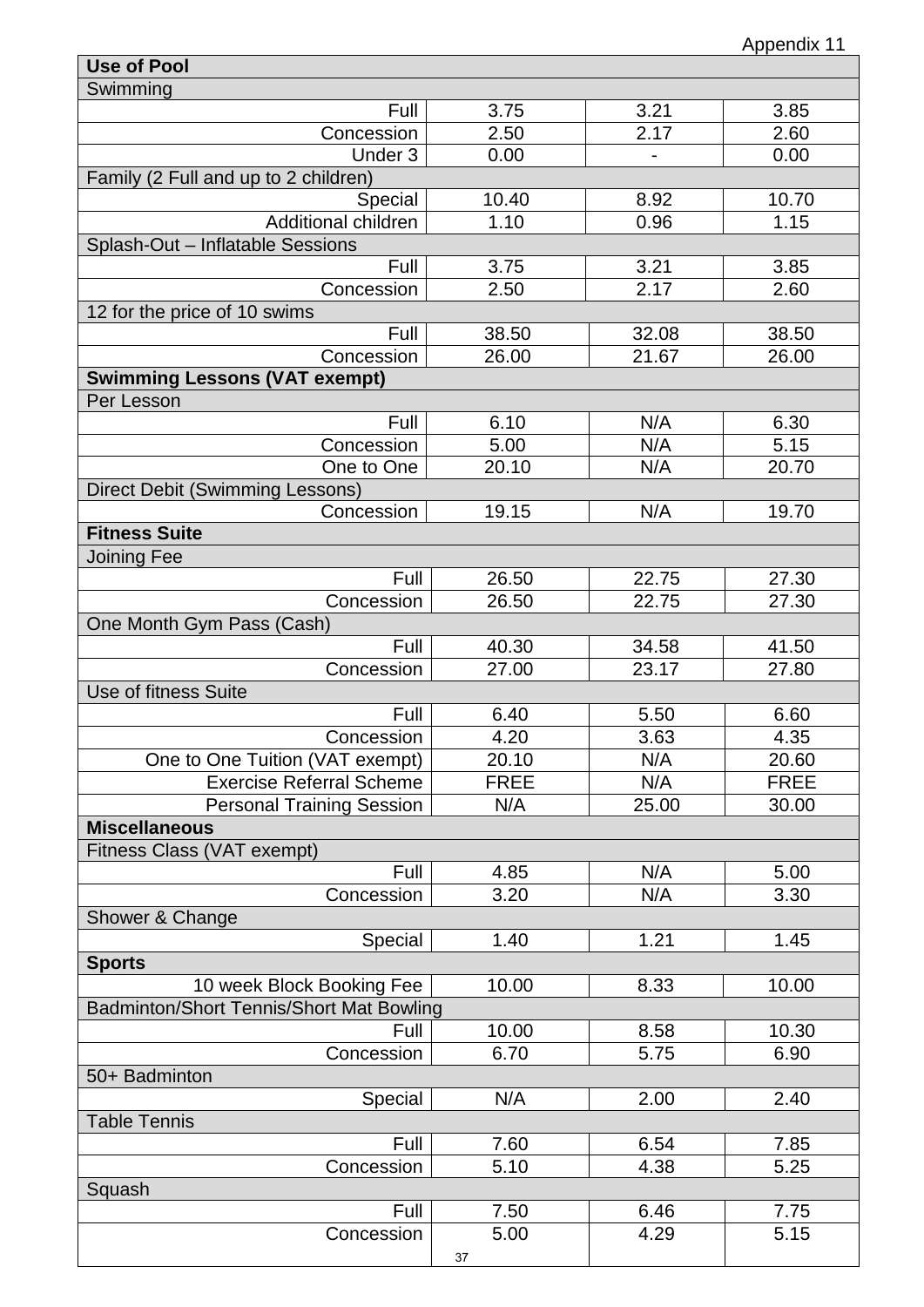| <b>Sporting Hire of Halls</b>                         |       |       |       |
|-------------------------------------------------------|-------|-------|-------|
| <b>Main Hall</b>                                      |       |       |       |
| Full                                                  | 43.50 | 37.33 | 44.80 |
| Concession                                            | 29.25 | 25.13 | 30.15 |
| Half of Main Hall                                     |       |       |       |
| Full                                                  | N/A   | 18.13 | 21.75 |
| Concession                                            | N/A   | 12.17 | 14.60 |
| <b>Non Constituted Club</b>                           | N/A   | 18.13 | 21.75 |
| <b>Minor Hall</b>                                     |       |       |       |
| Full                                                  | 22.00 | 18.92 | 22.70 |
| Concession                                            | 14.80 | 12.71 | 15.25 |
| <b>Arc Studio</b>                                     |       |       |       |
| Full                                                  | N/A   | 18.33 | 22.00 |
| Concession                                            | N/A   | 12.33 | 14.80 |
| <b>Clubs &amp; Business Bookings/ hire</b>            |       |       |       |
| 6 Month Club Affiliation                              | 36.00 | 30.83 | 37.00 |
| <b>Hire of Hall Non-Constituted Clubs</b>             |       |       |       |
| Main Hall                                             | 43.50 | 37.33 | 44.80 |
| Minor Hall/ Arc Studio                                | 22.00 | 18.88 | 22.65 |
| <b>Swimming Pool</b>                                  |       |       |       |
|                                                       |       |       |       |
| Main Pool per Lane                                    |       |       |       |
| <b>Private Hire</b>                                   | 13.40 | 11.50 | 13.80 |
| <b>Club Hire</b>                                      | 9.00  | 7.71  | 9.25  |
| Arc Teaching Pool                                     |       |       |       |
| <b>Private Hire</b>                                   | N/A   | 28.42 | 34.10 |
| <b>Club Hire</b>                                      | N/A   | 12.83 | 15.40 |
| Party                                                 | N/A   | 52.84 | 63.40 |
| <b>Meeting Rooms / Community Room/ Viewing Area</b>   |       |       |       |
| <b>Arc Leisure Matlock</b>                            | 15.00 | 12.88 | 15.45 |
| <b>Ashbourne Leisure Centre</b>                       | 20.00 | 17.17 | 20.60 |
| <b>Wirksworth Leisure Centre</b>                      | 15.00 | 12.88 | 15.45 |
| <b>Climbing Room (Wirksworth Leisure Centre)</b>      |       |       |       |
| Use of Walls (Inc Bouldering)                         |       |       |       |
| Full                                                  | 5.00  | 4.29  | 5.15  |
| Concession                                            | 3.35  | 2.88  | 3.45  |
| Child under 14 (Maximum of 2 per Adult)               | 2.00  | 1.71  | 2.05  |
| 12 for the price of 10 Climb                          |       |       |       |
| Full                                                  | 50.00 | 42.92 | 51.50 |
| Concession                                            | 33.50 | 28.75 | 34.50 |
| <b>Basic Tuition (VAT Exempt)</b>                     |       |       |       |
| Full                                                  | 20.20 | N/A   | 20.80 |
| Concession                                            | 13.50 | N/A   | 13.90 |
| <b>Climbing Lesson (VAT Exempt)</b>                   |       |       |       |
| Full                                                  | 6.10  | N/A   | 6.30  |
| Concession                                            | 5.00  | N/A   | 5.15  |
| One to One instruction (VAT Exempt)                   |       |       |       |
|                                                       | 20.10 | N/A   | 20.70 |
| Hire of Staff per hour (not eligible for concessions) |       |       |       |
| Leisure Attendant/Lifeguard                           |       |       |       |
| Full                                                  | 23.30 | 20.00 | 24.00 |
| Level 1 Sports Coach                                  | 26.00 | N/A   | 26.80 |
| Level 2 Sports Coach                                  | 29.50 | N/A   | 30.40 |
| <b>Hire Areas/Equipment</b>                           |       |       |       |
|                                                       |       |       |       |
| Pool Party (includes lifeguards, pool & viewing area) |       |       |       |